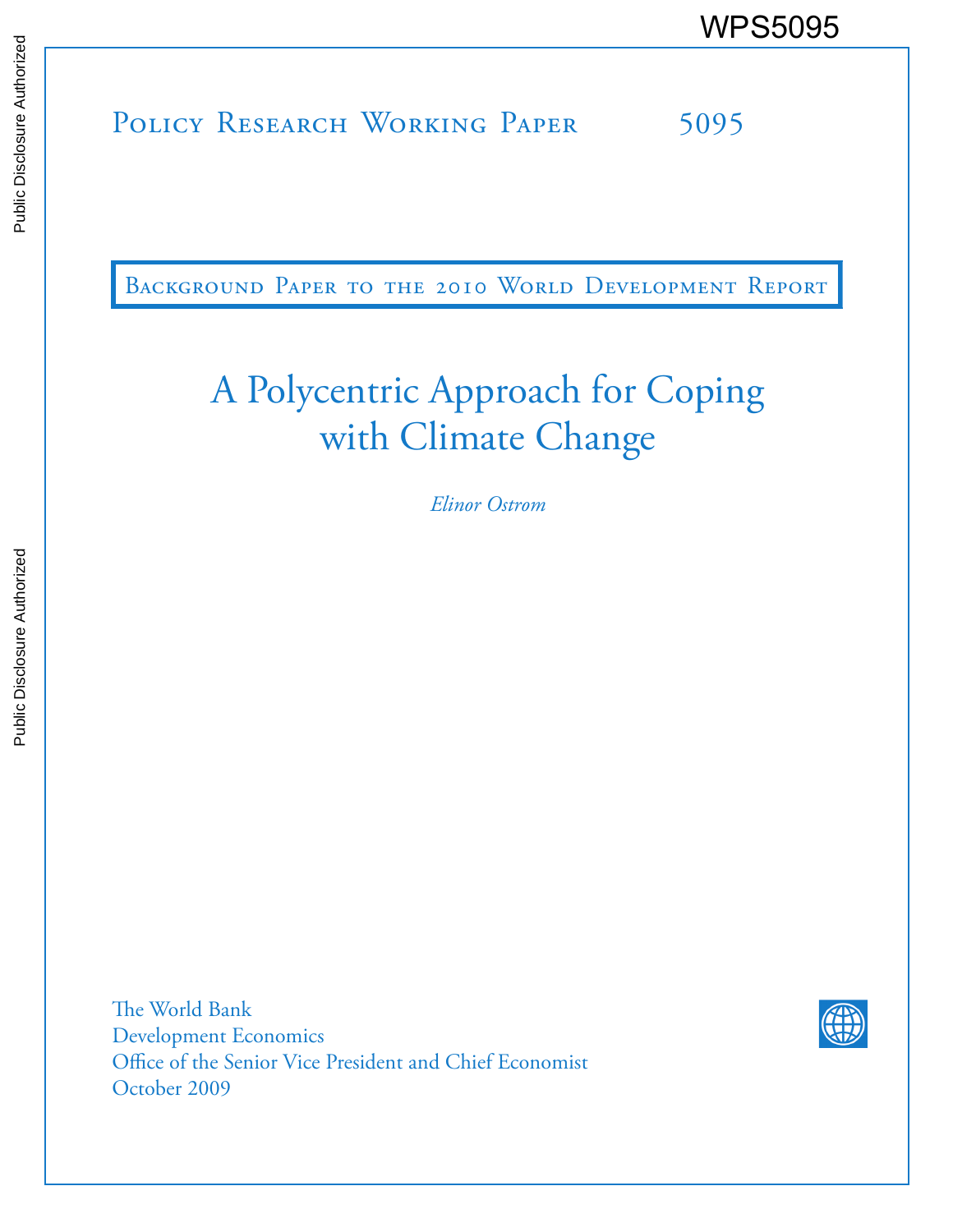#### **Abstract**

This paper proposes an alternative approach to addressing the complex problems of climate change caused by greenhouse gas emissions. The author, who won the 2009 Nobel Prize in Economic Sciences, argues that single policies adopted only at a global scale are unlikely to generate sufficient trust among citizens and firms so that collective action can take place in a comprehensive and transparent manner that will effectively reduce global warming. Furthermore, simply recommending a single governmental unit to solve global collective action problems is inherently weak because of freerider problems. For example, the Carbon Development Mechanism (CDM) can be 'gamed' in ways that hike up prices of natural resources and in some cases can lead to further natural resource exploitation. Some flaws are also noticeable in the Reducing Emissions from Deforestation and Forest Degradation in Developing Countries (REDD) program. Both the CDM and REDD are vulnerable to the free-rider problem. As an alternative, the paper proposes a polycentric approach at various levels with active oversight of local, regional, and

national stakeholders. Efforts to reduce global greenhouse gas emissions are a classic collective action problem that is best addressed at multiple scales and levels. Given the slowness and conflict involved in achieving a global solution to climate change, recognizing the potential for building a more effective way of reducing green house gas emissions at multiple levels is an important step forward. A polycentric approach has the main advantage of encouraging experimental efforts at multiple levels, leading to the development of methods for assessing the benefits and costs of particular strategies adopted in one type of ecosystem and compared to results obtained in other ecosystems. Building a strong commitment to find ways of reducing individual emissions is an important element for coping with this problem, and having others also take responsibility can be more effectively undertaken in small- to medium-scale governance units that are linked together through information networks and monitoring at all levels. This paper was prepared as a background paper for the 2010 World Development Report on Climate Change.

*The Policy Research Working Paper Series disseminates the findings of work in progress to encourage the exchange of ideas about development*  issues. An objective of the series is to get the findings out quickly, even if the presentations are less than fully polished. The papers carry the *names of the authors and should be cited accordingly. The findings, interpretations, and conclusions expressed in this paper are entirely those of the authors. They do not necessarily represent the views of the International Bank for Reconstruction and Development/World Bank and its affiliated organizations, or those of the Executive Directors of the World Bank or the governments they represent.*

This paper—prepared as a background paper to the World Bank's *World Development Report 2010: Development in a Changing Climate*—is a product of the Development Economics Vice Presidency. The views expressed in this paper are those of the authors and do not reflect the views of the World Bank or its affiliated organizations. Policy Research Working Papers are also posted on the Web at http://econ.worldbank.org. The author may be contracted at research@worldbank.org.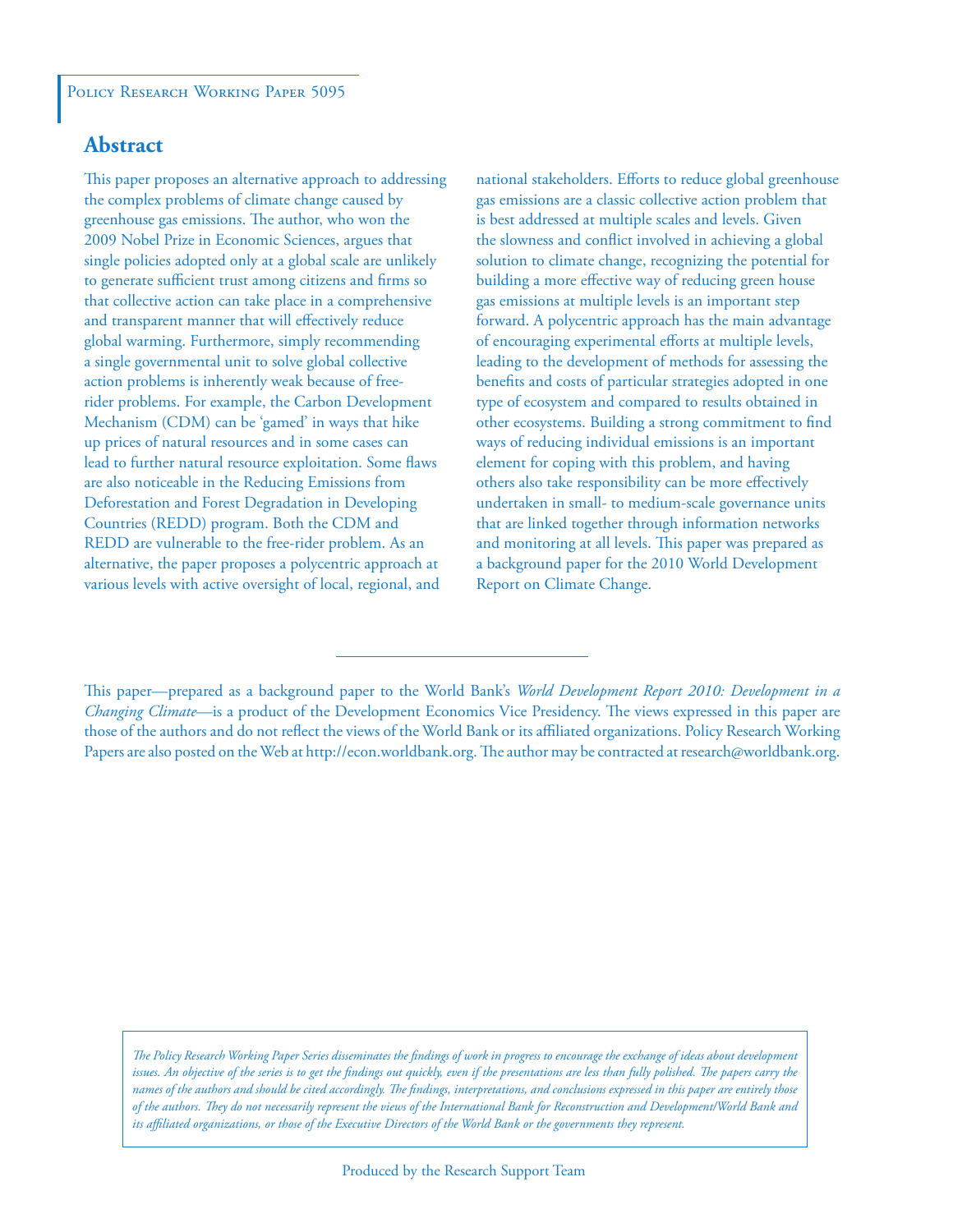#### **A POLYCENTRIC APPROACH FOR COPING WITH CLIMATE CHANGE**

by

**Elinor Ostrom**  Workshop in Political Theory and Policy Analysis Indiana University

Center for the Study of Institutional Diversity Arizona State University

Report prepared for the WDR2010 Core Team, Development and Economics Research Group, World Bank, 1818 H Street NW, Washington, DC 20433. Thanks to Jimmy Walker for several discussions of the questions raised in this report and to Patty Lezotte for her excellent editing help and to the National Science Foundation for research support.



Workshop in Political Theory and Policy Analysis

Indiana University, 513 North Park, Bloomington, IN 47408-3895 USA

812.855.0441 / fax: 812.855.3150 / workshop@indiana.edu / www.indiana.edu/~workshop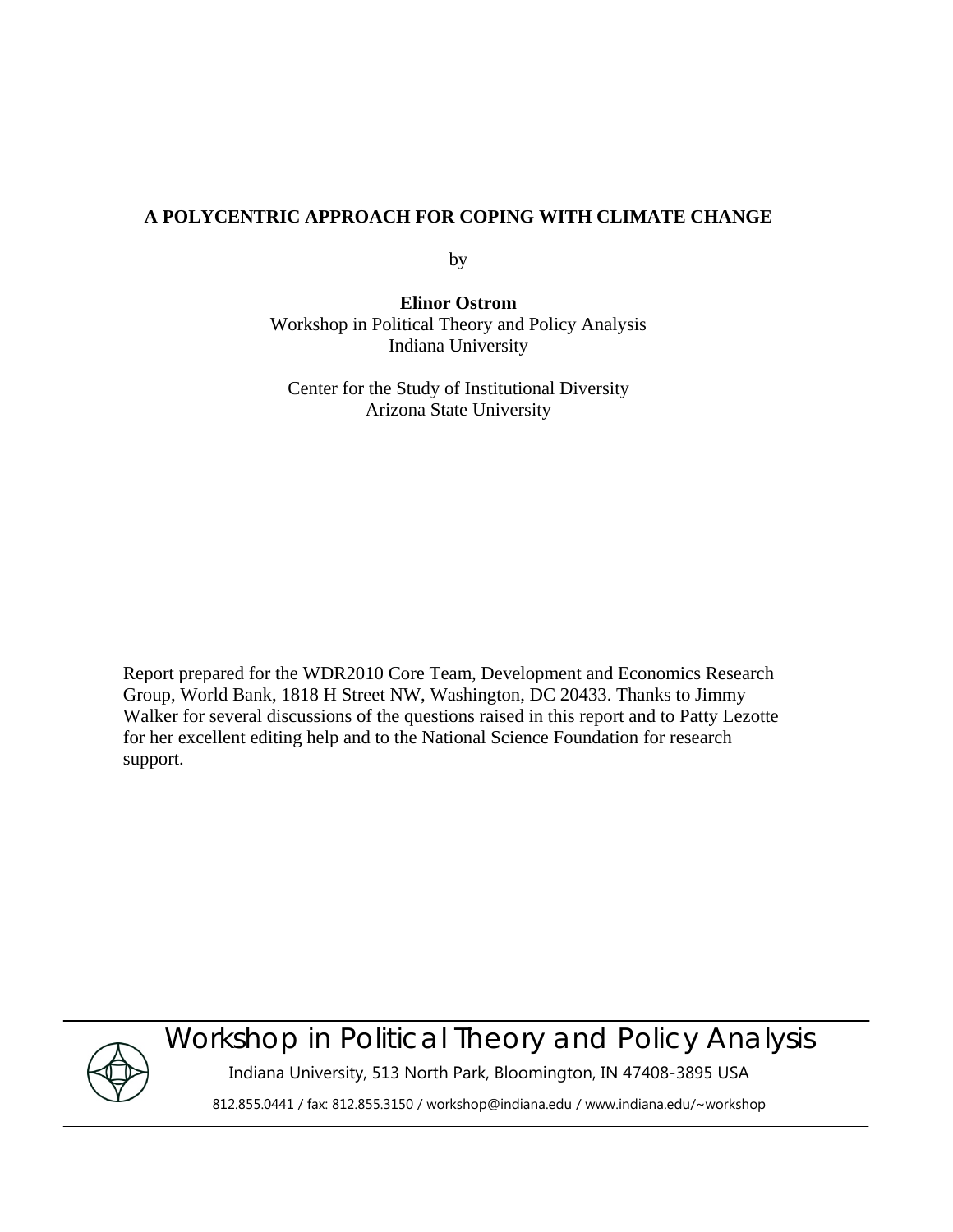#### **A POLYCENTRIC APPROACH FOR COPING WITH CLIMATE CHANGE**

Elinor Ostrom

#### **The Challenge of Climate Change**

Richard Meserve, President of the Carnegie Institution of Washington and former Chairman of the U.S. Nuclear Regulatory Commission, opened a panel on Global Change at the October 7, 2007, Stated Meeting of the American Academy of Arts and Sciences with several warnings about the severity and diversity of effects that are predicted by the Intergovernmental Panel on Climate Change (2007). Meserve (2008: 31) stressed that "climate change is a severe challenge that no one country can solve." Rosina Bierbaum, Dean of the School of Natural Resources and Environment at the University of Michigan, in her own excellent analysis of the problem, also stressed the imminent dangers that the world was facing due to melting glaciers, rising sea levels, reduced food supplies, as well as the expected increases in extreme events that climate change was stimulating.

Instead of focusing primarily on the need for a global solution, Bierbaum (2008: 34) stressed that adaptation research has been lagging and that we "are not making progress in understanding vulnerability to climate change and its potential impacts on humans, conducting risk analysis, or understanding what stakeholders want from science to aid decision making." In addition to the excellent research agenda outlined by Bierbaum, it is also essential that substantial research reexamine Meserve's view that solutions to global change must be global in scale. I agree with him that "no one country can solve" the global climate change problem by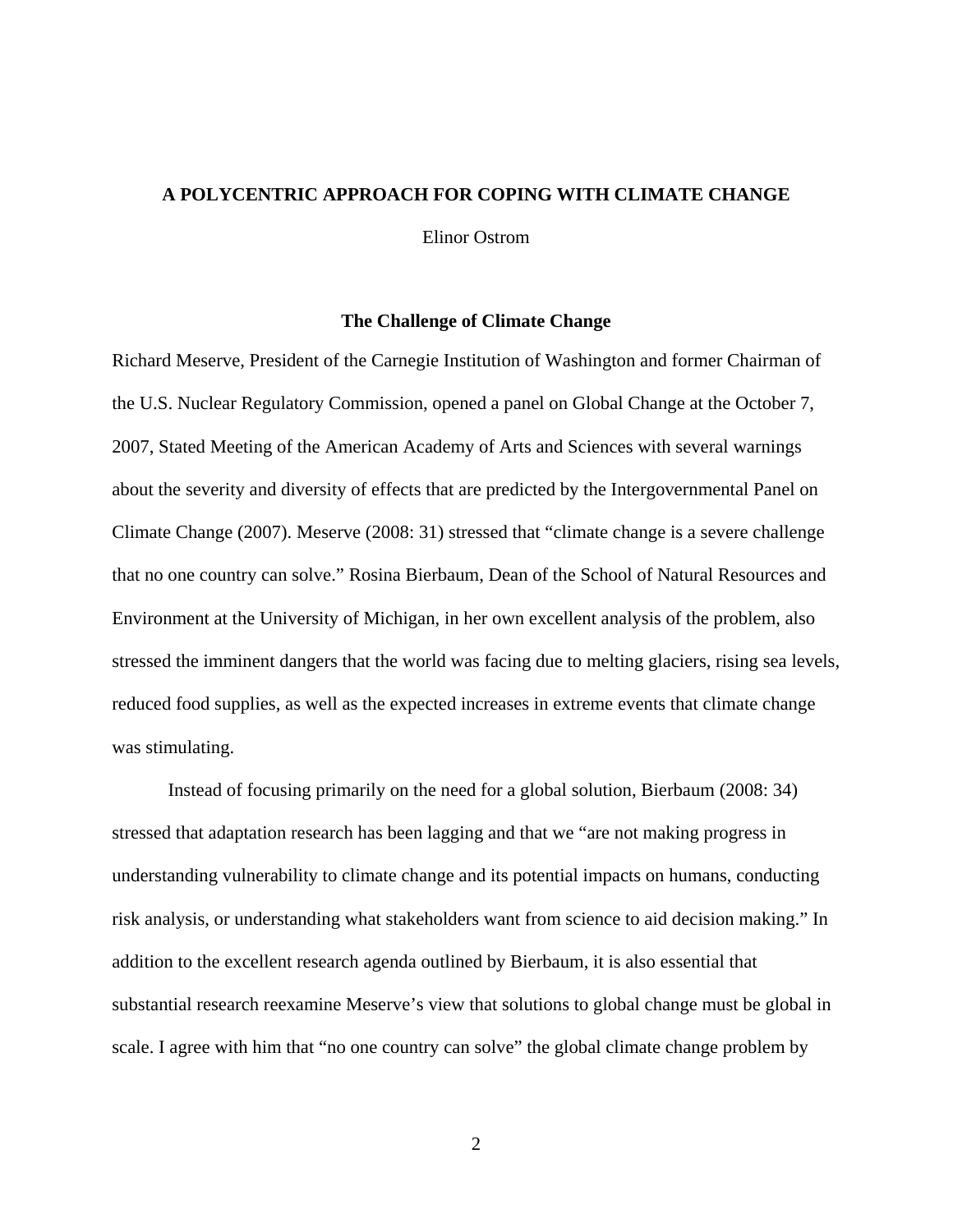acting alone. If *only* one country in the world tried to solve climate change—even one of the wealthier countries of the world—this would be a grossly inadequate effort.

#### **Must We Wait for a Global Solution?**

Waiting for a single worldwide "solution" to emerge from global negotiations is also problematic. The Kyoto Protocol to the United Nations Framework Convention on Climate Change (UNFCCC or FCCC) is an international environmental treaty created and signed at the Conference of the Parties of the UNFCC in Kyoto in 1997. While more than 180 countries have ratified the Protocol, the United States has not. Further, considerable disagreements exist even among the major states that have signed as to how large a reduction in emissions is required (Matthews and Caldeira, 2008).

Major debates exist over a number of key issues related to achieving efficient and fair mechanisms at a global level. One relates to who is responsible for the current and immediate future levels of carbon dioxide  $(CO<sub>2</sub>)$  in the atmosphere (Botsen et al., 2008; Dellink et al., 2009; den Elzen et al., 2005). This is related to who should bear the primary burden of paying for solutions (Najam et al., 2003; Baer et al., 2000; Posner and Sunstein, 2008). Other debates relate to whether or not various "remedies" proposed to reduce carbon sequestration contribute to helping solve other environmental concerns. One puzzle is related to whether deforestation contributes to climate change primarily through releases of  $CO<sub>2</sub>$  to the atmosphere or whether changes in land cover, evapotranspiration, and cloud cover are as important and must be taken into account when planning afforestation efforts (Bala et al., 2007). Similarly, scholarly concerns have been raised about claims that Payments for Ecosystem Services (PES) can jointly increase carbon sequestration and enhance species conservation on the same landscape (Nelson et al., 2008).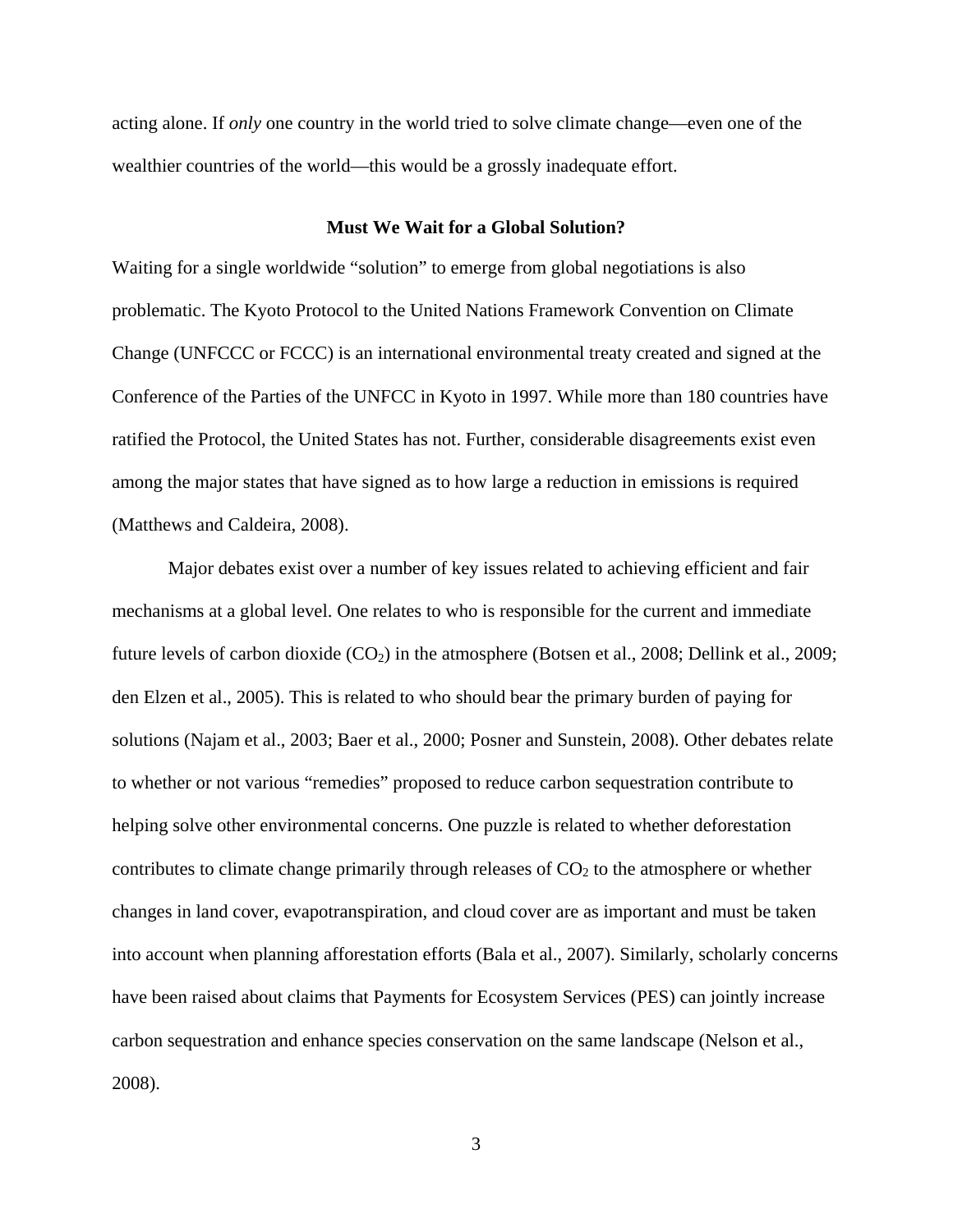Given the decades-long failure at an international level to reach agreement on efficient, fair, and enforceable reductions of greenhouse gas emissions, continuing to wait may defeat the possibilities of significant adaptations and mitigations in time to prevent tragic disasters. Further, given the importance of technological change, without numerous innovative technological and institutional efforts at multiple scales, we may not even begin to learn which combined sets of actions are the most effective in reducing the long-term threat of massive climate change.

In addition to the problem of waiting too long, "global solutions" negotiated at a global level, if not backed up by a variety of efforts at national, regional, and local levels, however, are not guaranteed to work well. While the level of  $CO<sub>2</sub>$  and other greenhouse gases in the atmosphere may be relatively uniformly distributed at a mega-scale, the impacts of climate change differentially affect regions depending on their geographic location, ecological and economic conditions, prior preparation for extreme events, and past investments. The people most hurt by impacts may not have adequate representation at higher levels and may be unable to articulate clear solutions to reduce greenhouse gas emissions and help them adapt to the variety of threats they face (Agrawal, 2008).

Further, while many of the effects of climate change are global, the causes of climate change are the actions undertaken by individuals, families, firms, and actors at a much smaller scale. The familiar slogan "Think Globally but Act Locally" hits right at a major dilemma facing all inhabitants of our globe. To solve climate change in the long run, the day-to-day activities of individuals, families, firms, communities, and governments at multiple levels—particularly those in the more developed world—will need to change substantially. Many of those who need to change, however, have not yet accepted the reality of the threat and their need to act locally in a different manner. As Sovacool and Brown (2009a: 318) point out, "Individuals continue to drive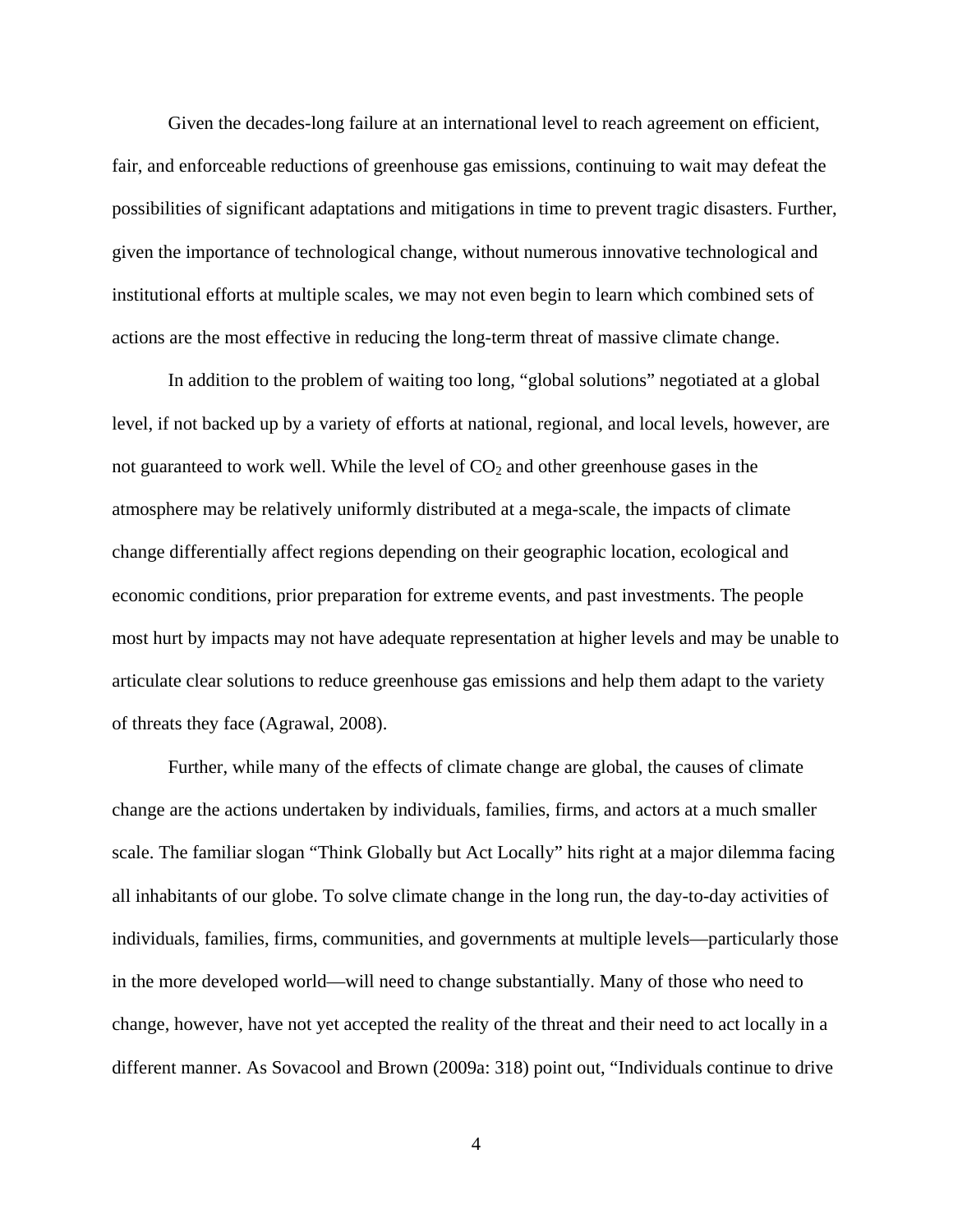alone, so much that single occupancy vehicle trips constitute more than 80 percent of all travel in the U.S. because people see it as more convenient than adjusting their schedules for mass transit or carpooling" (see also Burris and Lei, 2006). If families would change their fundamental behavior relating to how they insulate their housing and whether they buy fuel-efficient cars, however, these actions taken at a small scale would cumulatively reduce their greenhouse gas emissions and their energy consumption by around 30 percent (Vandenberg and Steinemann, 2007).

The problem of averting massive climate change—or a global "public bad"—would be a global "public good" (Sandler, 2004; Carraro, 2003). Millions of actors affect the global atmosphere. All benefit from reduced greenhouse gas emissions, but the problem is they benefit whether or not they pay any of the costs. In other words, beneficiaries cannot be excluded from the benefit of cleaner air. Trying to solve the problem of providing a public good is a classic collective action dilemma—and potentially the largest dilemma the world has ever knowingly faced.

The classic theory of collective action predicts that no one will change behavior and reduce their energy use unless an external authority imposes enforceable rules that change the incentives faced by those involved. This is why many analysts call for a change in institutions at the global level (see Stavins, 1997; Miller, 2004; Wiener, 2007). Given the presumption that any collective action problem that has global effects must be "solved" globally, several questions need to be addressed as analysts undertake the next round of research on climate change. They include the following:

1. Is the conventional theory of collective action the best theory for analyzing how to reduce the threats of massive climate change?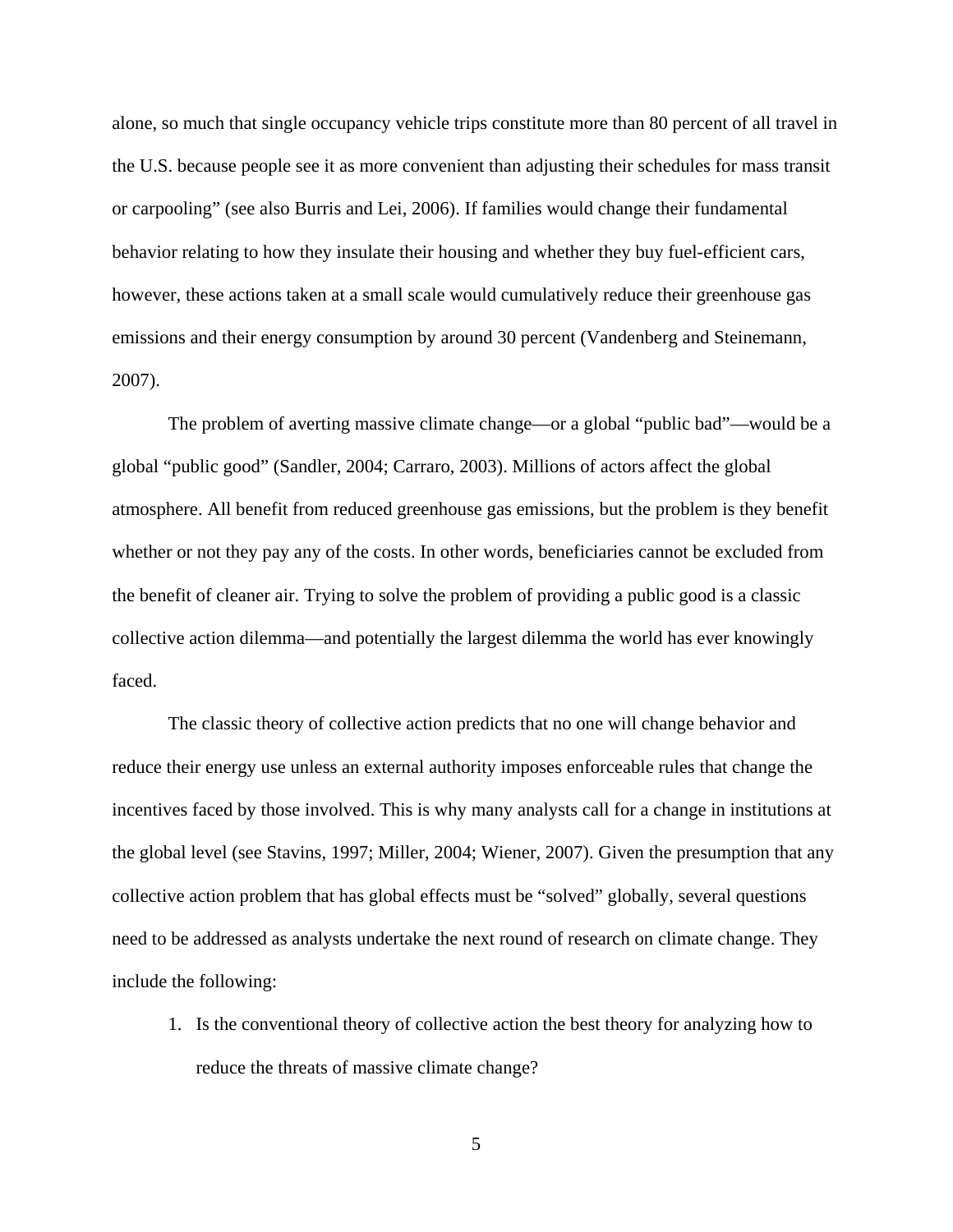- 2. If not, what key assumptions need to be changed related to (a) the basic theory and (b) potentially the assumptions made regarding the scale of effects produced by actions taken at less than global levels?
- 3. Are only global benefits generated from local efforts to reduce greenhouse gas emissions, or are there potential benefits at multiple scales?
- 4. Are actions being taken at less than global scale to reduce greenhouse gas emissions, or at least to offer some levels of adaptation?
- 5. Are large-scale governments usually better equipped to cope with collective action problems that have outcomes that are large scale themselves?
- 6. If multiple governments and other organizations work to reduce energy consumption and greenhouse gas emissions, does that only produce leakage, or chaotic systems, and potentially counterproductive processes?
- 7. How might a polycentric approach be an improvement over relying exclusively on a global approach to cope with global climate issues?

The paper is organized so as to address each of these questions in turn.

#### **The Conventional Theory of Collective Action**

The term "social dilemma" refers to settings where uncoordinated decisions motivated by the pursuit of individual benefits generate suboptimal payoffs for others and for self in the long run. Individual maximization of short-term benefits to self leads individuals to take actions that generate lower joint outcomes than could have been achieved. The reason that such situations are considered to be *dilemmas* is that at least one outcome yields higher returns for *all* who are involved, but participants posited as maximizing short-term material benefits make independent choices and are not predicted to achieve this outcome. The socially optimal outcome could be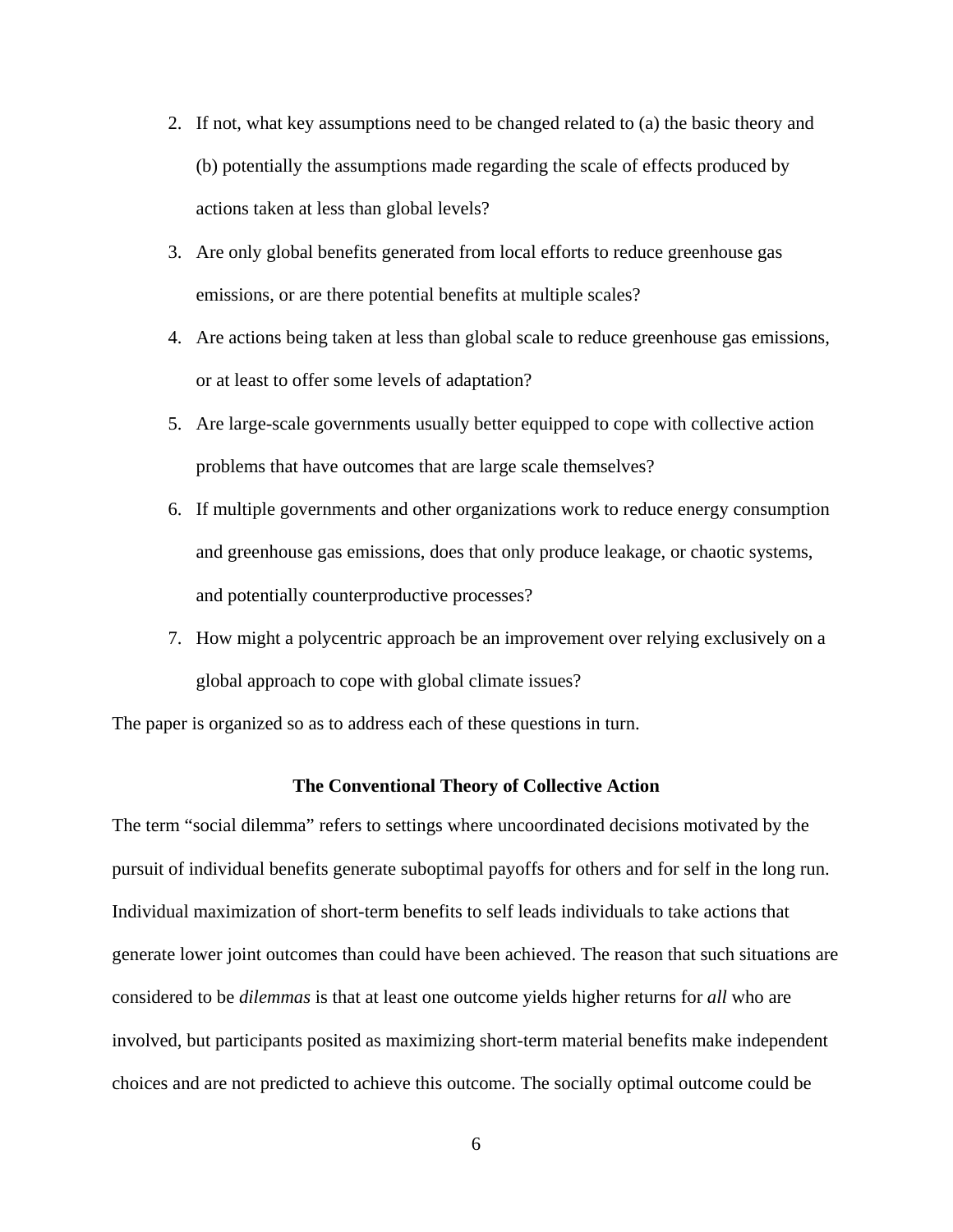achieved if most of those involved "cooperated" by selecting strategies other than those prescribed by the Nash equilibrium. Since the suboptimal joint outcome is an equilibrium, however, no one is independently motivated to change their choice, given the predicted choices that others will make (Sandler, 1997, 2004; Sandler and Arce, 2003).

Social dilemmas thus involve a conflict between individual rationality and optimal outcomes for a group (Schelling, 1978; Lichbach, 1996; Vatn, 2005). Even if some individuals cooperate, others are predicted to "free ride" on the contributions of the cooperators. In addition to the assumption regarding the structure of payoffs leading to a deficient equilibrium, further assumptions made in most game theoretic models of social dilemmas include the following:

- 1. All participants have complete and common knowledge of the exogenously fixed structure of the situation and of the payoffs to be received by all individuals under all combinations of strategies.
- 2. Decisions about actions are made independently and simultaneously.
- 3. Participants do not communicate with one another.
- 4. No central authority is present to enforce agreements among participants about their choices.

When these assumptions are made for a game that is not repeated, or is finitely repeated, the theoretical prediction derived from noncooperative game theory is unambiguous—zero cooperation (Luce and Raiffa, 1957).

The structure of the tragedy of the commons as described by Hardin (1968) is consistent with that of a Prisoner's Dilemma. Game theory gave logical force to Hardin's expectation of noncooperation leading to socially suboptimal outcomes in the regulation of shared natural resources. Mancur Olson's major book, *The Logic of Collective Action* (1965), reinforced the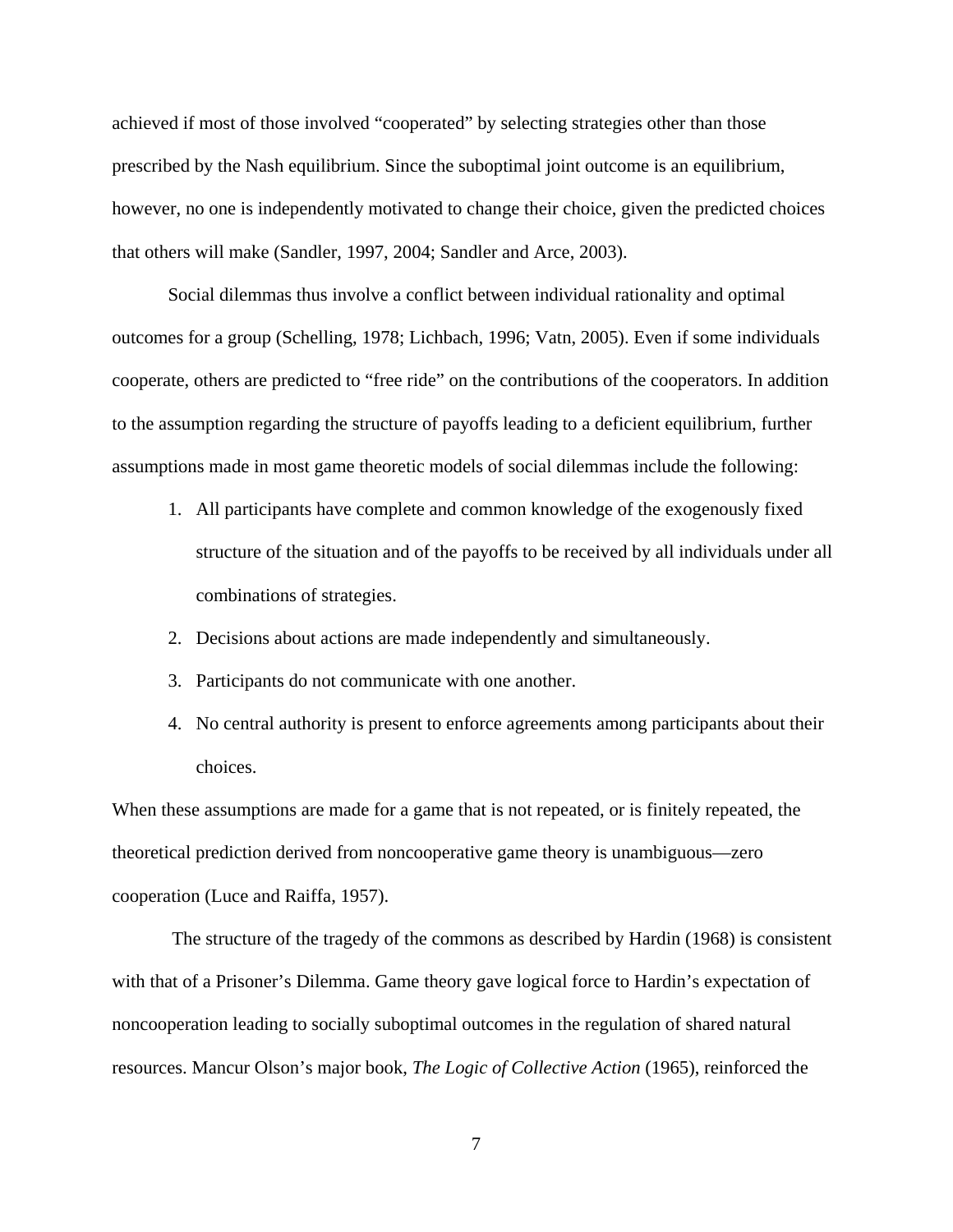link between Hardin's analysis of the tragedy of the commons and the game theoretic analysis of the Prisoner's Dilemma. Olson analyzed the problems facing citizens who might wish to achieve a public good through collective action. Olson's theory relates to the problem of overcoming social dilemmas in general. In Olson's analysis, collective action is a problem because the costs of contributing are concentrated while the benefits are diffused. The fundamental problem in both situations is the same: actions taken for individual benefit result in socially suboptimal outcomes. People who pursue individual self-interest are "free riders" in that they enjoy the benefit of others' restraint in using shared resources or others' contribution to collective action.

Olson's logic of collective action is important for the study of climate change as well as for the governance of natural resources and other questions of importance related to human relationships. Many objectives that individuals seek within a family, a neighborhood, a community, a region, a nation, or an alliance of nations may be produced by the actions of others—whether or not a particular actor contributes. If many individuals decide to "free ride" on the actions of others, the "others" may stop contributing to the collective good. If more and more actors pull out, eventually no one contributes. Basically, Olson laid out a theory of collective *inaction.* What might be of mutual benefit is not achieved. In the case of climate change, the joint "good" is reducing a joint "bad" caused by increased emissions of greenhouse gases. The joint goal is reducing the threats of massive climate change, of increased ocean levels, of increased variability in climate patterns, and many other global bads.

Without externally imposed regulations at the scale of the potential externalities, the theory predicts that the benefits that might be achieved through collective action are impossible to obtain. Under this view of the world, which became the "conventional" theory for many scholars interested in the sustainability of natural resources at multiple scales, little variance is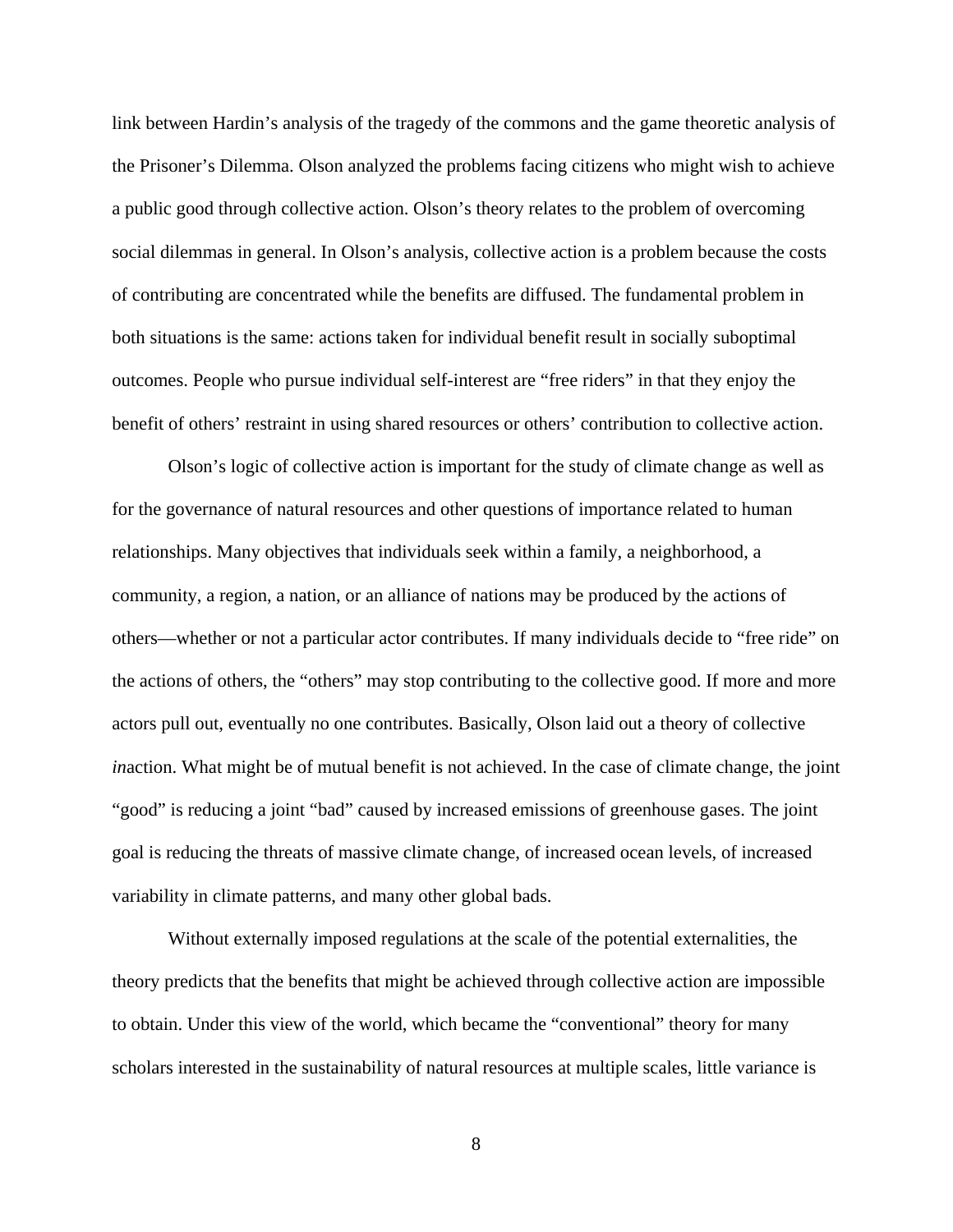predicted in the performance of groups jointly affected by their own actions. In the conventional theory, "self-organized groups" that have devised their own policies to achieve a public good or regulate a common-pool resource do not exist at any scale.

On the surface, the conventional theory of collective action appears to be precisely relevant to the analysis of climate change and other social dilemmas with global impacts. While individuals and organizations may not have complete information about the externalities they generate, it is reasonable to assume they have good information about their own immediate costs and benefits. Many of the decisions made that affect the release of greenhouse gases—how and with whom to travel to work and other destinations, the level of energy use, the type of investments in building infrastructure and new technologies for energy production—are made independently by multiple actors without communicating with others making similar decisions. And no central authority exists at the global level making authoritative decisions about payments for energy use and investments in new technologies—and enforcing these decisions.

The applicability of the conventional theory is considered to be so obvious by many scholars that few questions have been raised about whether this is the best theoretical foundation for making real progress toward substantially reducing greenhouse gas emissions and taking other actions to reduce the threat of massive harm brought about by climate change. Two broad grounds exist for doubting whether sole reliance on the conventional theory of collective action is a wise scientific strategy. The first is the weakness of empirical support for the conventional theory of collective action related to small- to medium-size environmental social dilemmas. The second is the existence of multiple externalities at small, medium, and large scales within the global externality that has been of primary concern in the academic and policy literature. The paper discusses each of these issues in turn.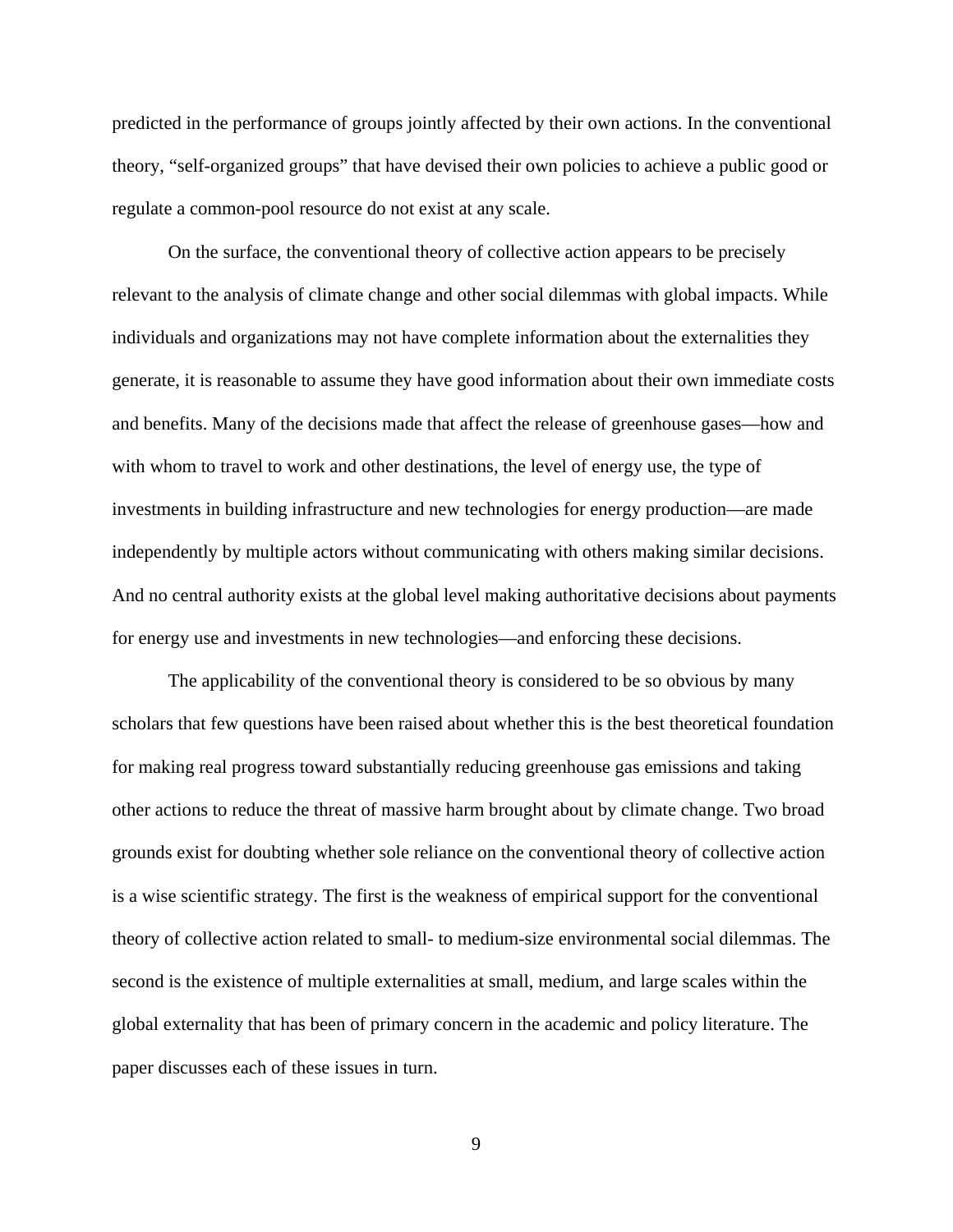**The Lack of Empirical Support for the Conventional Theory of Collective Action**  In a major, book-length effort, Poteete, Janssen, and Ostrom (forthcoming) review the empirical support for the theory of collective action related to natural resource problems. They examine the evidence generated by in-depth case studies, meta-analyses of cases, large-scale comparative field studies, laboratory experiments, and agent-based models. The major finding is that the unambiguous predictions of the conventional theory are not supported. While many instances of free riding are observed in the array of empirical research, a surprisingly large number of individuals facing collective action problems do cooperate.

 Contrary to the conventional theory, many groups in the field have self-organized to develop solutions to common-pool resource problems at a small to medium scale (Baland and Platteau, [1996] 2000; Agrawal, 2000, 2002; McKean, 2000; Wade, 1994; Schlager, 1994; Schlager et al., 1994; Ostrom, 1992, 2001; Ostrom et al., 1994; NRC, 1986, 2002; Dietz et al., 2003). Rational choice theory was used as a foundation for the conventional theory of collective action. Predictions from this theory are well supported when applied to the analysis of the provision and production of private goods in a highly competitive environment. Predictions from the theory are not well supported when applied to situations involving social dilemmas where participants trust one another to be effective reciprocators (Ostrom, 1998). Thus, before analyzing efforts to reduce the threat of massive costs related to climate change, it is essential to update the theory of collective action so that future policies are not made on the basis of a theory that appears to be so reasonable but has not received strong empirical support.

#### **Updating the Theory of Collective Action Related to Climate Change**

For future analyses of how individuals relate to natural resources at multiple scales, the conventional theory of collective action needs revision based on a behavioral theory of human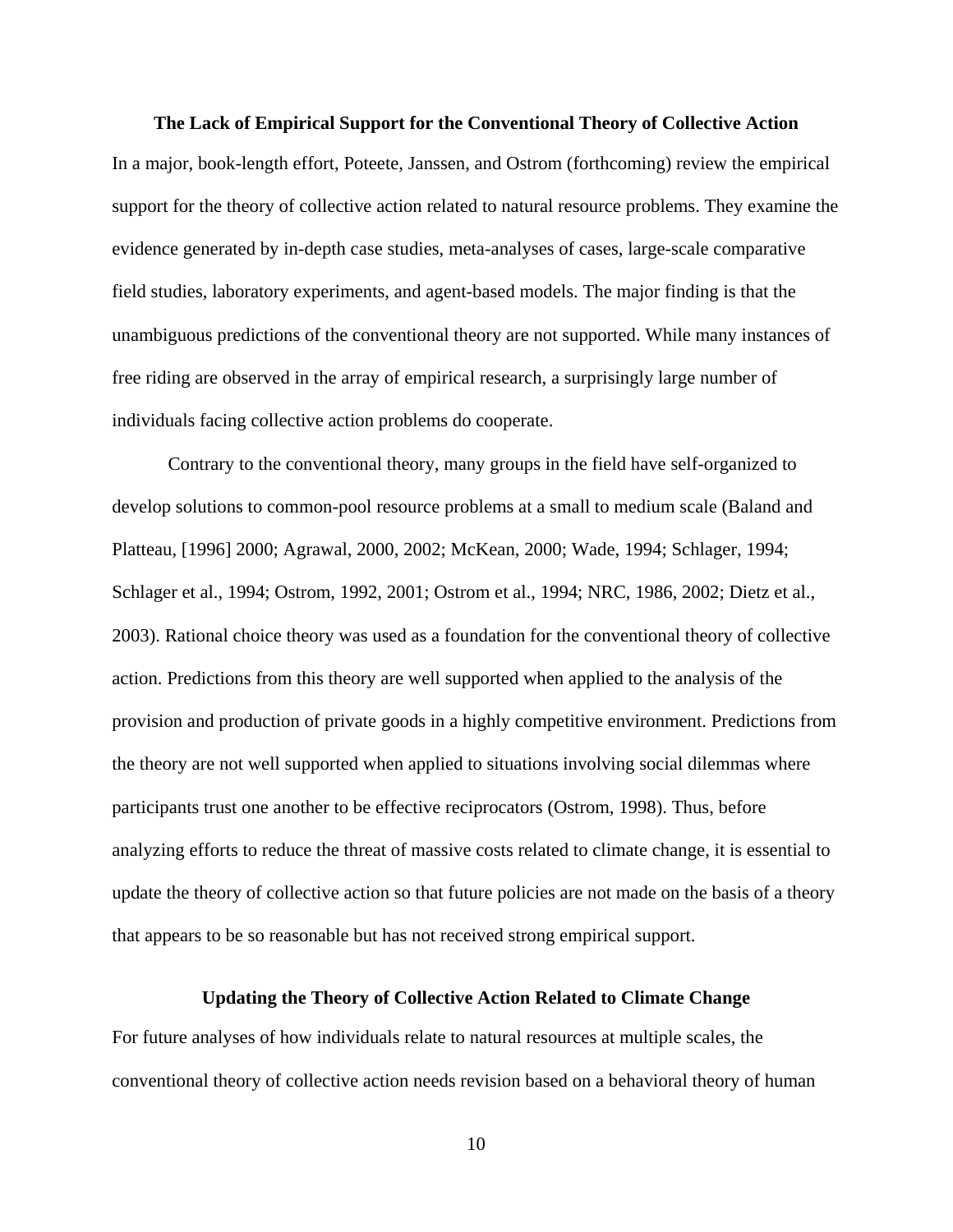action and a recognition of the importance of context in affecting levels of trust and reciprocity of those involved. Further, the application of this theory to climate change also needs to question whether smaller-scale externalities exist from the use of energy by individuals and firms and whether that may form a different foundation for future actions.

 Since behavior in social dilemmas varies substantially across individuals as well as across settings, updated theoretical efforts depend on a behavioral theory of the individual (Camerer, 2003; Fehr and Gächter, 2000, 2002; Fehr and Leibbrandt, 2008; Fehr and Rockenbach, 2003) as well as on structural features of the particular dilemma that affect the likelihood of voluntary cooperation or relatively high levels of compliance with official rules. A behavioral theory of the individual assumes that while individuals do not possess perfect information, they are capable of learning more accurate information as they interact in a particular setting—especially when the rules enhance the accuracy and rapidity of feedback. It is appropriate to assume that individuals do seek benefits for self, but that individuals vary in their other-regarding preferences and norms about the appropriate actions they should take in particular settings (Sen, 1977; Frohlich and Oppenheimer, 1992; Cox et al., 2007; Crawford and Ostrom, 2005).

 The capability of those involved to gain a reputation for being trustworthy and reciprocating the efforts of others to cooperate with their own cooperation turns out to be a central characteristic of settings where moderate to high levels of cooperation are sustained (Milinski et al., 2002; Rothstein, 2005; Poteete, Janssen, and Ostrom, forthcoming). To achieve its objects, any policy that tries to improve levels of collective action to overcome social dilemmas must enhance the level of trust by participants that others are complying with the policy or else many will seek ways of avoiding compliance.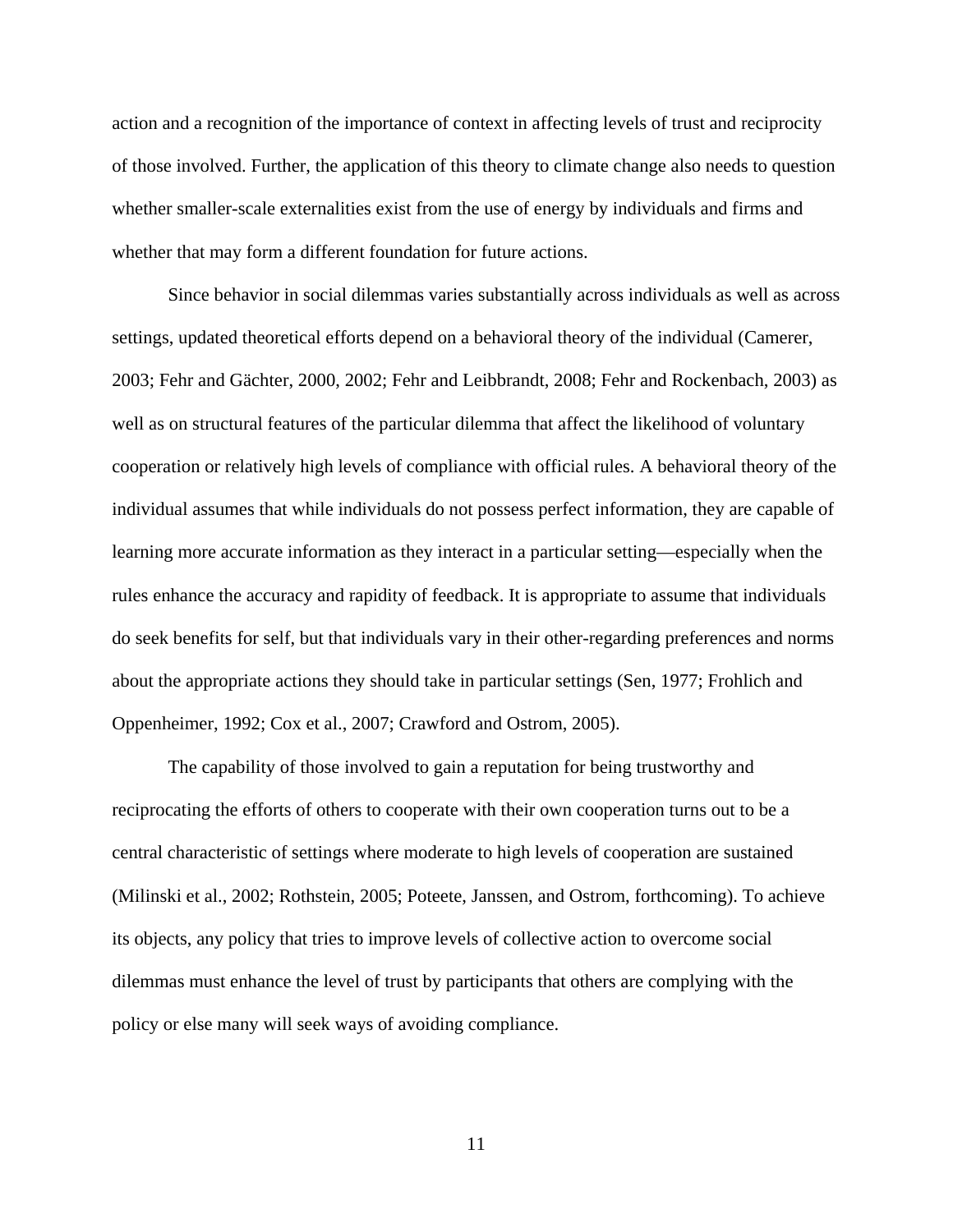At scales less than the global commons, a core finding is that the features of an immediate micro-situation and the broader contextual setting in which individuals interact have a major impact on the likelihood of individuals acting cooperatively in collective action situations. Empirical studies focusing on common-pool resource dilemmas that are discussed and synthesized in Poteete, Janssen, and Ostrom (forthcoming) have identified a large number of variables that increase the likelihood of cooperation in social dilemmas. Among the most important are the following: (1) reliable information is available about the immediate and longterm costs and benefits of actions; (2) the individuals involved see the common resource as important for their own achievements and have a long-term time horizon; (3) gaining a reputation for being a trustworthy reciprocator is important to those involved; (4) individuals can communicate with at least some of the others involved; (5) informal monitoring and sanctioning is feasible and considered appropriate; and (6) social capital and leadership exist, related to previous successes in solving joint problems. Further, when individuals and groups face rules and sanctions imposed by external authorities, these are viewed as legitimate and enforced equitably on all.

 Thus the updated theory of collective action developed in Poteete, Janssen, and Ostrom (forthcoming) is not as pessimistic about the likelihood of diverse organizations at multiple levels finding policies that increase levels of voluntary cooperation or increase compliance with rules established by governmental authorities. Instead of presuming that cooperation related to social dilemmas is an impossibility, the presumption should be that cooperation will occur in settings with several broad characteristics. These include the following:

1. Many of those affected have agreed on the need for changes in behavior and see themselves as jointly sharing responsibility for future outcomes.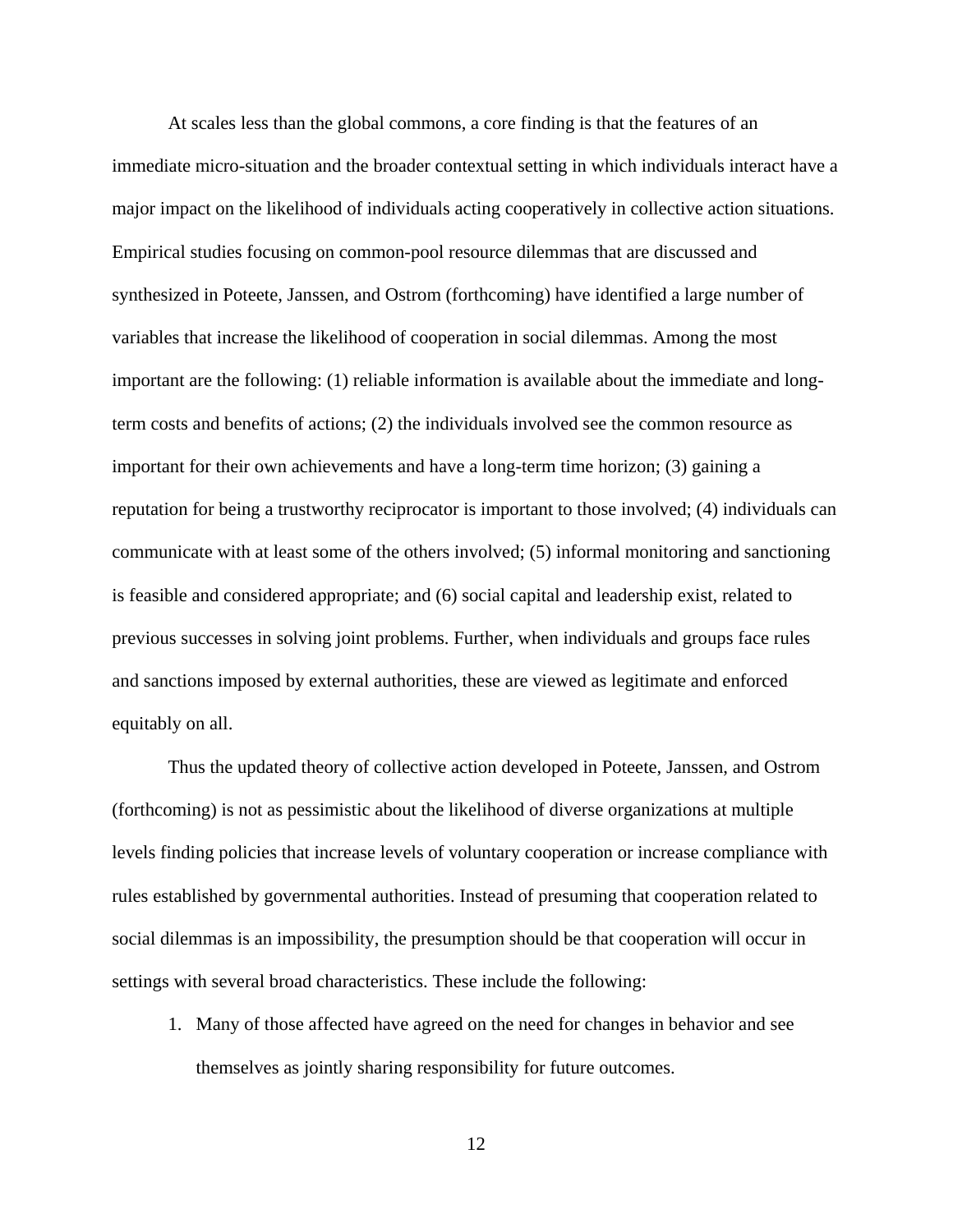- 2. The reliability and frequency of information about the phenomena of concern are relatively high.
- 3. Participants know who else has agreed to change behavior and that their conformance is being monitored.
- 4. Communication occurs among at least subsets of participants.

The exact structure cannot be worked out at a general level, as many specific features of a particular dilemma affect what has a chance of working. The crucial factor is that a combination of structural features leads many of those affected to trust one another and to be willing to do an agreed-upon action that adds to their own short-term costs because they do see a long-term benefit for themselves and others and they believe that most others are complying.

 The problem of collective action does not disappear once a policy to deal with an externality is made by a government. Even governmental policies need to rely to a great extent on willing cooperation by citizens. When citizens approve of a governmental policy, think they *should* comply, and this view is complemented by a sense that the governmental policy is effectively and fairly enforced, the costs of that enforcement are much lower than when citizens try to evade the policy. Trust that governmental officials are objective, effective, and fair is more important in enabling a governmental policy to work than reliance on force (Rothstein, 1998, 2005).

 It is obviously much easier to craft solutions for collective action problems related to smaller-scale common-pool resources than for the global commons. Many of the policy analyses recommending "solutions" at an international level to be implemented by national governments are based on a fear that unless global solutions are made for global problems, these problems will continue unabated. The third major question addressed above was, Are only global benefits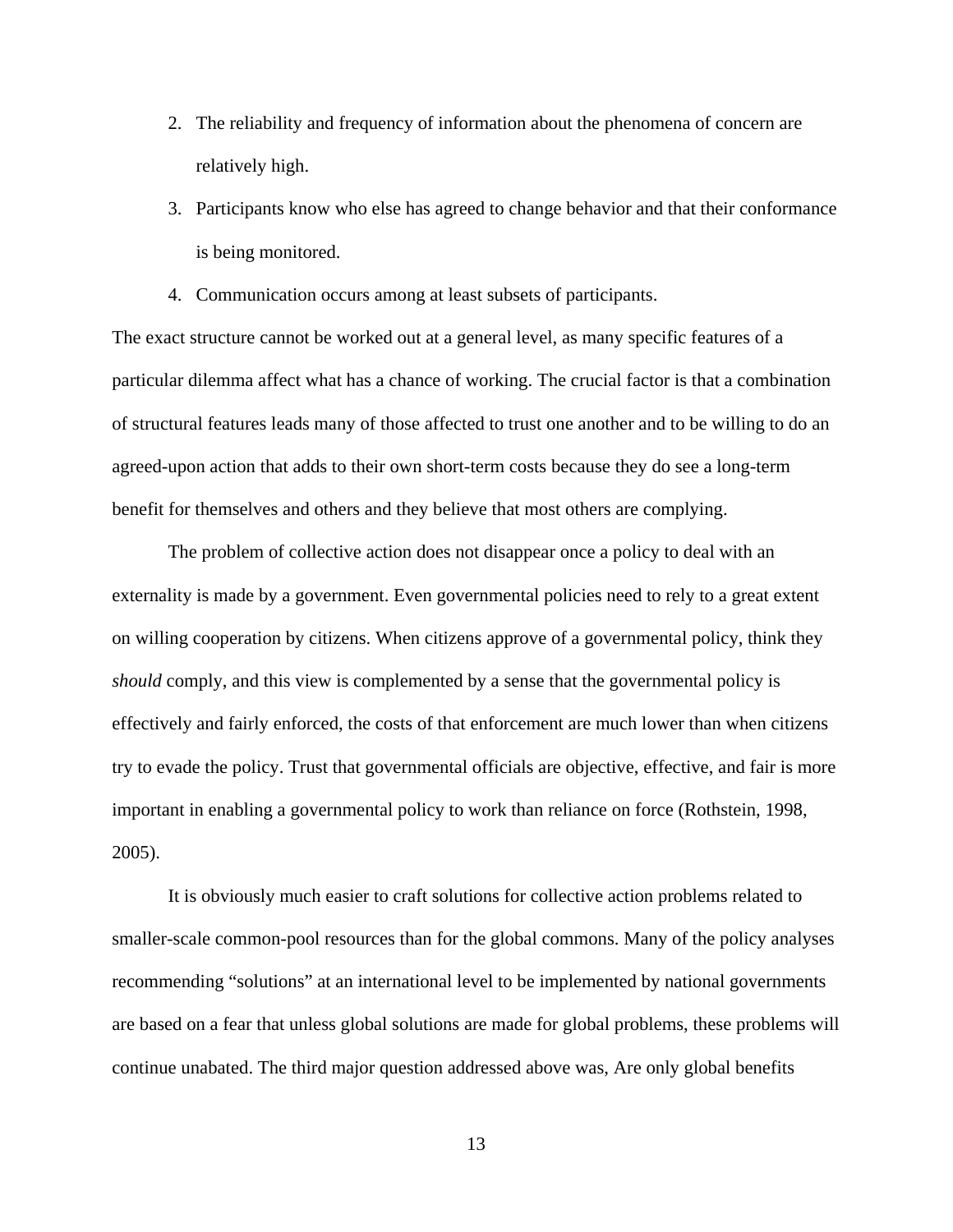generated from local-level efforts to reduce greenhouse gas emissions, or are there potential benefits at multiple scales? If there are benefits at multiple scales, as well as costs at these scales, applying the updated theory of collective action needs to take these into account for analyzing proposed solutions to climate change.

**Are Only Global Benefits Generated from Reducing Greenhouse Gases Emissions?**  Greenhouse gas emissions are the result of an extraordinarily large number of actions taken at multiple scales. As mentioned above, decisions within a family as to what form of transportation to use for various purposes, what car to purchase, and what investments to make for power consumption within the home all have small effects on the global atmosphere. Similar decisions within firms are also important, as buildings in general account for "more than 70 percent of the electricity use and almost 40 percent of greenhouse gas emissions in the United States" (Fuller et al., 2009, citing several U.S. Department of Energy reports). Proposals for substantial increases in energy taxes at a national level (to comply with proposed international agreements) are strongly urged as the only way of changing the decisions of individuals and families, as they make decisions based on individual and family household budgets and do not take the external costs they generate into account.

Without shared knowledge about the external costs of these actions, shifts in preference functions to take into account benefits for others, and reduced discount rates, no change at a small scale can be expected. As the scientific community has achieved a higher level of agreement about human impacts on the global atmosphere, knowledge of the effects of individual and family actions is becoming more and more available. Discussions within the family and with neighbors in a community about actions that can be taken locally to reduce greenhouse gas emissions are also important factors leading to the potential for change. Local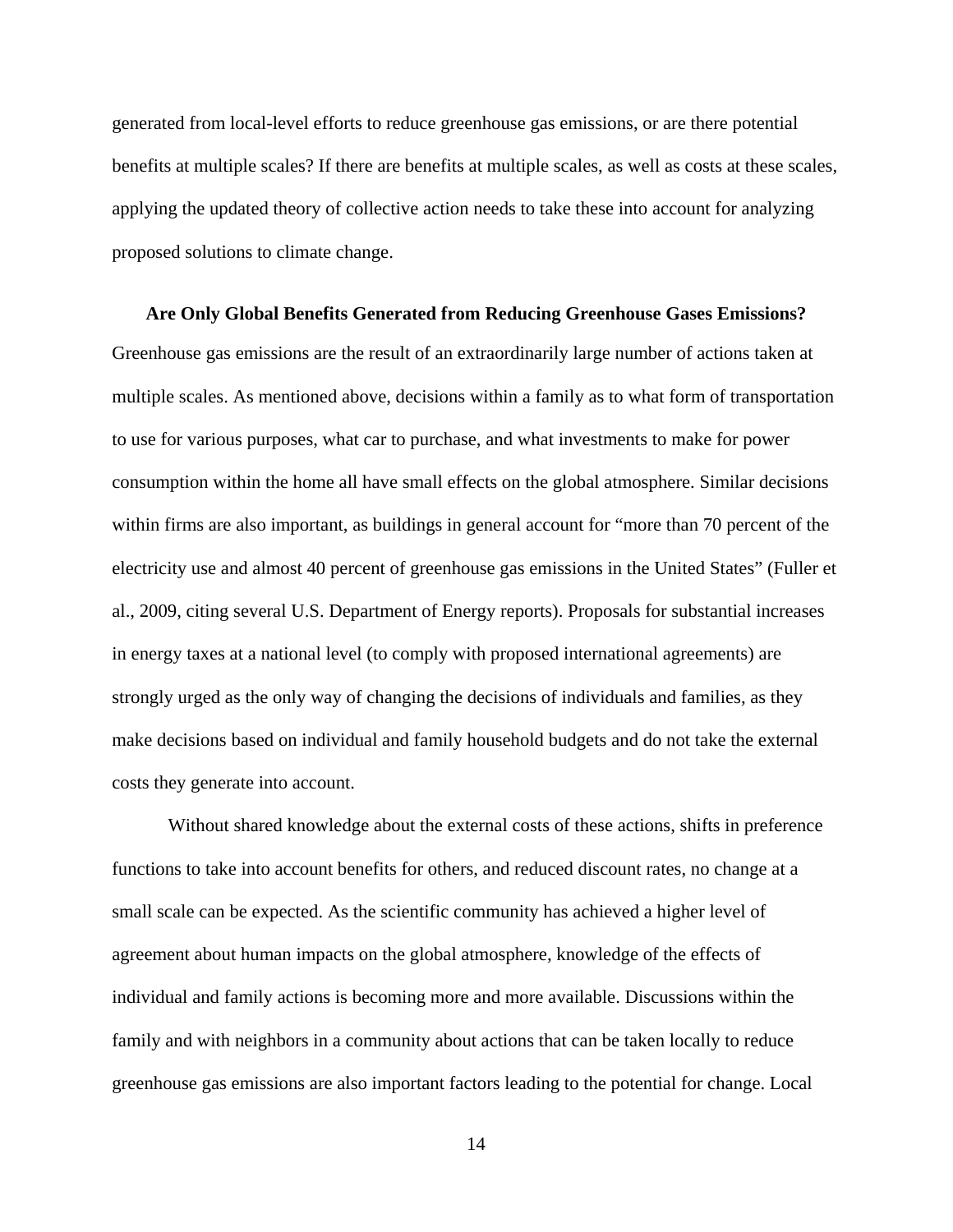discussions and meetings generate information about the prevailing unrecognized costs of individual and family activities as well as sometimes leading to a change in the preferences of individuals involved. Even without major taxes imposed on energy at a national level, however, families that decide to invest in better insulation and more efficient furnaces and other appliances, to join a carpool whenever feasible, and to take other energy-conserving actions can save funds over the long run. They may face high up-front investments to achieve some of these benefits, but there are potential benefits to be achieved even at a household level.

Communities that have established power networks that enable households to invest in solar power that is used for household energy use and when not needed is contributed to the network, can potentially reduce local energy costs as well as reducing greenhouse gas emissions. Investments in better waste disposal facilities also generate local benefits as well as helping on global emissions. Efforts to reduce pollution levels in large metropolitan areas focus both on total energy use and on emissions of particulates and thus generate benefits at a metropolitan level as well as globally. Decisions to reduce subsidies to various types of economic development that increase emissions are difficult for any government to make, but some of these decisions can reduce the administrative costs of government as well as improving the environment.

Efforts at a local level are challenging. The Cities for Climate Protection (CCP) campaign (sponsored by the International Council for Local Environmental Initiatives) tried to encourage cities to find ways of controlling greenhouse gas emissions but found it a difficult task. Part of the problem is that "the problem" has been framed so often as a global issue that local politicians and citizens sometimes cannot see that there are things that can be done at a local level that are important steps in the right direction (Betsill, 2001). Further, some claims of achievements have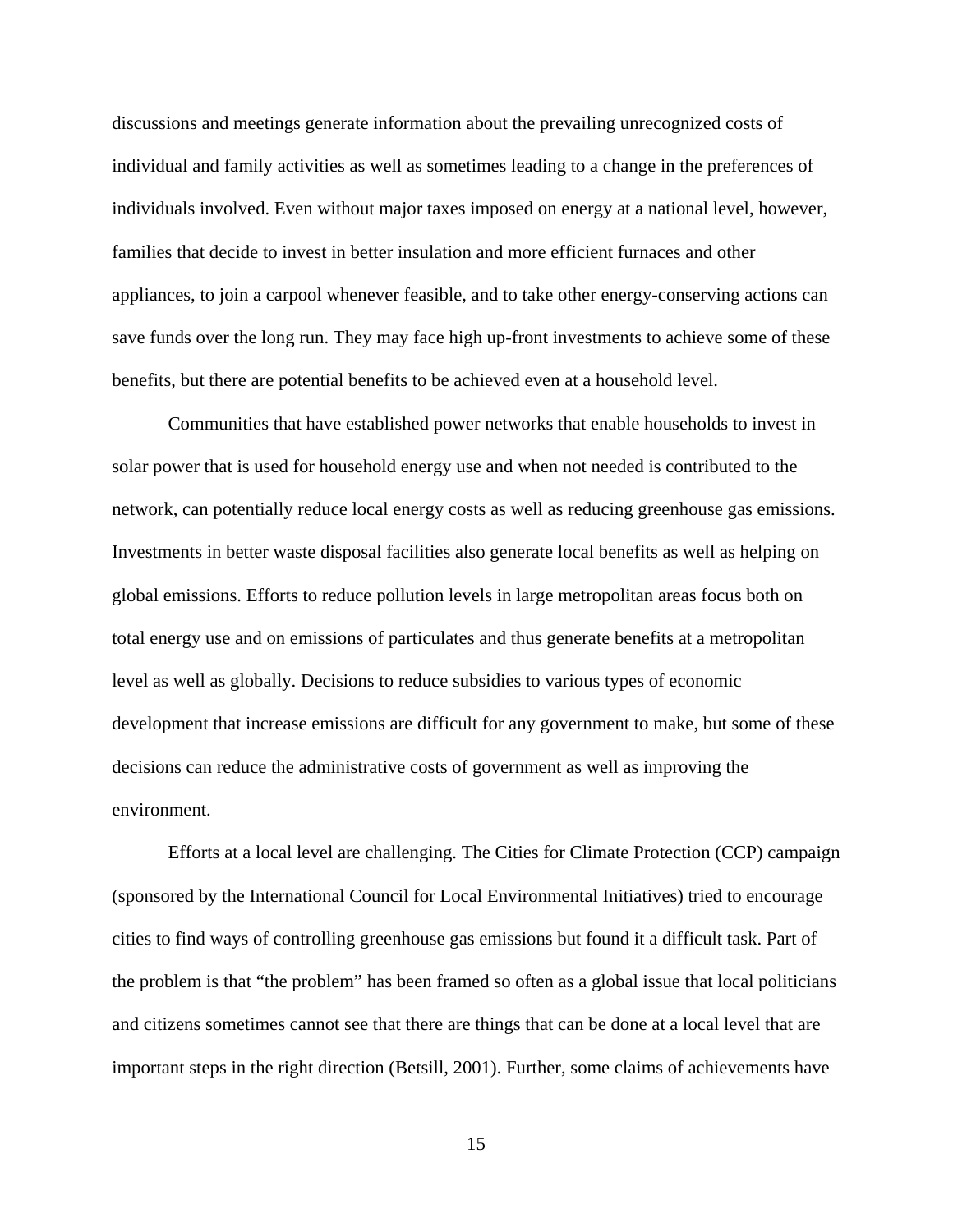been questioned by analysts who have dug into the reports (Eadson, 2008). Given that many of the actions generating greenhouse gas emissions are taken at multiple scales, activities could be organized at multiple scales, ranging from households, farms, and cities at a local scale to regions within a state, states, regional units that cross state boundaries and the globe (Kates and Wilbanks, 2003).

### **What Efforts to Reduce Greenhouse Gas Emissions Are Being Taken at Less Than a Global Scale?**

It is not possible to do a full inventory in this paper of all of the projects going on across the world at multiple scales. What I can do is focus on some of the projects that have been organized at a local level, at the level of state governments in the United States, and at a regional level in Europe, and discuss some of the efforts to reduce emissions substantially.

#### *Local-Level Projects and Alliances to Reduce Local-Level Externalities*

 $\overline{a}$ 

One of the most successful efforts made by many local governments across the United States has been to reduce the level of fine-particulate air pollution (which in some cases has reduced greenhouse gas emissions as well). Pope et al. (2009) have just completed a major study of the impact on life expectancy of particulate matter in the air sampled over the period from 1979 to 2000 for 51 metropolitan areas (including more than 200 counties).<sup>1</sup> Metropolitan areas across the nation have reduced air pollution levels by one-third. Pope et al. also found that increased life expectancy during this period was associated with reductions in fine-particulate air pollution

<sup>1.</sup> This study also illustrates the importance of effective monitoring efforts. The U.S. Environmental Protection Agency (EPA) maintained the Inhalable Particle Monitoring Network from 1979 to 1983 for 61 metropolitan areas. The monitoring effort was not continued until the passing of the National Ambient Air Quality Standards for Particle Pollution in 1997. EPA then developed the Aerometric Information Retrieval System, which has continued the monitoring process. The maintenance of reliable, comparative information over time is a very important step in coping with large-scale externalities, both to assess who is complying with policies and to compare the effectiveness of diverse strategies in different units.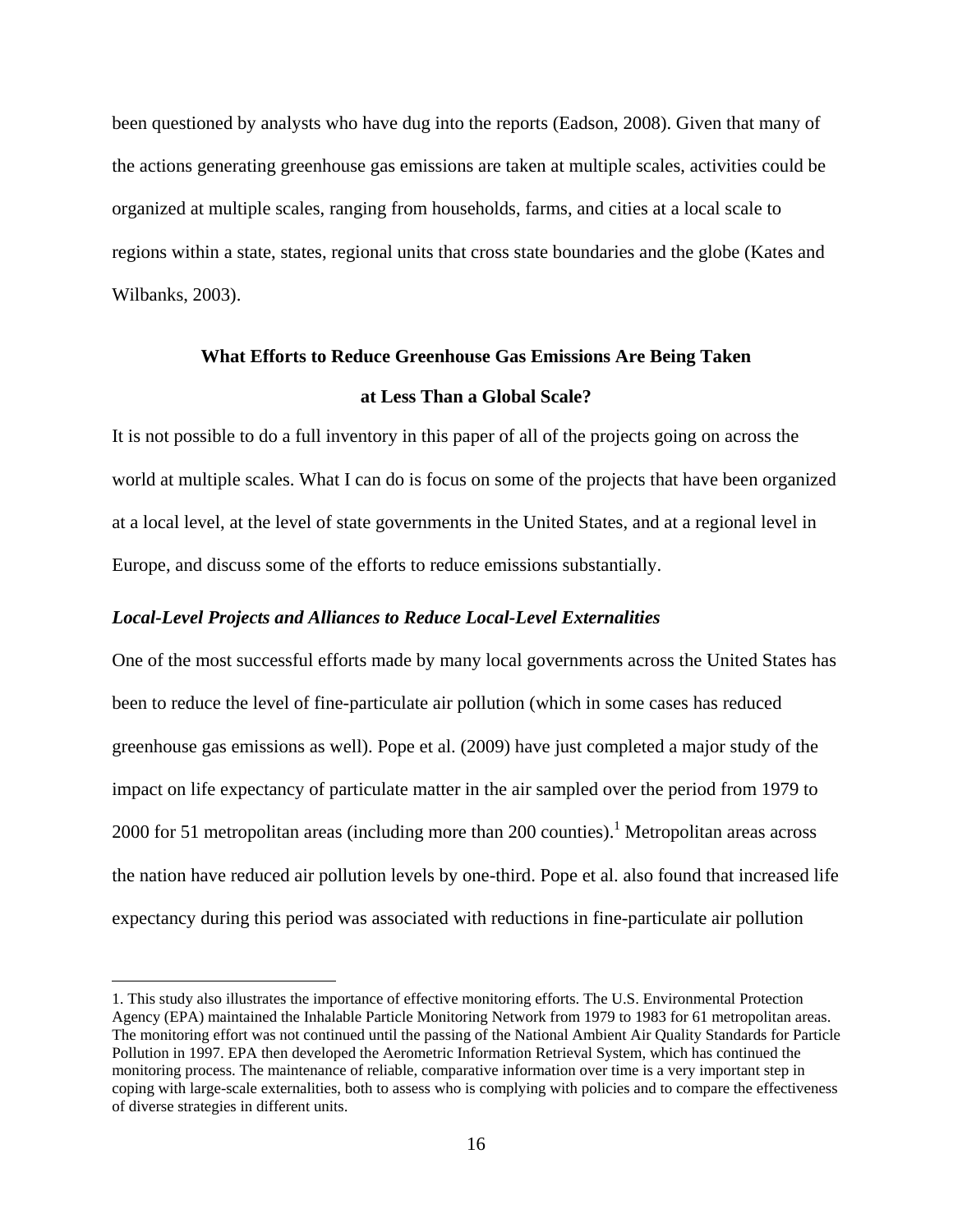after controlling for socioeconomic, demographic, and other variables associated with life expectancy. Their statistical analysis shows that the gain in average life expectancy that could be attributed to reduction in air pollutants was one-third of a year.

 Retrofitting buildings to add insulation, solar photovoltaics, and more efficient heating systems is one strategy that can be pursued at a local level and may generate long-term energy cost savings for the firm or family that takes such actions as well as reducing greenhouse gas emissions. The up-front costs of such efforts are frequently daunting, however, even when the private investment will reduce private costs over the long run. By a public ballot approved by 81 percent of the voters, Berkeley, California, has adopted a general policy to reduce emissions substantially over time. One of the programs is called Berkeley FIRST (Financing Initiative for Renewable and Solar Technology) and is designed to reduce the barrier of up-front costs. To participate in the program, the owner of a commercial or residential building asks a contractor for an estimate of the costs of new solar energy equipment or energy-efficiency improvements to the building that would likely cost between \$4,000 and \$20,000 (Pope et al., 2009). The owner then submits an application to the city, and staff review the estimate and ensure that the owner has clear title.

After the municipality approves the application, the work is completed, a lien is placed on the property, and a check is issued to the property owner. A special tax is added to future property bills. If the property is sold before the end of the 20-year repayment period, the new owner pays the remaining special taxes as part of their property's annual tax bill. The interest component of the special tax payments will be tax deductible, similar to a home equity line or home mortgage. . . .

The City of Berkeley started accepting applications through its Web site on 5 November 2008, and applications to claim \$1.5 million available for the pilot were submitted within 10 minutes. (Pope et al., 2009: 25)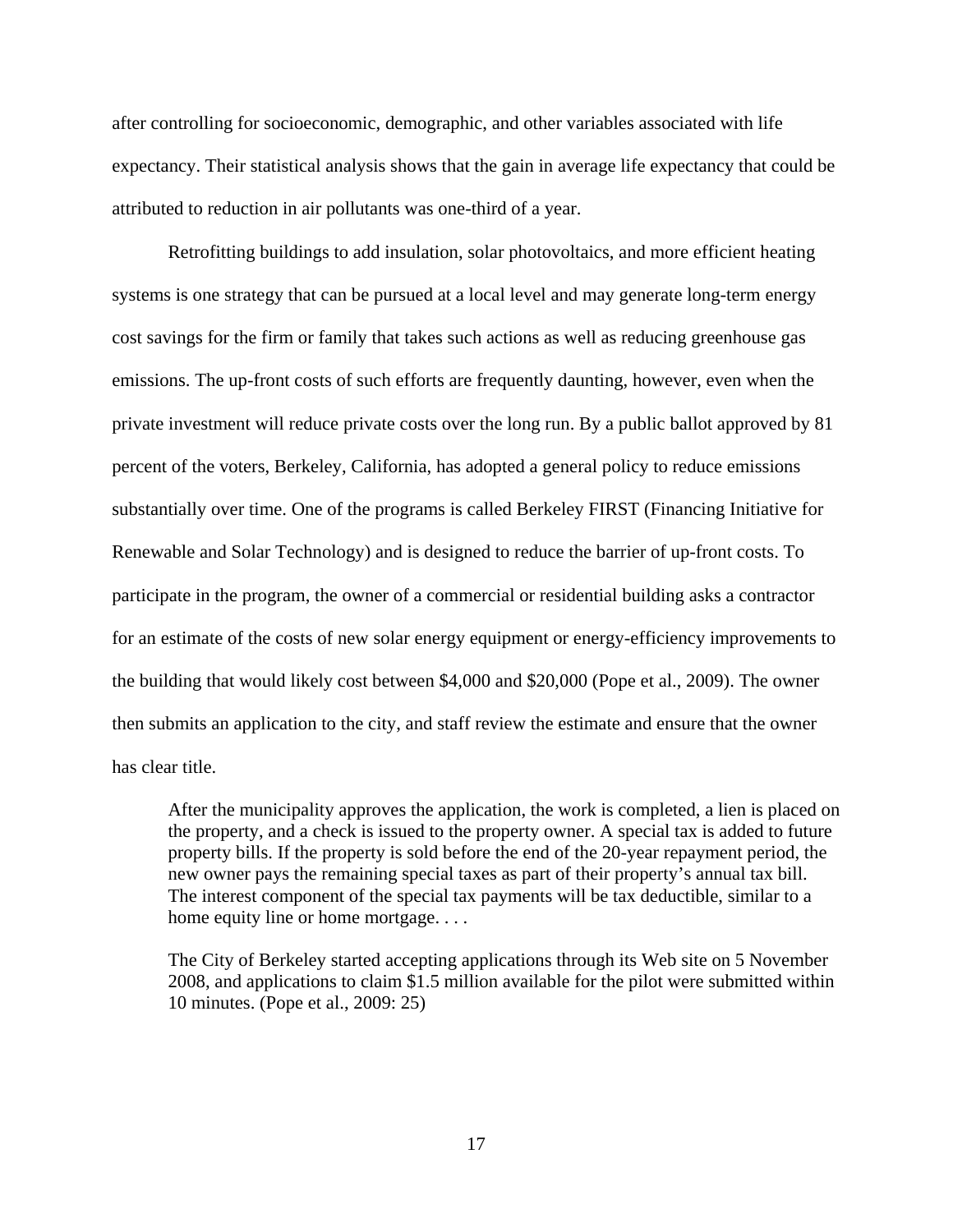Obviously the demand for making these investments in improving buildings so as to reduce energy consumption is very high. The City of Berkeley plans to increase the funds available to support this program over time.

 Other cities have started a variety of "green" initiatives that are prominently displayed on their home pages on the Web. The City of Toronto, for example, has set up an "environmental portal" that announces more than a dozen current city policies, related publications, and meetings that are focused on climate change.<sup>2</sup> In 2008, the city allocated \$700,000 to renewable energy projects combining major investments averaging around \$100,000 each for building rooftop gardens, solar photovoltaic panels on houses, and solar water heating systems, and a dozen smaller projects ranging around \$25,000 to support neighborhood efforts to enhance the forested areas of local parks and gardens and for local-level organizations working with communities to hold planning meetings to think through better bicycle paths and other activities that can be undertaken at a small, neighborhood scale. The City of Toronto has increased the budget for its "Live Green Toronto" program to \$2.2 million for 2009.

 Mayors of large cities are also banding together to discuss actions to reduce carbon emissions that can be taken locally but that if taken jointly can have a much bigger effect. In October 2005, 18 large cities sent representatives to London to examine actions that could be taken at a municipal level; to reexamine urban policies that could be revised, including their own purchasing policies; and to discuss ways of encouraging more investment in climate-friendly technologies in their cities. The mayors reviewed the results of the £8 congestion charge imposed by London on vehicles that drive within the city's central zone during business hours, from 7

<sup>2.</sup> http://www.toronto.ca/environment/index.htm (accessed February 9, 2009).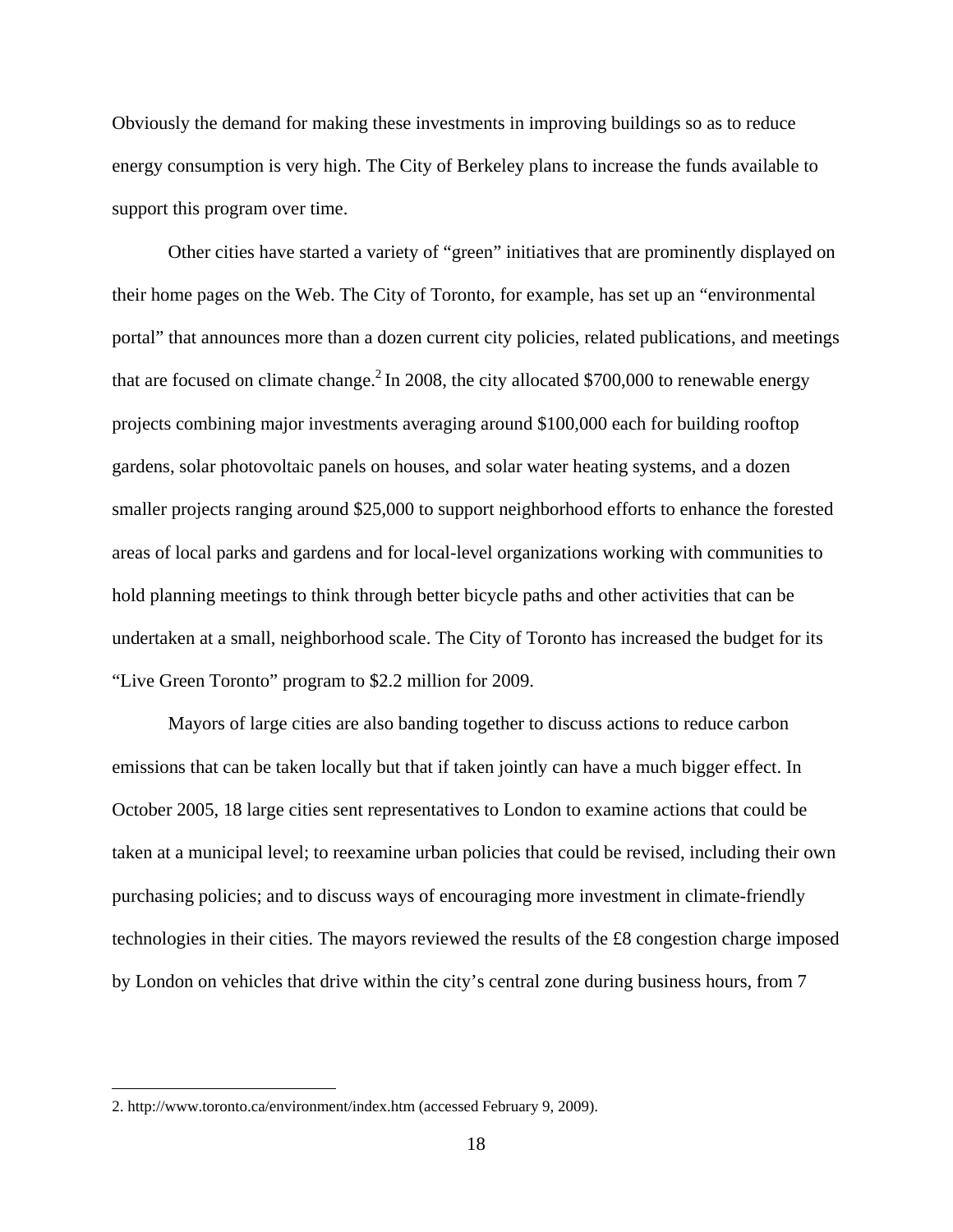a.m. to 6 p.m.<sup>3</sup> In October 2008, a merger with the Clinton Climate Initiative was arranged to create the C40 Cities Climate Leadership group, whose members have jointly pledged to reduce emissions in each of their cities to meet or even improve on Kyoto standards. The C40 Large Cities Climate Summit was held in May 2007 to exchange information about many policies adopted to reduce emissions and to announce a \$5 billion global Energy Efficiency Building Retrofit Program by the Clinton Climate Initiative.<sup>4</sup> A similar league, the World Mayors Council on Climate Change, was initiated by the mayor of the City of Kyoto (Japan) in December 2005, soon after the Kyoto Protocol entered into force. Currently there are 20 members of this alliance, from all regions of the world.

Other local-level efforts to overtly increase the level of alternative energy production or reduce the level of automobile use have been reported for many cities around the world including Sorsogon, Philippines; Esmeraldas, Ecuador; Maputo, Mozambique; and Kampala, Uganda, where efforts are supported by the Cities in Climate Change Initiative, funded by the government of Norway and the UN Development Account (UN-Habitat, 2008).

A complete inventory cannot be undertaken in this paper, though it would be a good subject for a future research project. But the major point is that many local governments and community organizations have recognized that actions undertaken at a local level are a major source of carbon emissions and that a need exists to tackle these at the local level as well as at higher scales.

<sup>3.</sup> A *Wikipedia* article on the London Congestion Charge (accessed February 9, 2009) reports that between 2003 and 2006 the CO2 level in the city fell by 20 percent as a result of reduced traffic levels, better traffic flow, and improved vehicle technology. The speed of traffic flow and the reliability of bus schedules have also been improved. 4. http://www.c40cities.org/ (accessed February 1, 2009).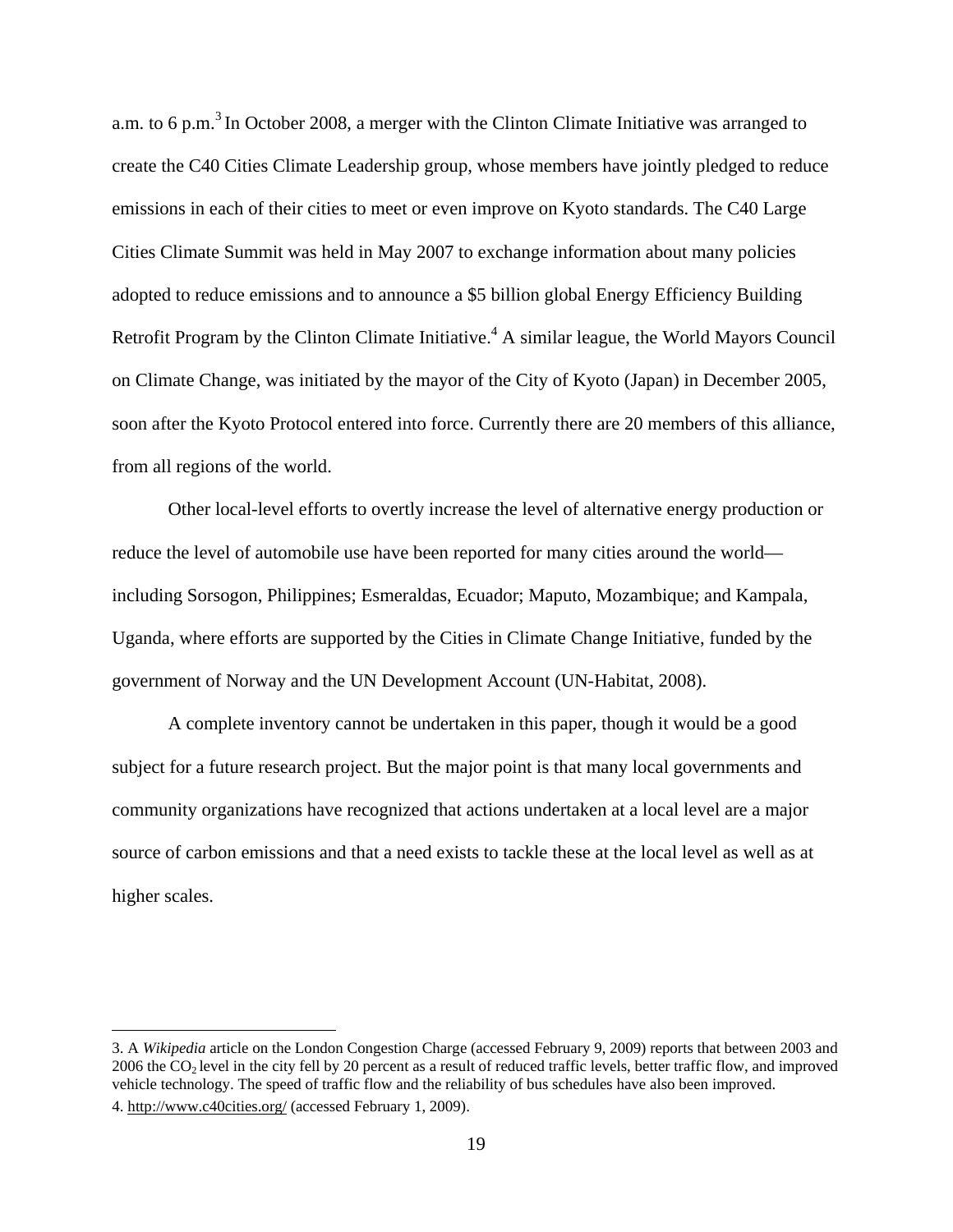#### **State-Level Projects in the United States**

The State of California not only is the 12th largest emitter of greenhouse gases in the world with emissions comparable to Australia's—but is also now one of the leading states in adopting policies related to climate change (Engel, 2006). For example, in 2006, the California legislature passed the Global Warming Solutions Act, aimed at reducing greenhouse gas emissions in the state by 25 percent by 2020 by requiring drastic reductions in major industries, including oil and gas refineries and utilities.<sup>5</sup> The California Air Resources Board is charged with developing a market-based, cap-and-trade program to implement the required reductions.

 The Colorado legislature passed State House Bill 08-1350, signed into law in 2008, to enable local governments within the state to adopt policies similar to the Berkeley FIRST program. The legislation allows municipalities in Colorado to finance approved building improvements and enables property owners to pay off capital investments made to decrease their use of fossil fuels for heating and electricity through repayments over 20 years. In July 2007, Florida Governor Charlie Crist brought together government, business, and scientific leaders from across the state to discuss what actions could be taken by Florida to address climate change issues. At the conclusion of the meeting, several executive orders were signed to set out targets for reducing greenhouse gas emissions in Florida and to change the building code to require increased energy efficiency in new construction.<sup>6</sup>

Efforts are also being made among the states to develop joint policies. The Regional Greenhouse Gas Initiative (RGGI), joined by 10 states in the Northeast and Mid-Atlantic regions of the United States, plans to reduce  $CO<sub>2</sub>$  emissions from the power sector by 10 percent by

<sup>5.</sup> Global Warming Solutions Act of 2006, Calif. Assembly Bill 32.

<sup>6.</sup> http://www.dep.state.fl.us/climatechange/ (accessed June 27, 2008).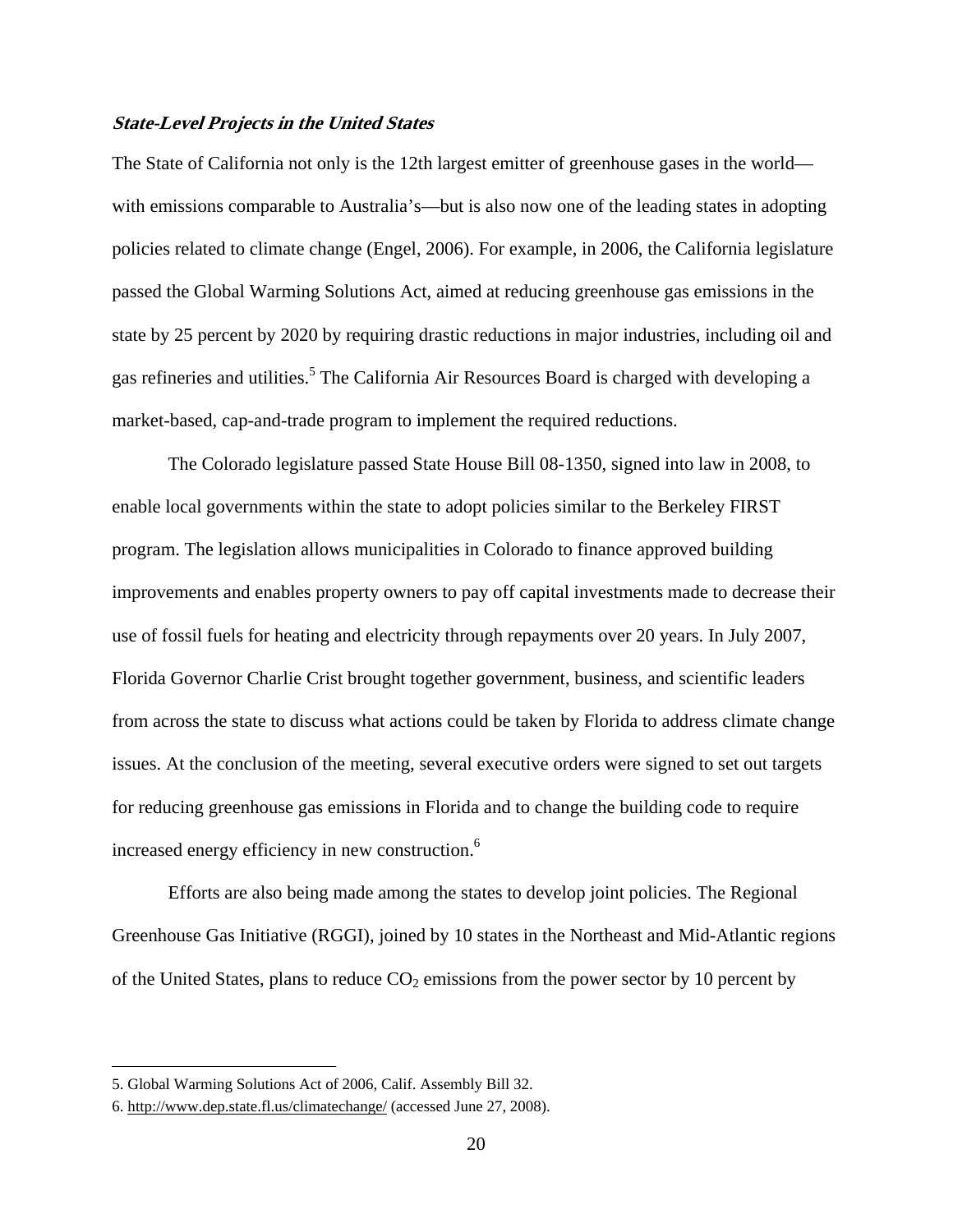2018.<sup>7</sup> Further, RGGI is one of the first market-based efforts in the United States aimed at reducing greenhouse gas emissions by auctioning emission allowances and investing the proceeds in clean energy technologies and the creation of green jobs in each of the states. The third auction occurred on March 18, 2009.<sup>8</sup>

#### **European Efforts**

In Europe, interventions tend to combine local, national, and regional levels. The EU Emissions Trading Scheme (EU-ETS) was developed so as to reduce the economic costs of meeting the European Union's Kyoto target of 8 percent  $CO<sub>2</sub>$  reduction by 2012. The scheme includes around 10,000 large industrial plants in the power generation, iron and steel, glass, brick, and pottery industries, but not the transport sector. Operators of these facilities receive emission allowances that are good for a one-year period. If an allowance is not fully used by the assigned operator (after verification), the unused portion may be sold to other facilities that cannot yet meet their assigned target. The official data issued by the European Environmental Agency (EEA) in 2006 show that the EU members that had signed the Kyoto Agreement were able to achieve in 2005 a 2 percent cut in  $CO<sub>2</sub>$  emissions compared with 1990 levels and that greenhouse gas emissions were projected to decline further by 2010 compared with 2004 levels (EEA, 2006: sections 8 and 9).

 While a considerable accomplishment has been achieved, some concerns have been raised—which could also be raised regarding the RGGI approach in the United States—that some energy-intensive sectors may relocate to regions that have less stringent policies on climate change or none at all.

<sup>7.</sup> http://rggi.org/home/ (accessed February 7, 2009).

<sup>8.</sup> http://www.climatetrust.org/solicitations\_RGGI.php.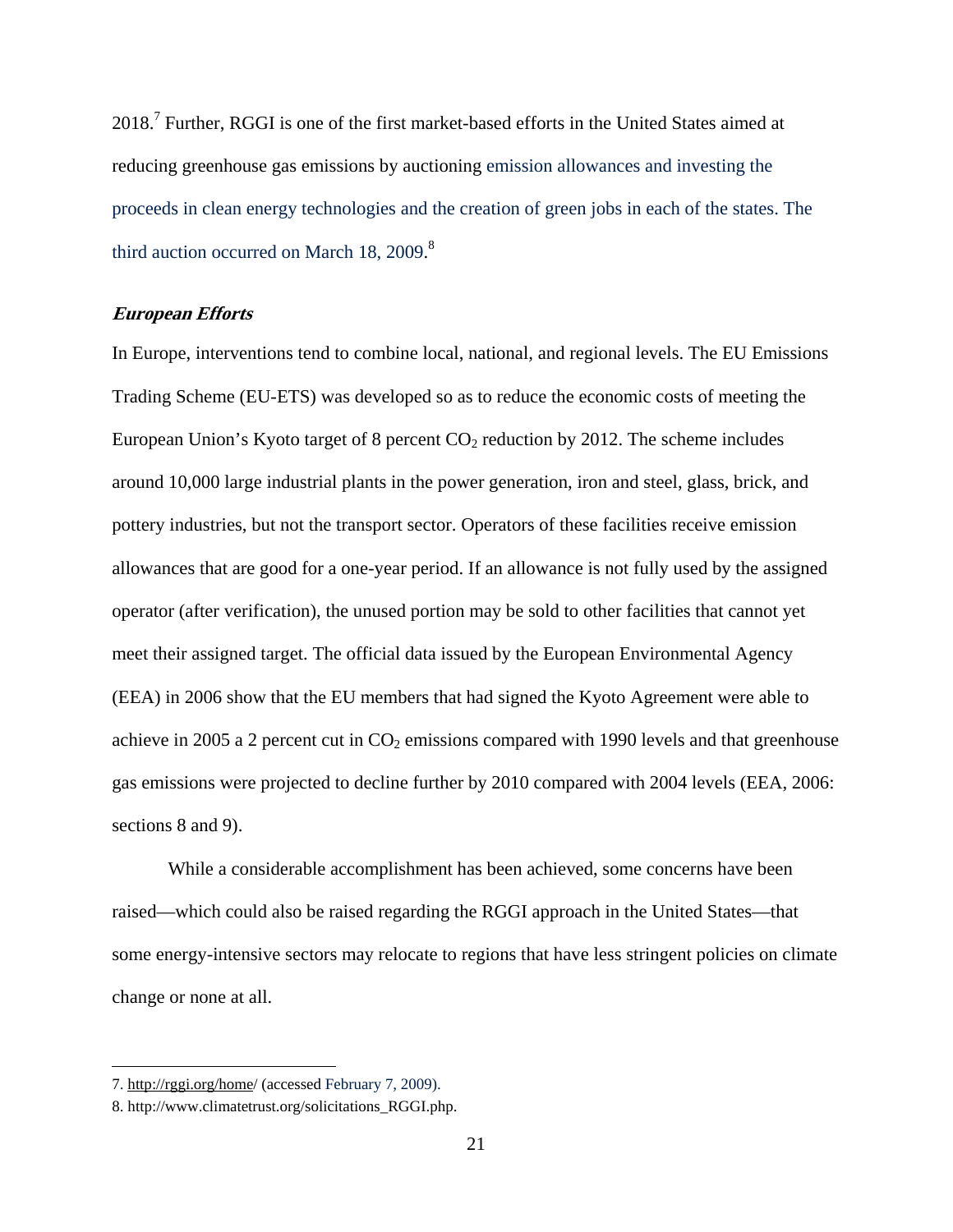To the extent this happens, the EU-ETS program will be responsible for shifting production to countries that allow a free-for-all with emissions. The risk of carbon leakage is said to be high, for example, for the European chemical and lime industries. The chemical industry is highly energy intensive and competes in a global market where it is not possible to pass on unilateral costs, conditions that are ripe for carbon leakage. . . . Carbon leakage is a risk because of high production costs within the EU including  $CO<sub>2</sub>$ costs compared with lower costs of products imported from outside the EU which include transportation costs but no  $CO<sub>2</sub>$  costs. (Sovacool and Brown, 2009b: 324)

We return to the potential problems of leakage associated with less than global efforts to avert massive climate change in the section below that discusses the problems and possibilities of organizing efforts to cope with climate change at diverse levels.

#### **Are Large-Scale Governments Usually Better Able to Cope with Collective Action?**

While the presumption is made in many policy discussions that global solutions are necessary for coping with the problems of climate change because of the inadequacy of local and regional efforts, few of these analyses examine the problems that large-scale units may face in developing effective policies related to resources. Before making a commitment that the global level is the *only* scale on which to address climate change, one should at least reflect on past efforts to adopt uniform policies by very large entities, efforts intended to correct for problems of collective action. The presumption that locals cannot take care of public sector problems has led to diverse policies to place responsibility for local public services on units of government that are very large, frequently lacking the resources to carry out their assignments, and overwhelmed with what they are assigned to do.

Contemporary assignments to regional, national, or international governments of the *exclusive* responsibility for providing local public goods and common-pool resources remove authority from local officials and citizens to solve local problems that differ from one location to the next. Doug Wilson, Research Director for the Institute for Fisheries Management and Coastal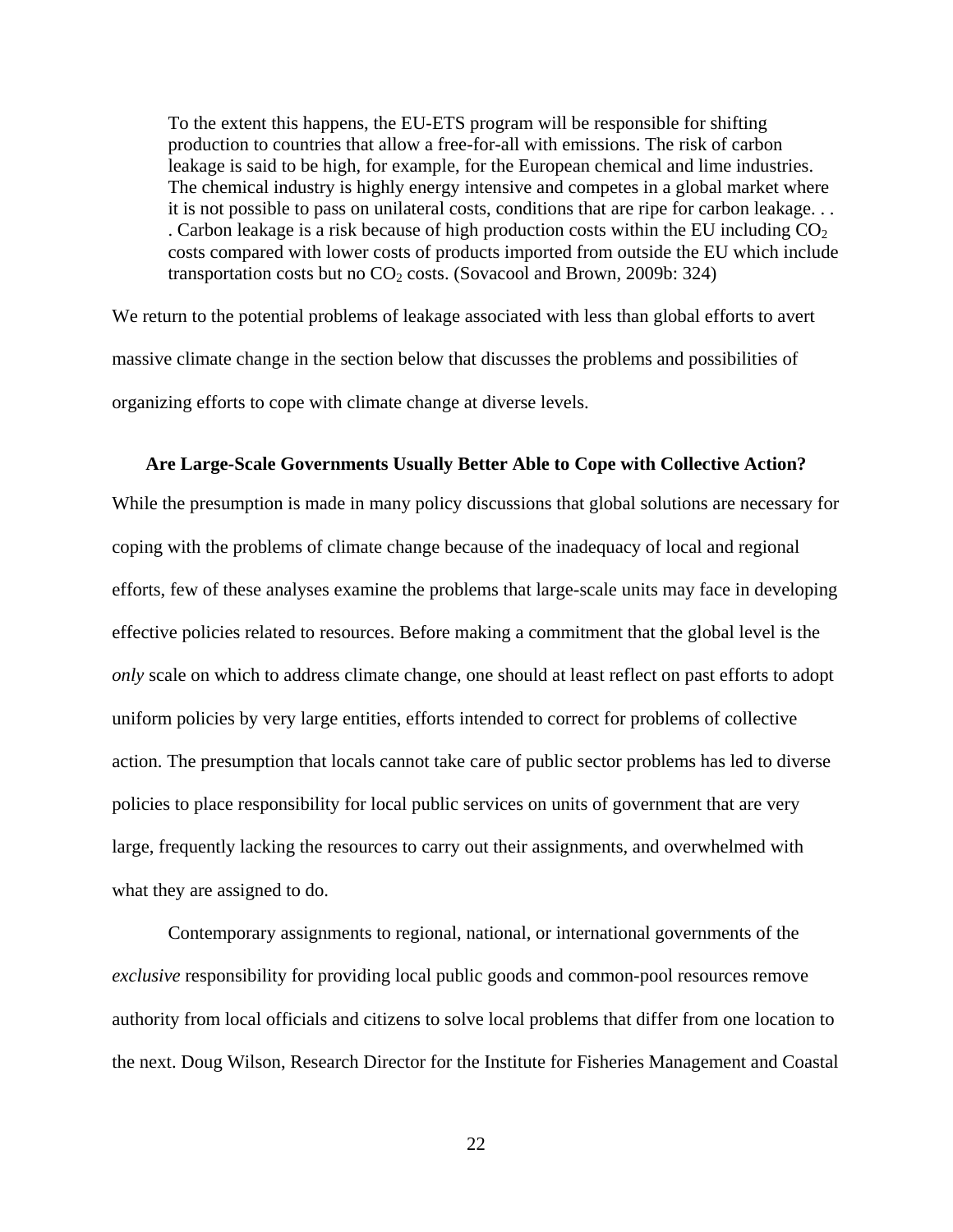Community Development in Denmark, has recently reflected on the evolution of fisheries

policies in the European Union.<sup>9</sup>

The Common Fisheries Policy (CFP) as it is called is an "exclusive competence" of the European Union (EU), meaning that all decisions are taken at the level of the Union. . . .

The CFP is not only politically important within the overall effort to build a new kind of polity in Europe; it is also failing to do a very good job of maintaining sustainable fish stocks. Fisheries scientists tell us that, in 2003, 22% of the fish caught from stocks managed by the CFP were taken from stocks that were smaller than they should have been for sustainable fishing. Neither scientists, fishers, government agencies, nor marine conservation groups are happy with the CFP, and there are myriad attempts to reform it. The reforms include better policy, better data gathering, a reduction in perverse subsidies to the fishing industry and, finally, 30 years after most other fisheries management agencies had moved beyond topdown management, some serious attempts at stakeholder involvement. (Wilson 2006: 7)

Other fisheries-related policies adopted by large-scale units have also exhibited major problems.10 The United Nations Conference on the Law of the Sea allocated about one-third of what had been considered international ocean to individual nations because of the inability of international authorities to regulate ocean fisheries effectively (United Nations, 1982). Exclusive

Economic Zones (EEZs) were created that extend 200 nautical miles along the borders between

the ocean and coastal states and extended full sovereign powers to these states to manage coastal

fisheries so that they are not overexploited. Instead of reducing overharvesting, however, many

national governments subsidized expansions of fishing fleets that increased the demand on

coastal fisheries and placed more fishing areas in danger of overexploitation (Walters, 1986).

The models of fishery dynamics used by national governments tended to be relatively crude and

led to inaccurate assessment of fishery stocks (Wilson, 2002).

<sup>9.</sup> Emphasis on top-down planning is certainly not the way that Europe developed. Since the 11th century, thousands of independent water boards were established in the delta of the Rhine River with their own rules and physical structures. These water boards drained the swampy land and protected the land from being inundated except during extreme storms (Toonen 1996; Andersen 2001). In Switzerland, alpine peasants devised a variety of private and common-property systems to earn income from a diverse ecology (Netting 1981). More than 1,000 free cities with their own charters and legal traditions flourished in Europe during the Middle Ages and were the foundation for modern constitutional democracies (Berman 1983).

<sup>10.</sup> See Clark (2006) for a review of fisheries-related policies adopted by national governments that initially led to perverse outcomes—some of which were eventually reversed.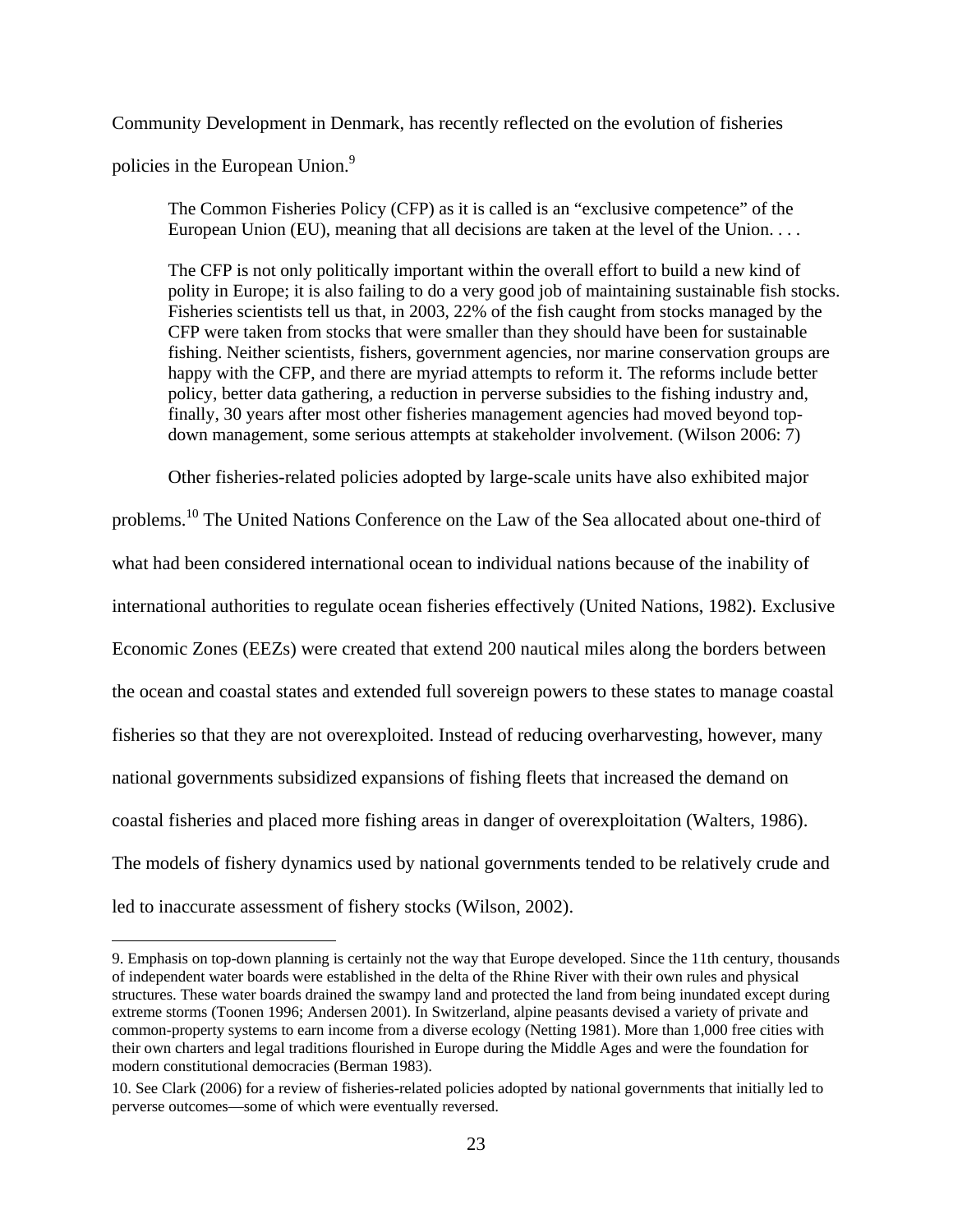The Department of Fisheries and Oceans in Canada, for example, developed a model of stock regeneration for northern cod that scientists later found to be flawed (Harris, 1990). Local cod fishers in Newfoundland raised serious questions in the late 1980s and predicted a near-term collapse, but the Canadian government refused to listen and assured doubters that its model was correct. In 1992, however, the cod stock collapsed and the Canadian government declared a moratorium on all fishing in Canadian waters. This has generated very substantial costs for local fishing villages dependent upon that stock, which they had earlier managed relatively effectively (Finlayson, 1994; Finlayson and McCay, 1998).

The capability of other large governmental bodies to make scientifically recommended policies related to fishing quotas has also been questioned. The European Union established a 2007 Fishing Quota for the eastern Baltic cod, but ignored the warning issued by the International Council for the Exploitation of the Seas (ICES). ICES had urged the European Union to skip a full year before authorizing *any* catch (Burton, 2006). Thus the faith in the capability of very large-scale units to make better scientific judgments and implement them is not fully realized in regard to ocean fisheries, which, while not global in scope, are larger than most territorially based resources.

Problems have also been noted in the way the Clean Development Mechanism (CDM) authorized by the Kyoto Protocol is being implemented. Several CDM processes are involved. One CDM process is supposed to replace carbon-emitting energy production processes with "green energy production."

This process works approximately in this fashion: A developing country decides to forgo the construction of a power plant using coal as the energy source and emitting substantial greenhouse gases as a result. It plans to build a wind farm that is more "carbon friendly." The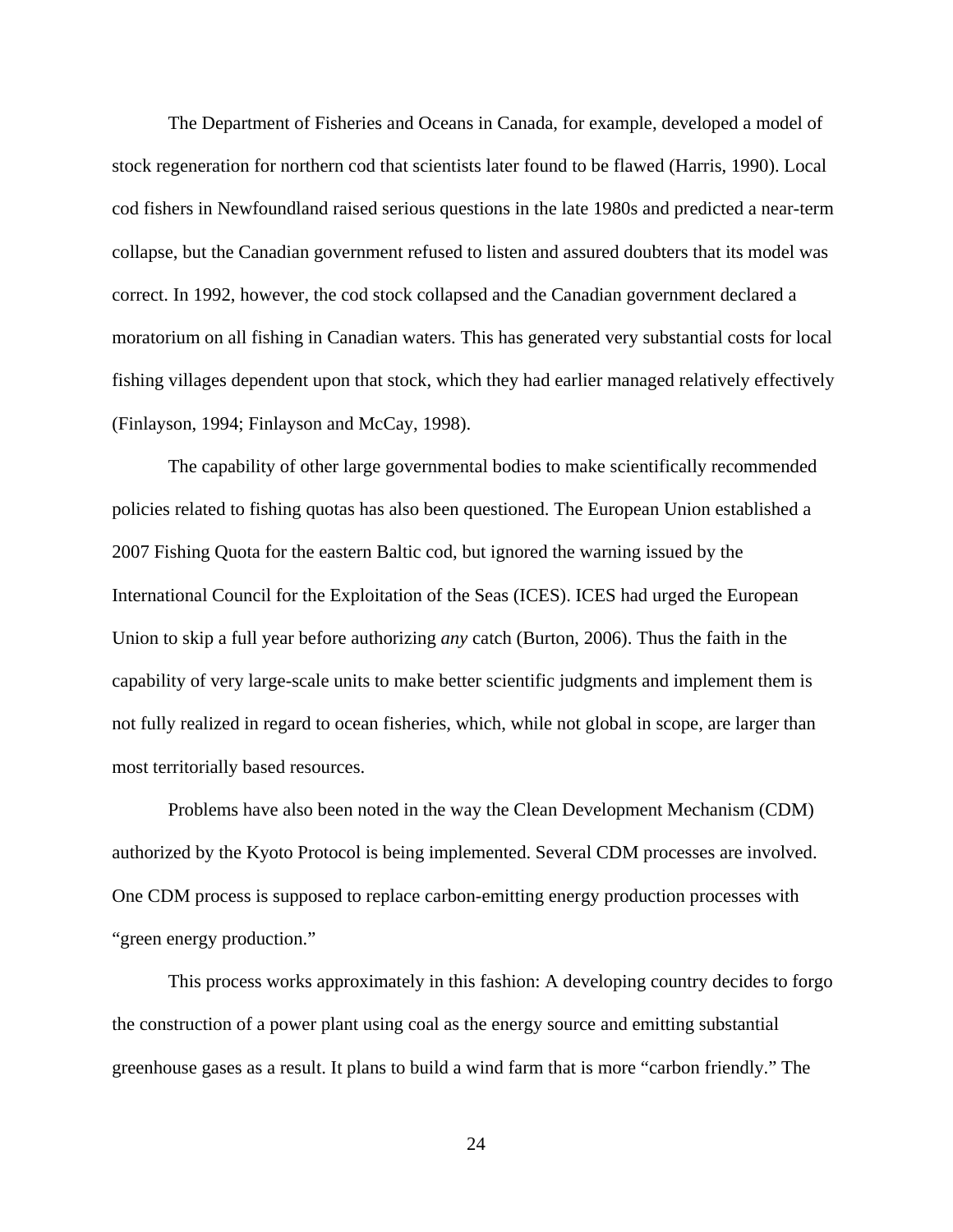country applies for credit in the form of Certified Emissions Reductions (CERs) that it can sell to industrialized nations wishing to buy CERs as authorized by the Kyoto Protocol (Lohmann, 2008). The income from selling the CERs can then, in principle, be allocated to the construction of the wind farm, which is more expensive as well as being carbon neutral.

The problem with this highly complemented and flexible system is that it can be gamed (Sovacool and Brown, 2009). Only 300 of the thousands of CDM projects that are under way have received accreditation by the United Nations. As it turns out, a large proportion of the CERs relate to trifluoromethane, HFC-23, a greenhouse gas that is not associated with transportation or power generation but is used as a refrigerant—and is a highly profitable greenhouse gas to claim to have "averted." As Sovacool and Brown (2009) conclude, the CDM has unfortunately made HFC-23 abatement too profitable.

The sale of carbon credits generated from CERs for HFC-23 has become far more valuable than its production in the first place. Manufacturers of HFC-23, responding to market demand for CERs, started producing it just to offset it. Researchers at Stanford University have calculated that, at a result, payments to refrigerant manufacturers and carbon market investors to governments and compliance buyers for HFC-23 credits have exceeded €4.7 *billion* when the costs of merely abating HFC-23 would have been about €100 *million*—a major distortion of the market. (Sovacool and Brown, 2009: 14, citing Wara, 2007; and Wara and Victor, 2008)

Other CDM processes relate to efforts to decrease carbon emissions as a result of deforestation. But what exactly is deforestation? In the American West the kind of fire that counts as "deforestation" is subject to considerable debate among public officials. Small fires may help prevent very large-scale forest fires in regions where the forest ecology has developed in a high-frequency, low-severity fire regime (Covington, 2000; Fule et al., 2004; Odion and Hanson, 2006).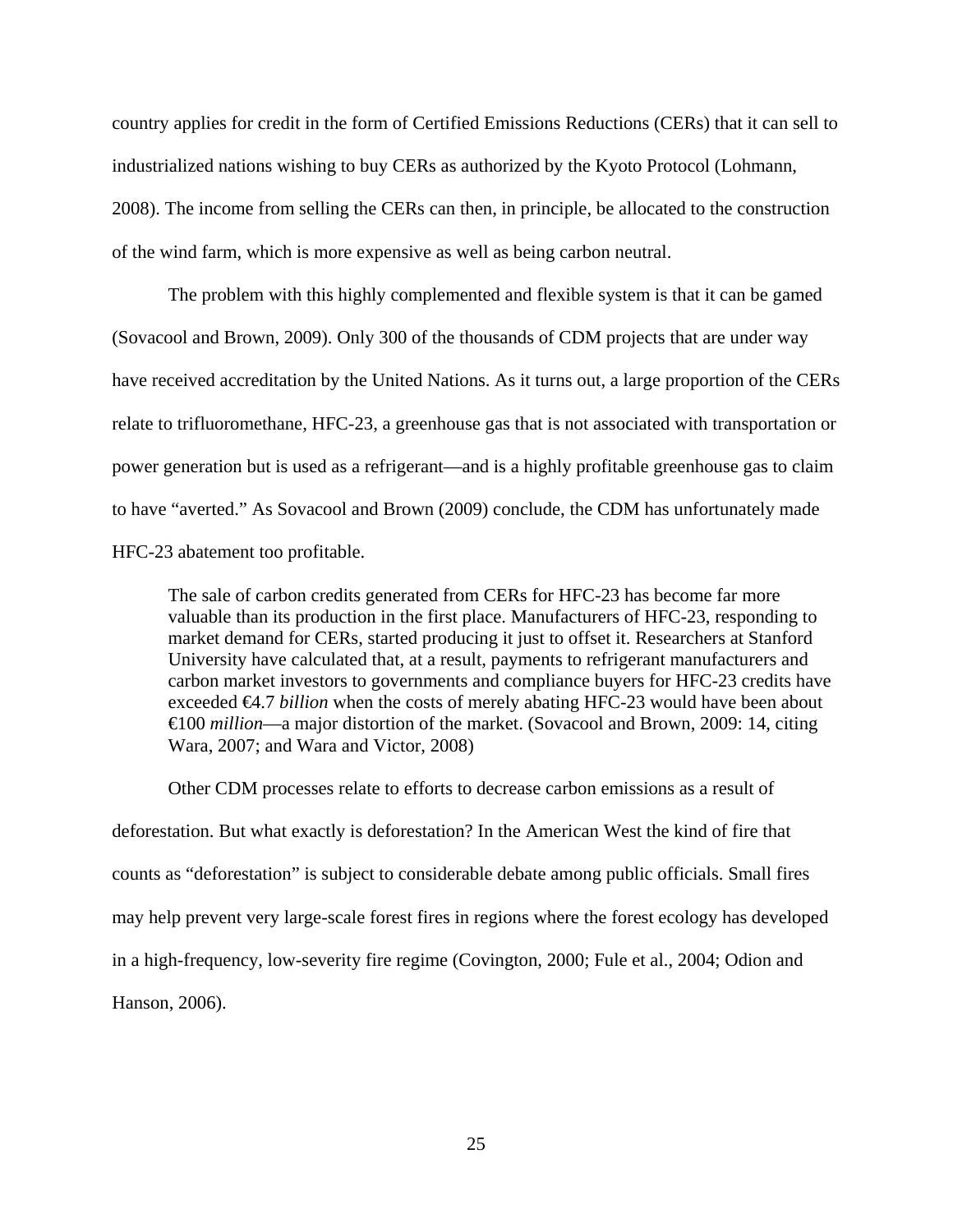The California Climate Action Registry, $11$  for example, considers all thinning of forests to send carbon to the atmosphere even though thinning reduces the risk of an even greater fire burning down an entire stand. "If, by contrast, that same forest is not thinned and instead experiences a catastrophic fire, the C stock baseline is simply *reduced*, as if no  $CO<sub>2</sub>$  emissions had occurred during the fire" (Hurteau et al., 2008). Scientists criticize the carbon accounting methodology as a "one size fits all" policy that does not account for the diversity of ecosystems involved and may penalize actions that help restore forest ecosystems rather than destroy them (*ibid*.). As Boyd (2009: 3) reflects, "solving problems through centralized controls and global blue prints tends to create its own vulnerabilities in the long term."

Since the Bali round of negotiations held in December 2007, efforts to reduce emissions from deforestation and degradation (REDD) have been added to the portfolio of activities authorized under the Kyoto Protocol. It is undoubtedly very important to recognize that forest ecosystems store an immense quantity of carbon and that harvesting timber and converting forests to other uses is as important a source of greenhouse gas emissions as power production. Thus the scientific foundation for adopting REDD is quite strong. Designing REDD projects so that new projects do not just lead to further leakage is a substantial problem. Further, ensuring that the rights of indigenous people are at least protected, and ideally enhanced, as a result of support of their management of forest ecologies is a goal that is widely shared by social activists at multiple scales. Accomplishing this goal while expanding the amount of forested land in developing countries would be economically efficient but a difficult challenge.<sup>12</sup> Currently there

<sup>11.</sup> California Climate Action Registry, *Forest Sector Protocol* (2007),

http://www.climateregistry.org/PROTOCOLS (accessed January 15, 2009).

<sup>12.</sup> John Vidal, in an article in *The Guardian* (October 17, 2008), stressed that recognizing forest community rights would be a more cost-effective mechanism for reducing emissions than paying organizations to plant trees. "A study by Jeffrey Hatcher, an analyst with Rights and Resources in Washington, found that it costs about \$3.50 (€2) per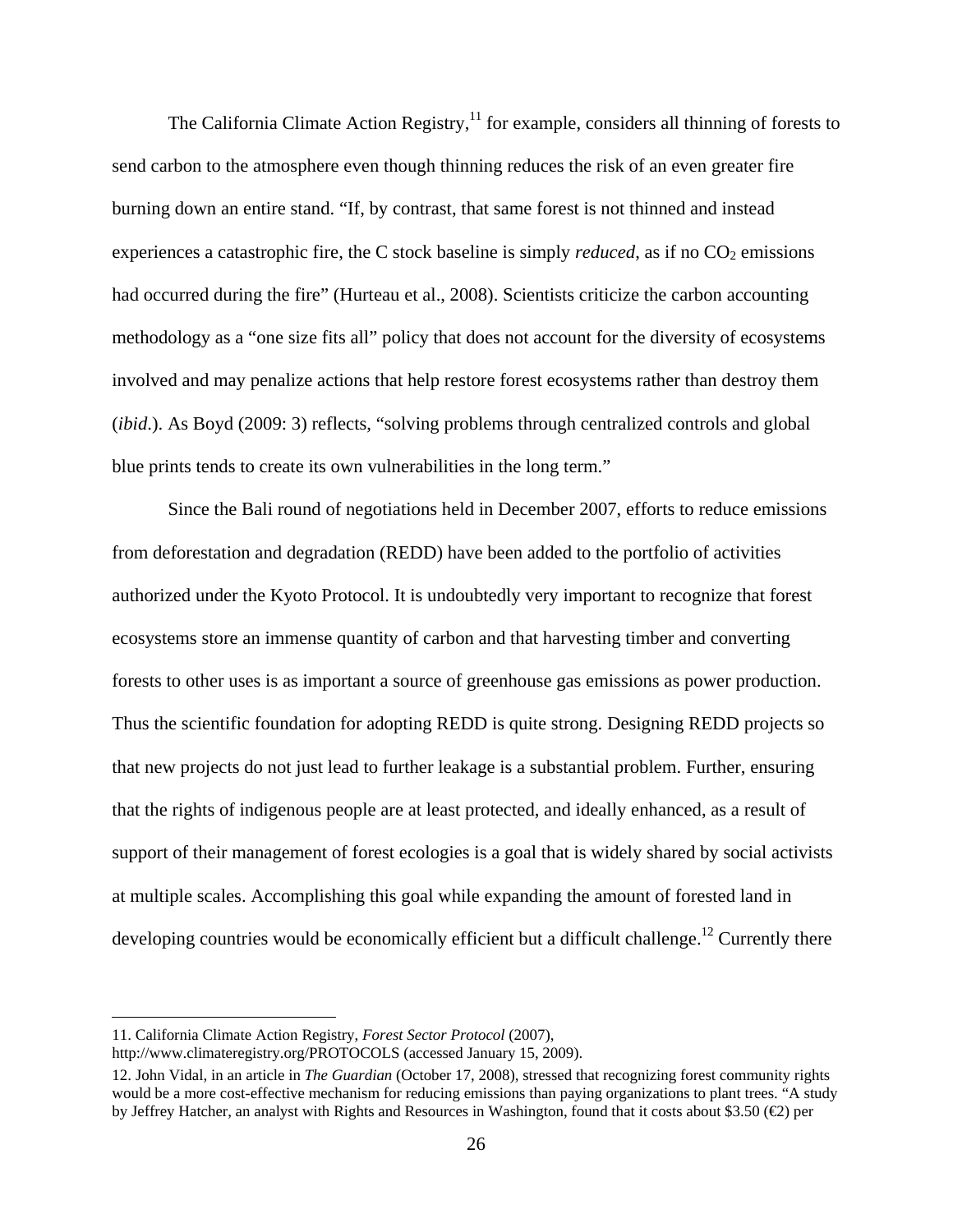is considerable debate about this program, and too few projects have been adopted to make a serious evaluation of the possibilities and threats (see O'Sullivan, 2008 and other chapters in Streck et al., 2008; and Corbera and Brown, 2008).

The description in this section of problematic policies of large-scale governmental units related to climate change and other environmental issues is not meant to challenge the need for global policies related to climate change. The intent is to balance the major attention that has been given in the policy literature to the need for *global* solutions as the primary strategy for coping with climate change. Many criticisms have been made of policies adopted by smallerscale private and governmental units as evidence that we must go global. Yet extensive research on institutions related to environmental policies has repeatedly shown that creative, effective, and efficient policies, as well as disasters, have been implemented at all scales. Dealing with the complexity of environmental problems can lead to "negative learning" by scientists and policy makers at all scales (Oppenheimer et al., 2008). Reliance on a single "solution" may be more of a problem than a solution (Pritchett and Woolcock, 2003). It is important that we recognize that devising policies related to complex environmental processes is a grand challenge and that reliance on one scale to solve these problems is naïve.

#### **Are There Too Many Actors Working on Climate Change?**

One of the criticisms leveled at current efforts to reduce greenhouse gas emissions is that too many projects and activities are operating at multiple scales and that the system is chaotic. Unquestionably, many problems characterize the current efforts and many of these do relate to the lack of effective policies at an international level. Further, some of the projects that are overtly aimed at reducing greenhouse gas emissions may well be ineffective, too costly, and

hectare to recognize forest people's land. The costs of protecting forests under REDD have been estimated at about €2000 per hectare." (http://www.guardian.co.uk/environment/2008/oct 17/) (accessed October 23, 2008).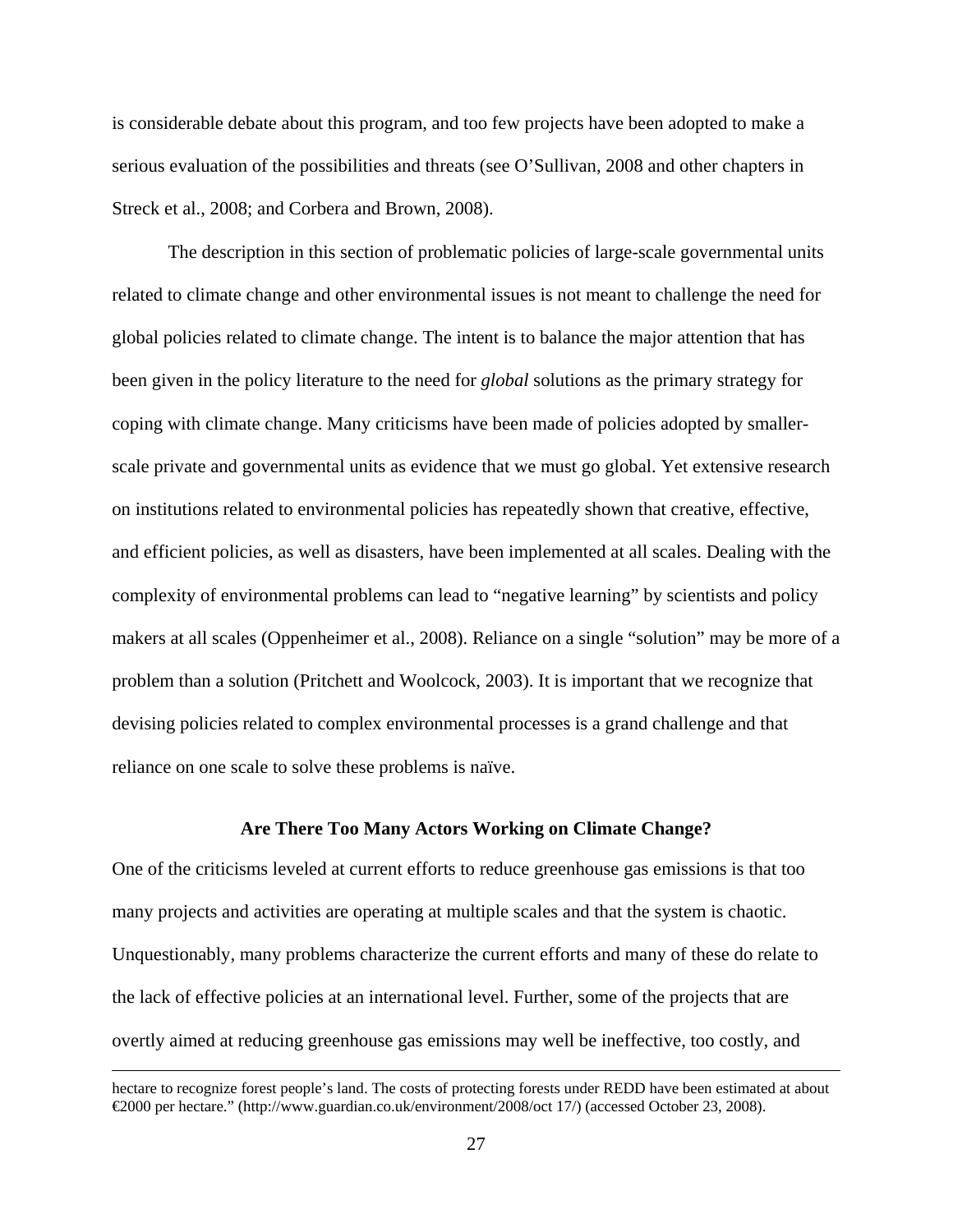rewarding actors who are not genuinely interested in reducing the threat of climate change but are instead looking for opportunities to gain funds and search for minimal ways of meeting project objectives .

Overall, however, massive disagreements exist about how to achieve a global solution between those who urge a "cap and trade" approach and those who wish to see taxes placed on emissions. Further disagreements exist about how to allocate funds that are derived from largescale policies. The likelihood of developing an effective, efficient, and fair system to reduce greenhouse gas emissions that can be rapidly initiated at the global level appears to be very low. Given the severity of the threat, simply waiting for resolution of these issues at a global level, without trying out policies at multiple scales because they lack a global scale, is not a reasonable stance.

As discussed above, the benefits from reduced greenhouse gas emissions are not just global in scope. The benefits are distributed across scales—from the household to the globe. Thus, because units smaller than the globe have sought to reduce emissions, at least some marginal reduction of greenhouse gas emissions is likely to result from projects undertaken at multiple scales while waiting for global policies to evolve. Doing nothing simply means increasing the level of greenhouse gases, emitted at an ever greater rate. While not yet the amount of reductions that climate scientists estimate is needed to avert calamity, reduction levels do appear to be growing in at least some parts of the world, which may provide examples to other regions of what can be done and what these actions cost. And better technologies for tracking  $CO<sub>2</sub>$  emissions are being developed (Normille, 2009) that will help evaluate the effectiveness of all policies in the future.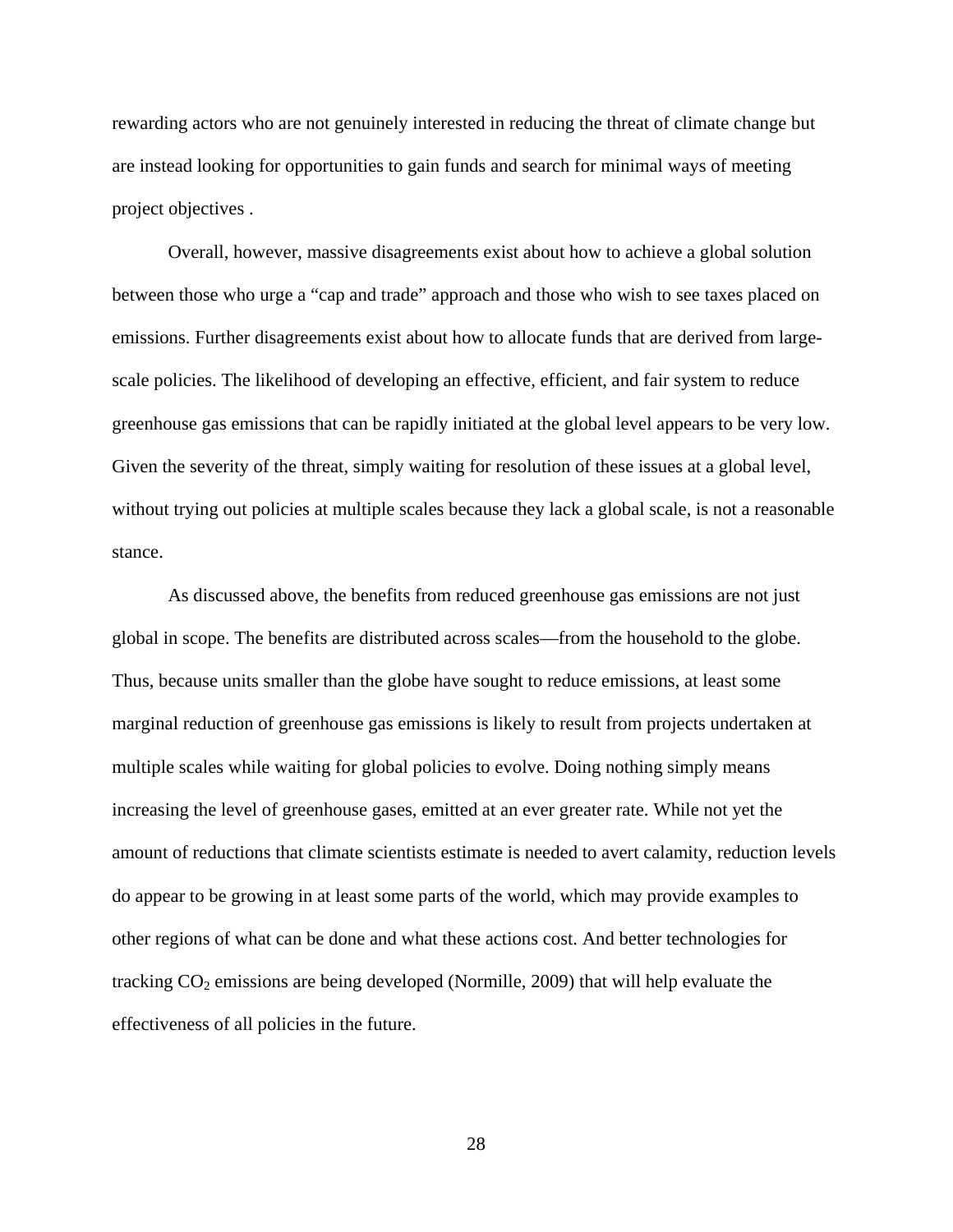Currently, it is important that we examine some of the key problems that have been identified as plaguing efforts to control greenhouse gas emissions. Recognition of problems is essential to start serious efforts to find methods to reduce them. The problems raised most frequently are leakage, inconsistent policies, free riding, and inadequate certification.

#### **Leakage**

One of the problems frequently identified with subnational projects aimed at reducing carbon emissions is leakage. Two types of leakage can occur from policies adopted at less than global scale: leakage between locations and market leakage (Ebeling, 2008: 49–51). Leakage between locations occurs when an activity that would have taken place in X location is shifted to Y location because of a climate change project that occurs in X location. As discussed above, the EU efforts to reduce emissions from industrial producers may, in some cases, simply shift the emissions that would have been produced by a European chemical firm to another location in a developing country. There, the costs of production may be lower, but carbon is still emitted in the production of chemicals and in the transportation of the chemicals to European locations (Chomitz, 2002). Similarly, farmers who are forced to leave a location because of a REDD project of planting trees may simply move to a new location and cut down the timber located there unless there are commitments that they must make related to funds they obtain and their activities are monitored for several years after the project is started.

Market leakage refers to changes in price structure that may occur as a result of restrictions placed on harvesting from forests. Such restrictions reduce the volume of timber and other forest products generated in one area. This stimulates an increase in the prices of these products. If everything goes well, higher prices encourage the intensification of agricultural and forest production in other areas, and they do not stimulate more deforestation. "In a less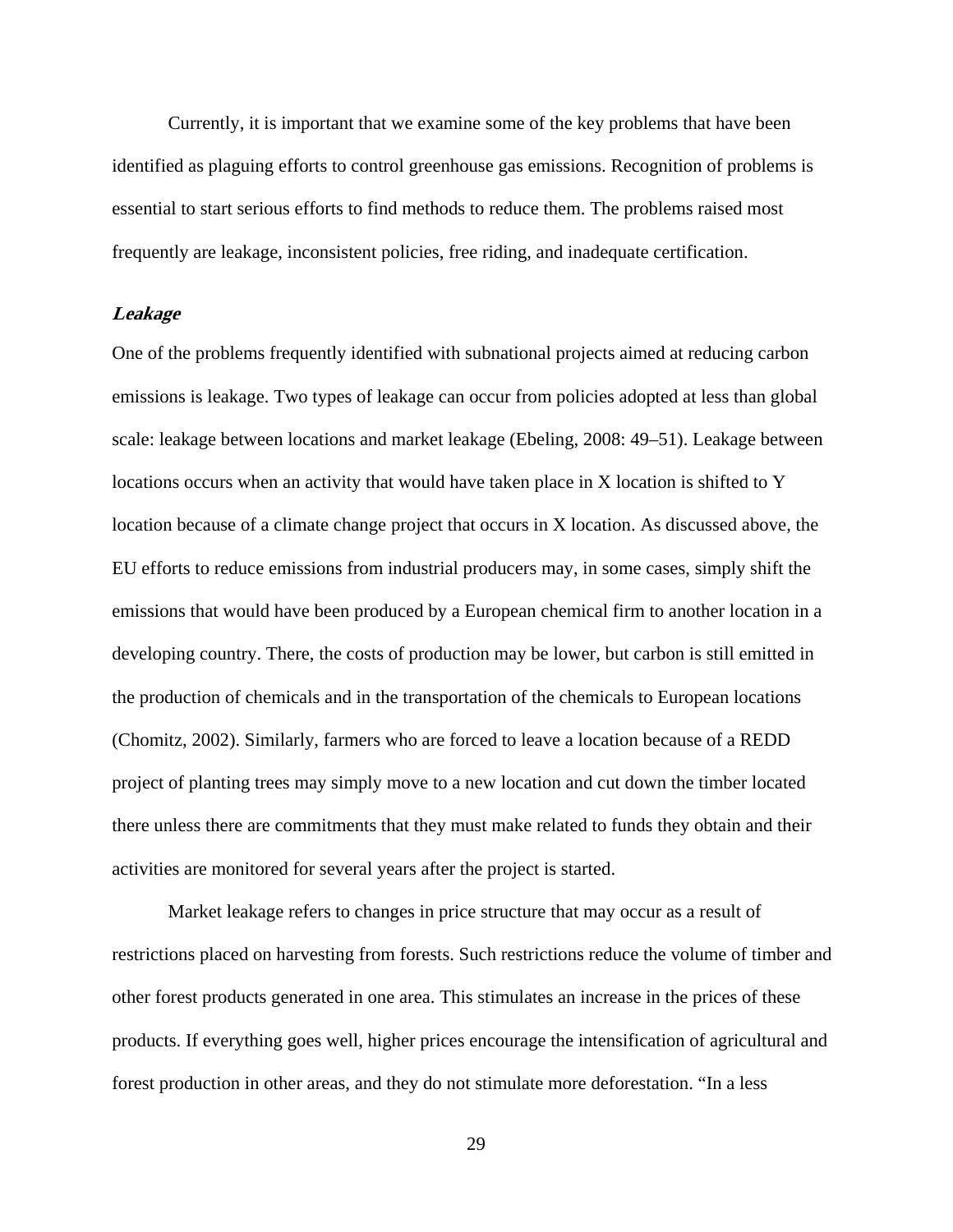favorable scenario, particularly when land-use regulations are poorly enforced, higher prices provide an additional incentive to clear forests for timber or agriculture elsewhere, thereby reducing the net benefits of the climate mitigation project" (Ebeling, 2008: 50).

#### **Inconsistent Policies**

Closely related to the problem of leakage is the problem of inconsistent policies. Industrial firms that are trying to develop new technologies to reduce greenhouse gas emissions may find it costly when policies vary in different regions. Potential sales of new technology are limited to areas where the technology fits the policies adopted, and these areas may not be large enough to generate sales warranting the investment in new technology.

#### **Free Riding**

Whenever actions taken by some individuals or organizations benefit a larger group, a risk always exists that some participants will free ride on the efforts of others and not contribute at all or not contribute an appropriate share. Currently, there are many governmental and private entities at multiple scales that are increasing their greenhouse gas emissions substantially especially in the developing world—without adopting any policies to reduce emissions. This is a major problem. And current debates over who caused the great increase in the presence of greenhouse gases in the atmosphere in the first place and thus who should be paying the most in the future are legitimate debates at the same time that they may cover up a free-riding strategy by at least some of those involved.

#### **Inadequate Certification**

For policies adopted at any scale that provide diverse rewards for projects that reduce greenhouse gas emissions, there is a need for skilled personnel to certify that a project does indeed reduce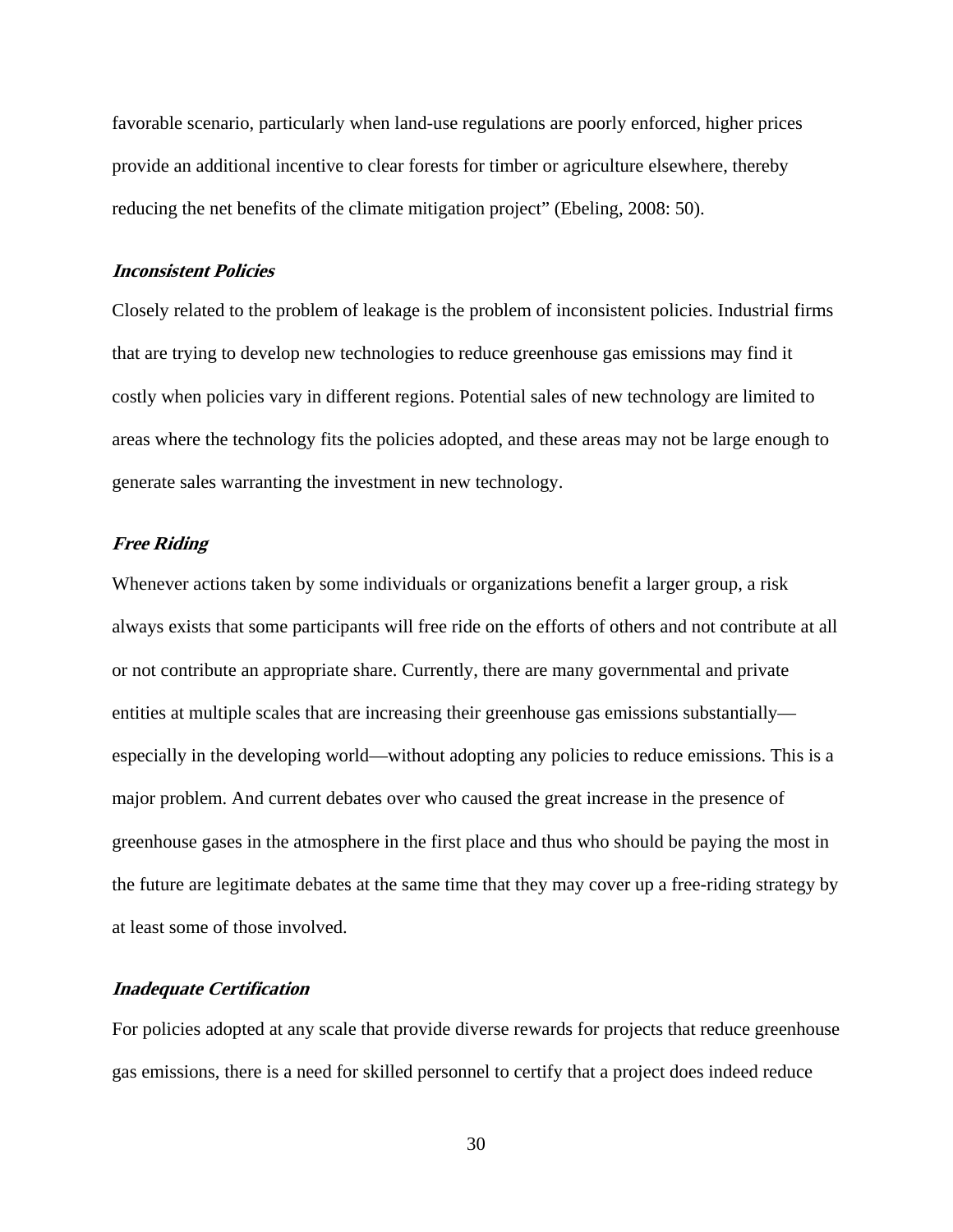ambient  $CO<sub>2</sub>$  by some specified amount over a defined time period. A very active new industry of "global consultants" has emerged. While many consultants do have good scientific training, the greatly increased need for certification has generated opportunities for at least some contractors lacking appropriate skills to earn money in the new "certification game." Sovacool and Brown (2009: 14) report on one study that evaluated 93 randomly chosen CDM projects and "found that in a majority of cases the consultants hired to validate CERs did not possess the requisite knowledge needed to approve projects, were overworked, did not follow instructions, and spent only a few hours evaluating each case."

#### **What Are We Learning?**

Debating whether local and national efforts to reduce greenhouse gas emissions undermine global efforts or whether global efforts generate net costs rather than net benefits produces a lot of hot air but not necessarily better solutions. It is essential that we recognize (1) the complexity of causes of climate change, (2) the challenge of acquiring knowledge about causes and effects in a world that is changing rapidly, (3) the wide diversity of policies that can lead to reduced emissions but might also enable opportunistic efforts to obtain a flow of funds by appearing to reduce emissions while not having a real impact or, worse, effectively increasing rather than decreasing emissions, (4) the opportunities that major sources of funding open up for policy experiments if funds are also allocated to monitoring and evaluation of the benefits and costs of the experiments, and (5) that all policies adopted at any scale can generate errors, but that without trial and error, learning cannot occur.

Acknowledging the complexity of the problem, as well as the relatively recent agreement among scientists about the human causes of climate change, leads to recognition that waiting for effective policies to be established at the global level is unreasonable. Rather than only a global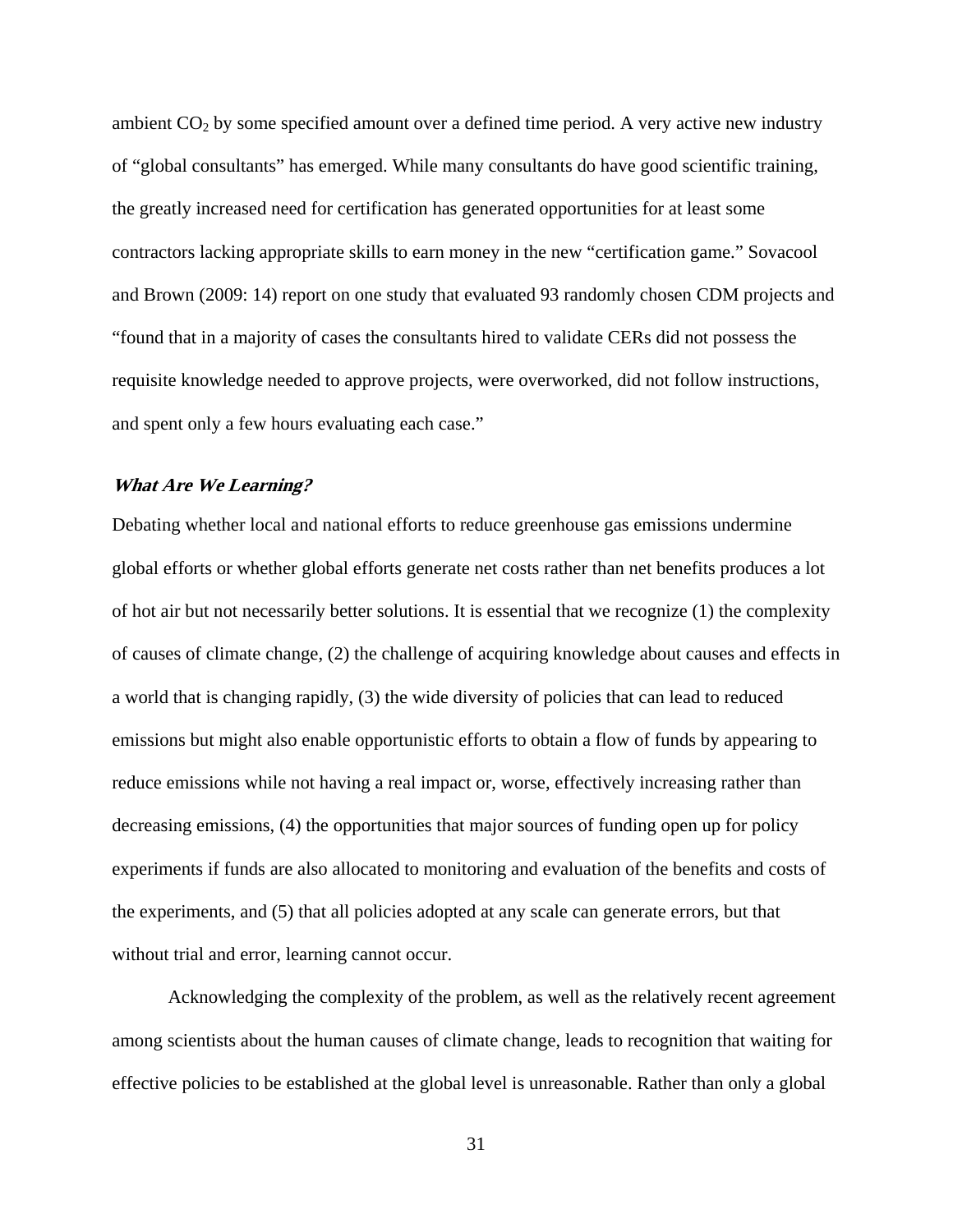effort, it would be better to self-consciously adopt a polycentric approach to the problem of climate change in order to gain the benefits at multiple scales as well as to encourage experimentation and learning from diverse policies adopted at multiple scales. Let us turn to a discussion of what a polycentric approach means.

#### **A Polycentric Approach to the Problem**

The title of this paper is "A Polycentric Approach for Coping with Climate Change." I purposely chose the term "polycentric" for the title even though it has not previously been applied to the analysis of climate change. Colleagues associated with the Workshop in Political Theory and Policy Analysis at Indiana University have developed this approach over the years for the analysis of collective action problems in urban areas that are characterized by diverse public goods and services best provided at multiple scales. Given that multiple benefits at diverse scales are generated from efforts taken to reduce greenhouse gas emissions, as discussed above, I thought it would be a useful approach to take with respect to global change. Let us briefly review the origin of the term.

During the 1950s, massive criticism was leveled at metropolitan areas across the United States and Europe because of the large number of small-, medium-, and large-scale governmental units operating at the same time. Scholars thought this was chaotic. Vincent Ostrom, Charles Tiebout, and Robert Warren wrote a classic article in 1961 entitled "The Organization of Government in Metropolitan Areas: A Theoretical Inquiry." The authors were trying to make scholars aware that a simple dichotomy between "the" market and "the" government was not a good scientific approach to the study of public economies. Further, "the" market is usually composed of many small-, medium-, and large-scale firms, and the expected efficiency of a market disappears if it is consolidated into a monopoly.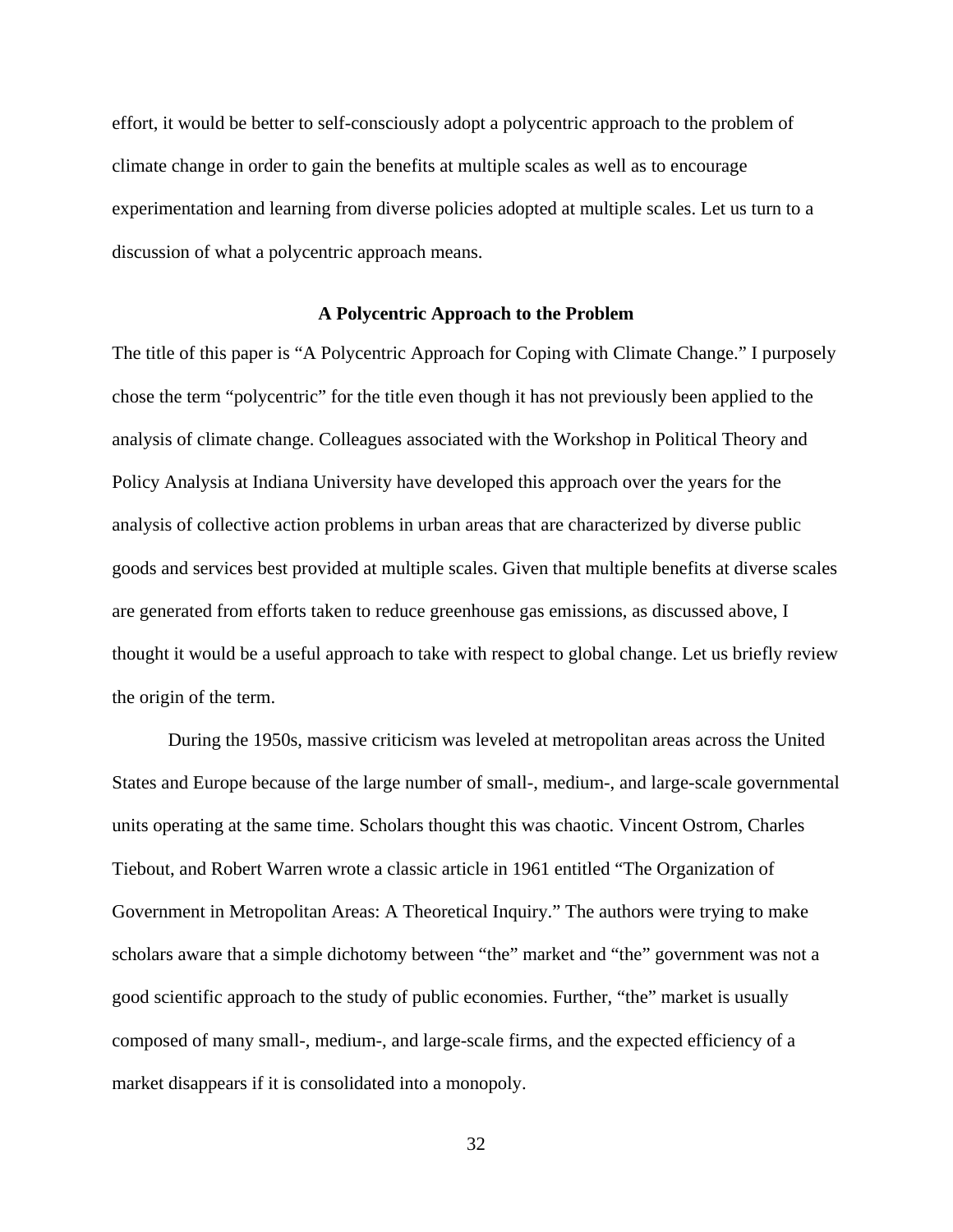There is a lot to learn from economics about the dangers of allocating all capabilities to a single unit, even though one cannot apply *all* lessons derived from the analysis of market economies to the public sector. Drawing on the rich tradition of public sector development in the United States, the authors urged readers to think of the public sector as a polycentric *system* rather than a monocentric *hierarchy*. In a later essay, Vincent Ostrom (1999: 57) defined a polycentric order as "one where many elements are capable of making mutual adjustments for ordering their relationships with one another within a general system of rules where each element acts with independence of other elements." Opening up the discourse about the public sector enables one to analyze and measure how systems with diverse structures perform in the provision and production of different types of public goods.

The early theoretical work on polycentricity stimulated three decades of very intense research on governance of one of the major public goods for urban areas—that of providing public safety across a metropolitan region. Since these findings are not well known by scholars focusing on global change questions, a brief summary of the findings from this research program, as well as more recent studies of public education, is presented in appendix A. In addition to the specific findings about the efficiency and effectiveness of diverse scales of provision of urban public goods presented in appendix A, it is also useful to review the basic assumptions of a polycentric approach as applied to the study of urban areas. These are as follows:

- 1. Public goods and services differ substantially in regard to their production functions and their scale of effects.
- 2. Policy preferences tend to be more homogeneous within smaller units than across an entire metropolitan area.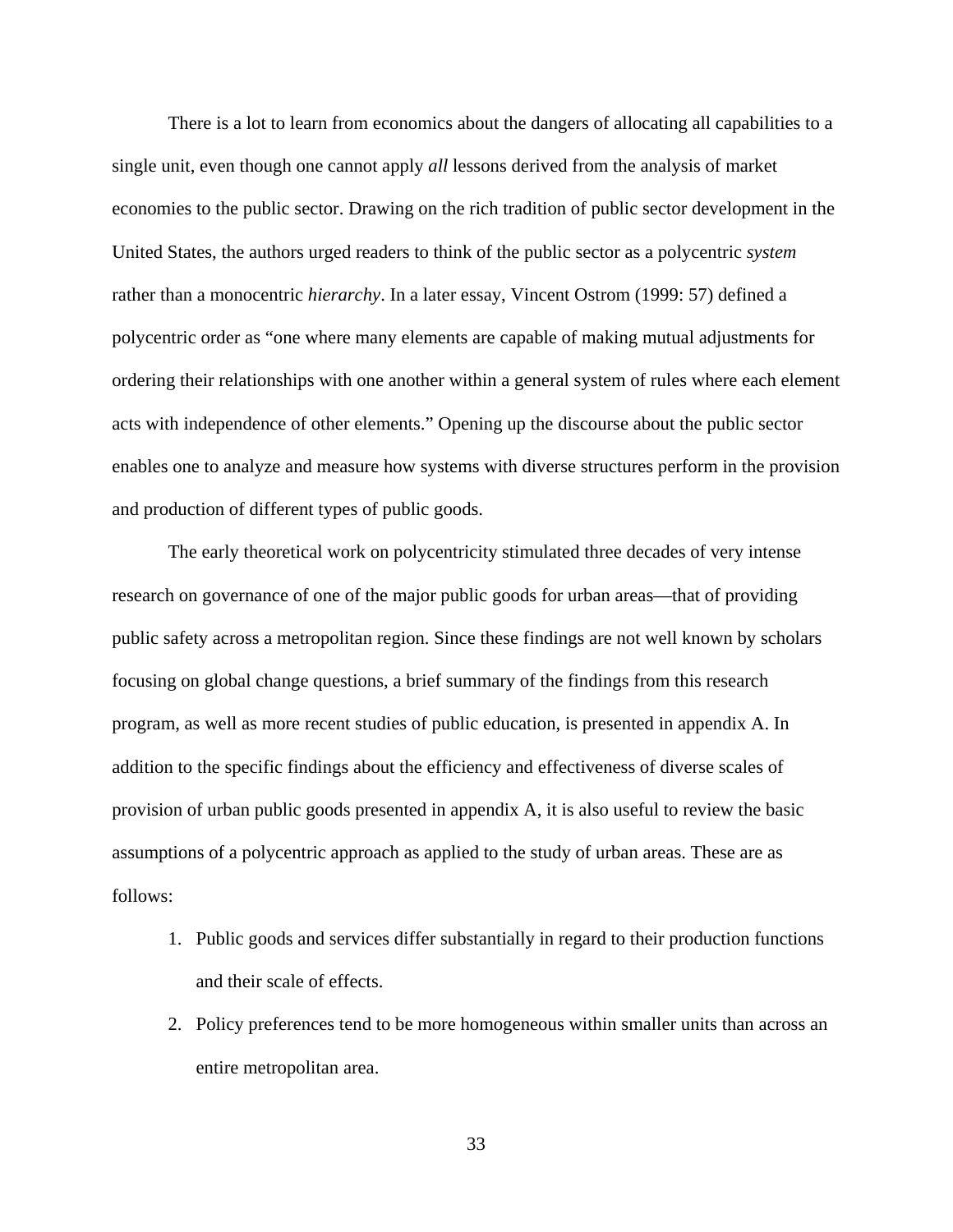- 3 Citizens who live in areas served by multiple jurisdictions learn more about the performance of any one jurisdiction by seeing or hearing about how problems are handled in other jurisdictions.
- 4. The presence of large numbers of potential producers of urban goods and services in a metropolitan area allows elected officials more effective choice of producers.
- 5. Multiple jurisdictions with different scopes and scales of organization allow citizens and officials more choice in selecting modes of providing and producing public goods to try to utilize the best available technology, to achieve economies and avoid diseconomies of scale, and improve performance over time.
- 6. Producers who must compete for contracts are more likely to search for innovative technologies, to encourage effective team production, as well as citizen coproduction, so as to enhance their own performance (V. Ostrom, 2008a, 2008b; E. Ostrom, Parks, and Whitaker 1978).

Polycentric metropolitan regions tend to reduce opportunistic behavior even though no institutional arrangement can totally eliminate opportunism with respect to the provision and production of collective goods. Allowing citizens to form smaller-scale collective consumption units encourages face-to-face discussion and the achievement of common understanding. Creating larger collective consumption units reduces the strategic behavior of the wealthy trying to escape into tax havens where they could free ride on the tax contributions of citizens in other jurisdictions. Larger units also can more effectively cope with urban goods and services that have large-scale effects and real economies of scale.

Some readers of this paper will ask, What is the relevance of the polycentric approach for the analysis of *global* public goods? The initial relevance of the polycentric approach is the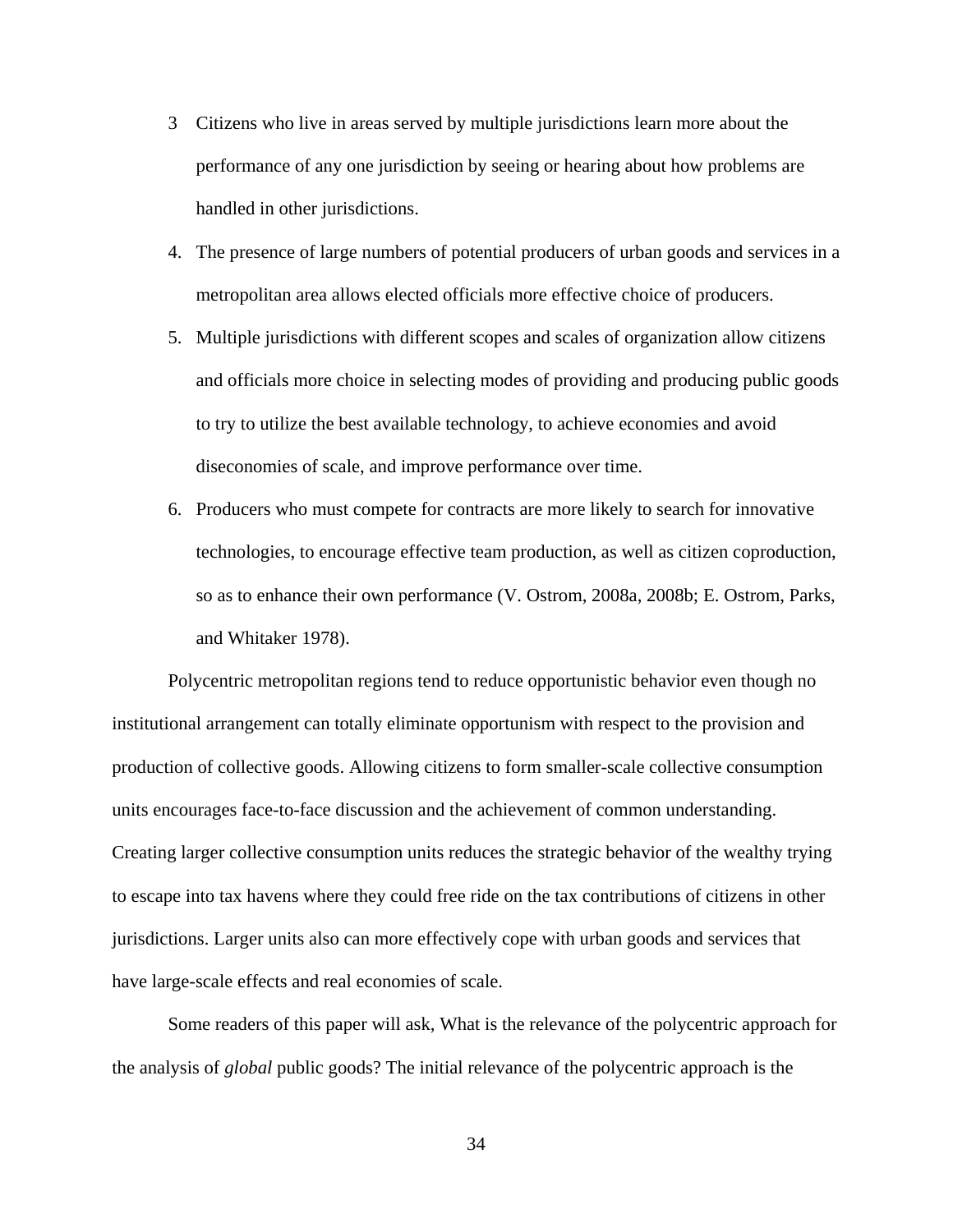parallel between the earlier theoretical presumption that *only* the largest scale was relevant for the provision and production of public goods for metropolitan areas, and the contemporary presumption that only one scale is relevant for policies related to global public goods. Extensive empirical research found, however, that while large-scale units were part of effective governance of metropolitan areas, small and medium-scale units were also necessary components. An important lesson is that simply recommending a single governmental unit to solve global collective action problems—because of global impacts—needs to be seriously rethought and the important role of smaller-scale effects recognized.

As discussed above, instead of the benefits derived from reducing greenhouse gases existing only at the global level, multiple benefits are created by diverse actions at multiple scales. Potential benefits are even generated at a household level. Better health is achieved by members of a household who bike to work rather than driving. Expenditures on heating and electricity may be reduced when investments are made in better construction of buildings, reconstruction of existing buildings, installation of solar panels, and many other efforts that families as well as private firms can make that pay off in the long run.

Further, the extensive empirical research on collective action discussed above has repeatedly identified a necessary central core of trust and reciprocity among those involved that is associated with successful levels of collective action. If the *only* policy related to climate change was adopted at the global scale, it would be particularly difficult to increase the trust that citizens and firms need to have that other citizens and firms located halfway around the globe are taking actions similar to those being taken "at home." When participants fear they are being "suckers" for taking costly actions while others free ride, more substantial effort is devoted to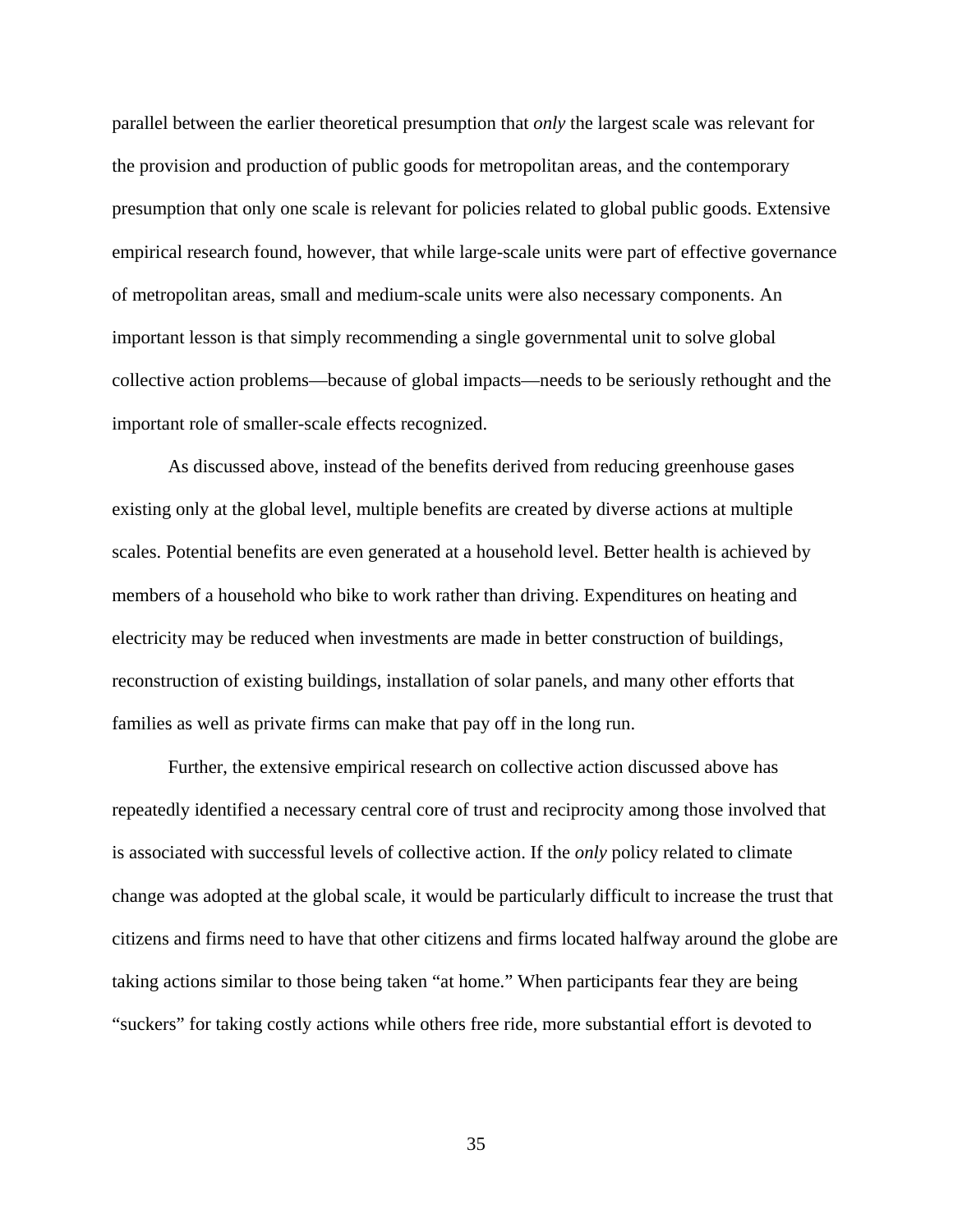finding deceptive ways of appearing to reduce emissions while not doing so. A key problem is monitoring.

#### **Diverse Monitoring Strategies**

Relying only on preexisting levels of trust and reciprocity among those involved in collective action is not associated with long-term success. This is especially the case when new problems arise that groups have not previously faced. Rules must be enforced in some manner to achieve sustainable systems, but the question of how rules will *actually* be enforced is frequently ignored when a reform is proposed. Our current research on resource regimes is highly relevant (Gibson et al., 2000; Ostrom and Nagendra, 2006). In efforts to enhance another large-scale collective good—biodiversity—all too many "comanaged paper parks" have been drafted in the home office of an overseas donor or even in a country's capital city only to be destroyed by illegal harvesting in the specified territory. While many agree that rule enforcement is necessary for creating a sustainable resource over time, considerable disagreement exists about who should be the monitors (see, e.g., Bruner et al., 2001; Wells and Brandon, 1992). Simply employing a few guards who cannot get to know the terrain or the people living in an area has not been a successful strategy.

 Most long-surviving resource regimes select some of their own monitors, who are accountable to the appropriators or are appropriators themselves and who keep an eye on resource conditions as well as on harvesting activities. By creating official positions for local monitors, a resource regime does not have to rely *only* on local community norms to sanction a rule breaker. The community creates an official position. In some systems, users rotate into this position so that everyone has a duty to be a monitor. In other systems, all participants contribute resources and they jointly hire monitors.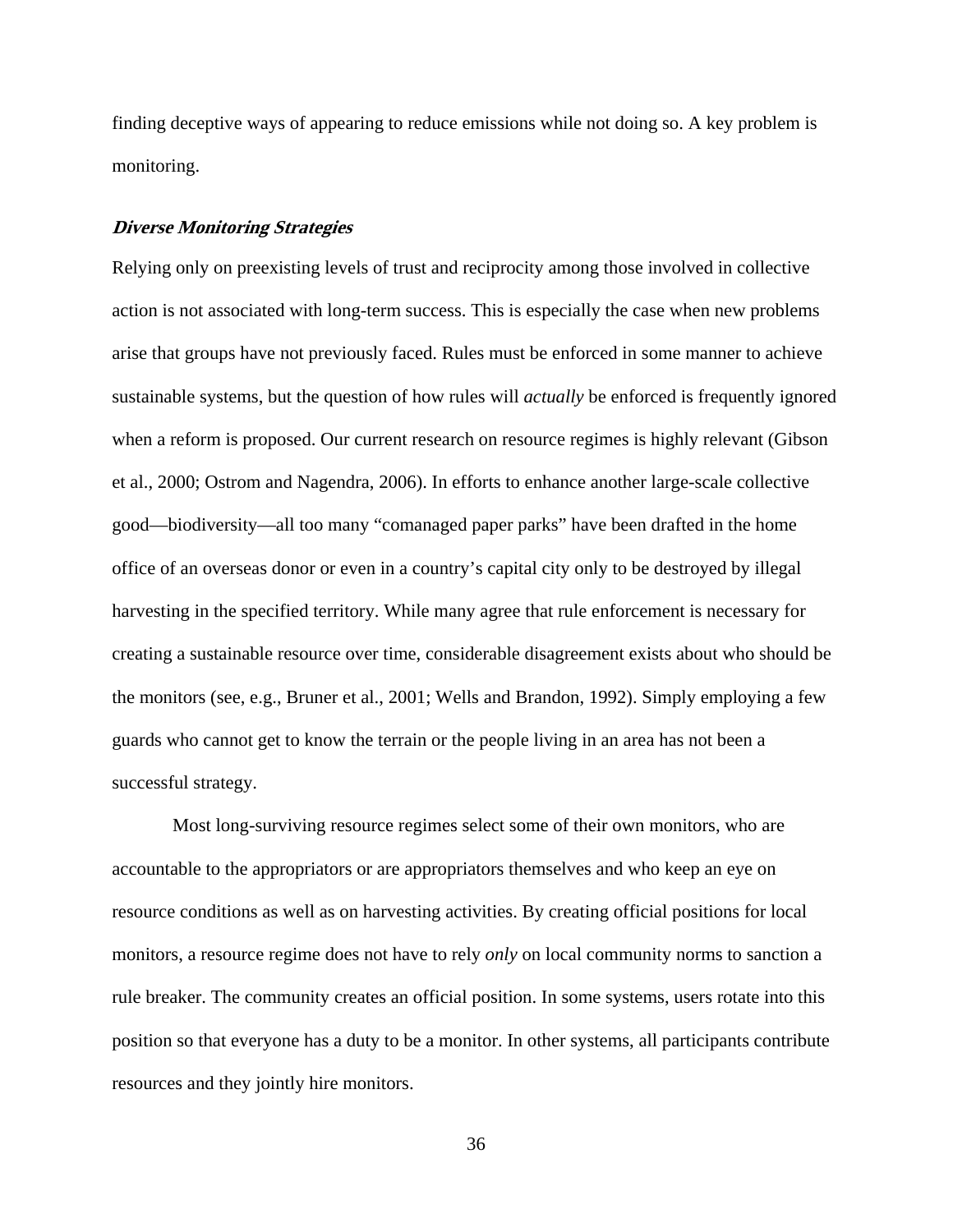In an analysis of results from a study by the International Forestry Resources and Institutions (IFRI) research network of the conditions of forests used by 178 forest user groups located in 12 countries, Gibson, Williams, and Ostrom (2005) found that the level of local monitoring varies substantially across groups. One of the measures obtained in this study is the frequency with which a local group monitors and sanctions rule-breaking behavior in the forest. We examined the impact of this variable on appropriators' assessment of forest conditions (as well as on a forester's assessment). We also examined the impact of a group's social capital, the group's dependence on forest resources, and whether the group was formally organized or not. The result of the analysis is that regular monitoring by a local group is more important than the other three variables in enhancing forest conditions. Regardless of the levels of social capital, forest dependence, and formal organization, regular monitoring and sanctioning are strongly and statistically associated with better forest conditions (see Hayes and Ostrom, 2005; Coleman, 2009). Chhatre and Agrawal (2009) have just completed a major empirical study of how local autonomy in rule making and forest ownership are positively associated with increased carbon storage.

Some local utilities in the United States are now seeking to reduce energy consumption by developing local monitoring systems whose results are then reported on the bills that customers receive. The Sacramento Municipal Utility District, for example, has tried various techniques, including rebates for energy-saving appliances, but recently found a more effective technique.

Last April (2008), it began sending out statements to 35,000 randomly selected customers, rating them according to their energy use compared with that of neighbors in 100 homes of similar size that used the same heating fuel. The customers were also compared with 20 neighbors who were especially efficient in saving energy.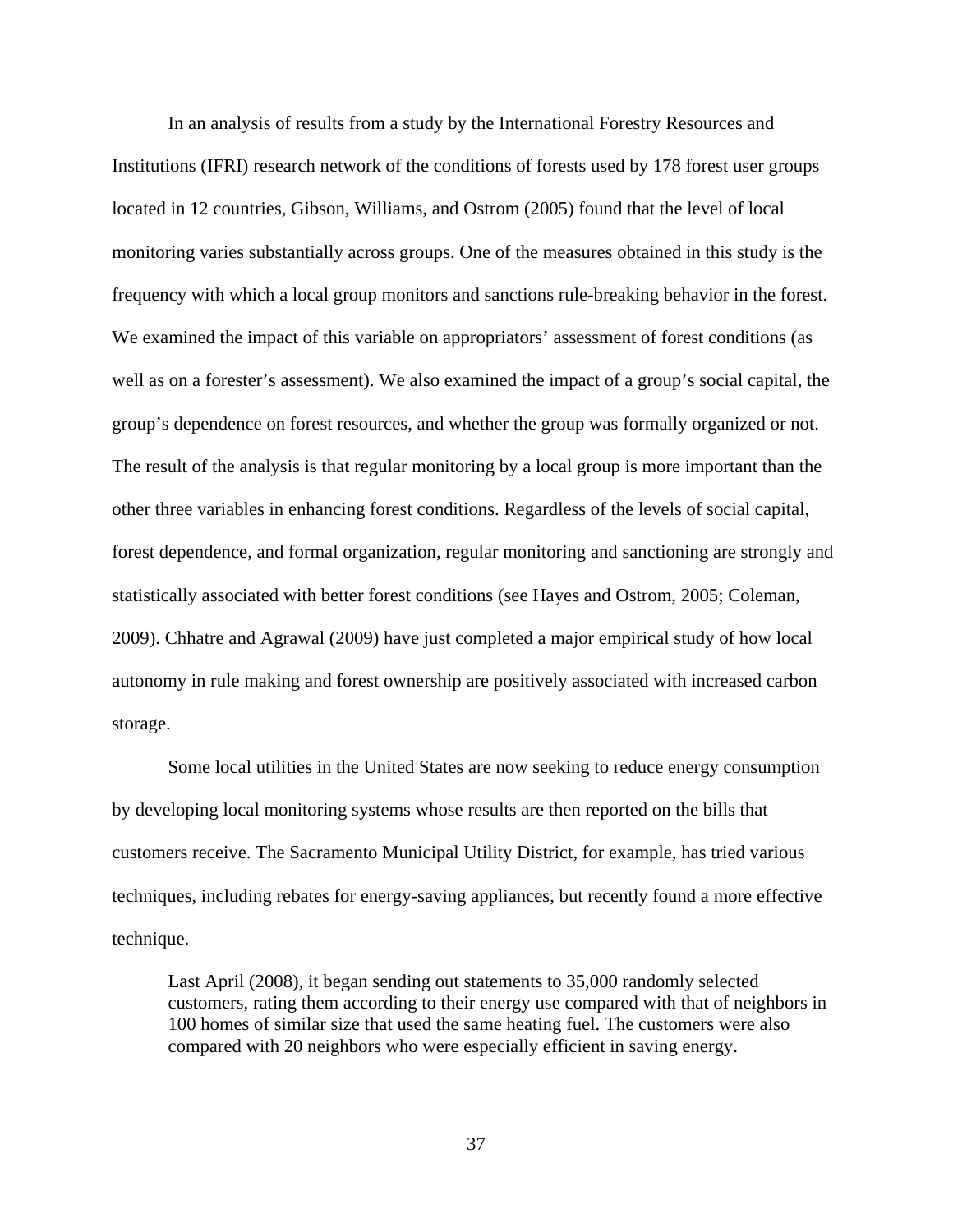Customers who score high earned two smiley faces on their statements. "Good" conservation got a single smiley face. (Kaufman, 2009)

The utility company conducted an initial assessment of this new strategy after using it for six months. The assessment found "that customers who received the personalized report reduced energy use by 2 percent more than those who got standard statements" (*ibid.*). Using various forms of competition among households and groups and feedback on who is doing the best at reducing energy use is a strategy for reducing emissions that is increasingly being adopted by college campuses, small cities, and utility firms around the country.

Contemporary psychological studies have found that framing problems related to resource use in a social context does affect actions. Schultz et al. (2007) and Mumford (2007) have conducted studies finding that messages containing social references are more effective in changing behavior than messages stressing factual information. For example, statements saying that "x% of guests in this hotel recycle towels," instead of specifying the amount of water saved when one recycles, lead to increased levels of recycling.

#### **Complex, Multi-Level Systems to Cope with a Complex, Multi-Level Problem**

Given that the recognition of the danger of climate change among citizens and public officials is still relatively recent, and given the debates about who is responsible for causing the problem and for finding solutions, one cannot expect that an effective polycentric system will be constructed in the near future. But given the slowness and conflict involved in achieving a global solution, recognizing the potential of building even more effective ways of reducing energy use at multiple levels is an important step forward.

Further, one of the important strategies for reducing the level of  $CO<sub>2</sub>$  in the atmosphere is developing more effective policies for protecting ecosystem services—particularly those related to carbon sequestration. Developing effective and adaptive programs, however, requires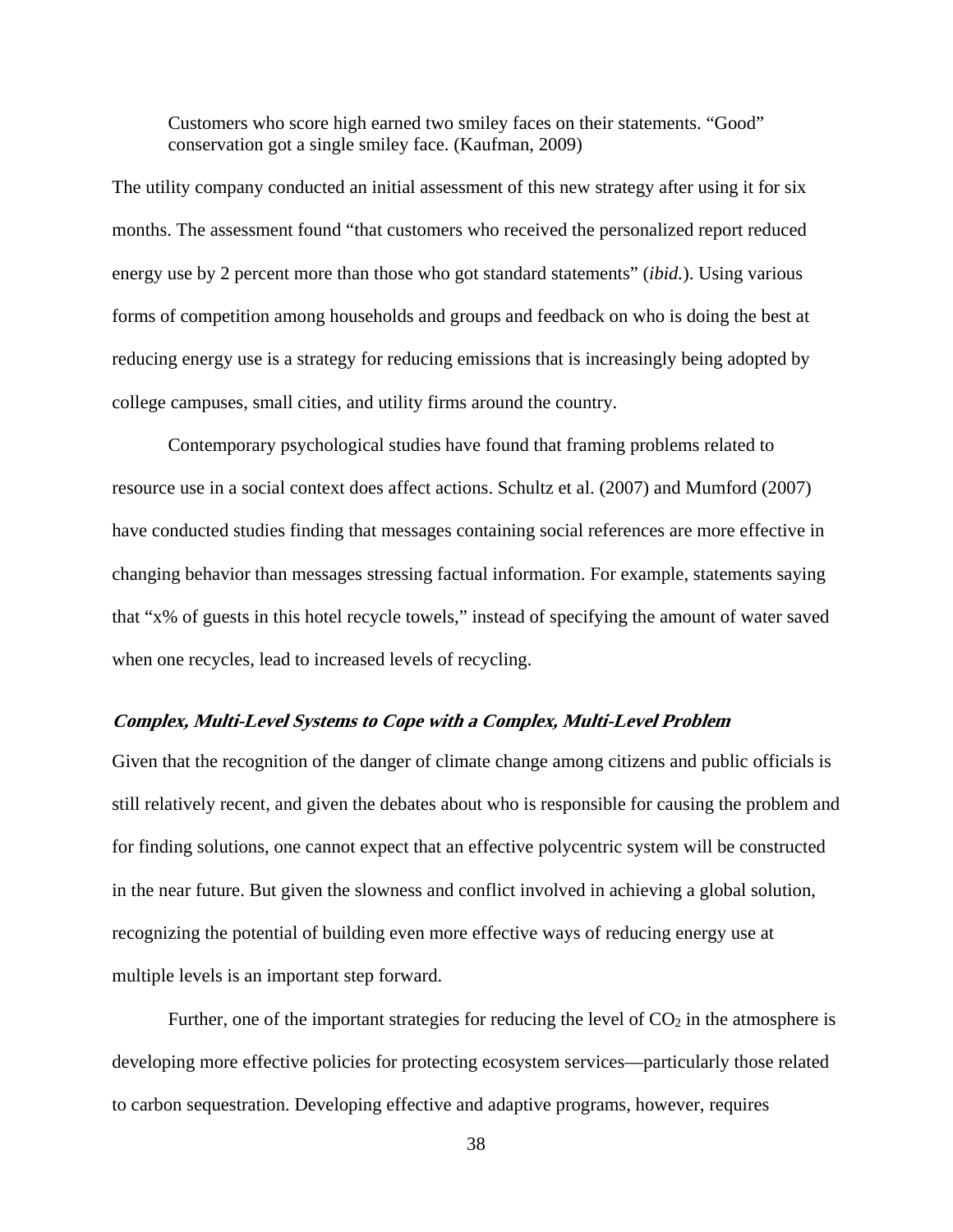selecting appropriate areas and developing plans for leaving some areas untouched and for making major investments in the flora and fauna as well as the technological infrastructure of other areas (Michel, 2009). This requires substantial investment in scientific modeling (Nelson et al., 2009). Fortunately, recent breakthroughs in using geographic information systems and indepth knowledge of the biophysical settings to map ecological systems over time are beginning to provide the tools needed for more careful planning for improvements in ecological systems (Daily et al., 2009). The models, however, need to be developed at multiple scales and decisionmaking units so that they can then focus at diverse scales to determine which policies can be adopted to improve carbon sequestration in line with the ecology at that particular scale.

Given the complexity and changing nature of the problems involved in coping with climate change, there are no "optimal" solutions that can be used to make substantial reductions in the level of greenhouse gases emitted into the atmosphere. A major reduction in emissions is, however, needed. The advantage of a polycentric approach is that it encourages experimental efforts at multiple levels, as well as the development of methods for assessing the benefits and costs of particular strategies adopted in one type of ecosystem and comparing these with results obtained in other ecosystems. A strong commitment to finding ways of reducing individual emissions is an important element for coping with climate change. Building such a commitment, and the trust that others are also taking responsibility, can be more effectively undertaken in small- to medium-scale governance units that are linked through information networks and monitoring at all levels.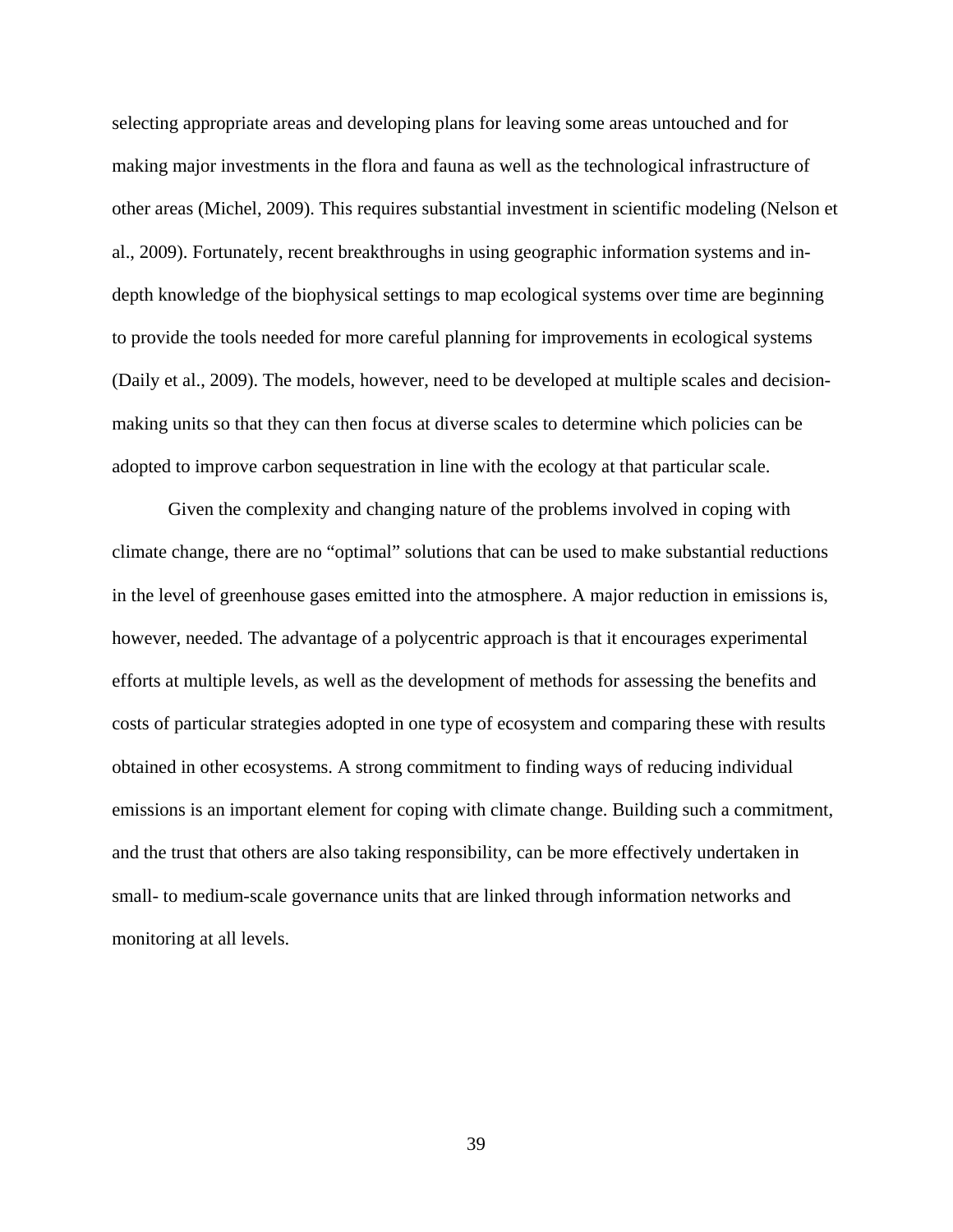#### **References**

- Agrawal, Arun. 2000. "Small Is Beautiful, but Is Larger Better? Forest-Management Institutions in the Kumaon Himalaya, India." In *People and Forests: Communities, Institutions, and Governance,* ed. Clark Gibson, Margaret McKean, and Elinor Ostrom, 57–86. Cambridge, MA: MIT Press.
- \_\_\_\_\_. 2002. "Common Resources and Institutional Sustainability." In *The Drama of the Commons*, National Research Council, Committee on the Human Dimensions of Global Change, ed. Elinor Ostrom, Thomas Dietz, Nives Dolšak, Paul C. Stern, Susan Stonich, and Elke Weber, 41–85. Washington, DC: National Academy Press.
- \_\_\_\_\_. 2005. *Environmentality: Technologies of Government and Political Subjects.* Durham, NC: Duke University Press.
- \_\_\_\_\_. 2008. "The Role of Local Institutions in Adaptation to Climate Change." Report submitted to the World Bank, Washington, DC.
- Andersen, M. S. 2001. *Economic Instruments and Clean Water: Why Institutions and Policy Design Matters*. Paris: OECD.
- Baer, Paul, John Harte, Barbara Haya, et al. 2000. "Equity and Greenhouse Gas Responsibility." *Science* 289(5488) (September 29): 2287.
- Bala, G., K. Caldeira, M. Wickett, T. J. Phillips, D. B. Lobell, C. Delire, and A. Mirin. 2007. "Combined Climate and Carbon-Cycle Effects of Large-Scale Deforestation." *Proceedings of the National Academy of Sciences* 104(16):6550–55.
- Baland, Jean-Marie, and Jean-Philippe Platteau. [1996] 2000. *Halting Degradation of Natural Resources: Is There a Role for Rural Communities?* New York: Oxford University Press.
- Barnes, Peter. 2008. *Climate Solutions: A Citizen's Guide.* White River Junction, VT: Chelsea Green Publishing.
- Barrett, Scott. 2003. "Global Climate Change and the Kyoto Protocol." In *Environment and Statecraft: The Strategy of Environmental Treaty-Making,* ed. Scott Barrett, 359–98. Oxford: Oxford University Press.
- Berman, Harold J. 1983. *Law and Revolution: The Formation of the Western Legal Tradition*. Cambridge, MA: Harvard University Press.
- Betsill, Michele M. 2001. "Mitigating Climate Change in US Cities: Opportunities and Obstacles." *Local Environment* 6(4):393–406.
- Bierbaum, Rosina M. 2008. "Energy and Climate Change." *Bulletin of the American Academy* 61(2) (Winter): 32–36.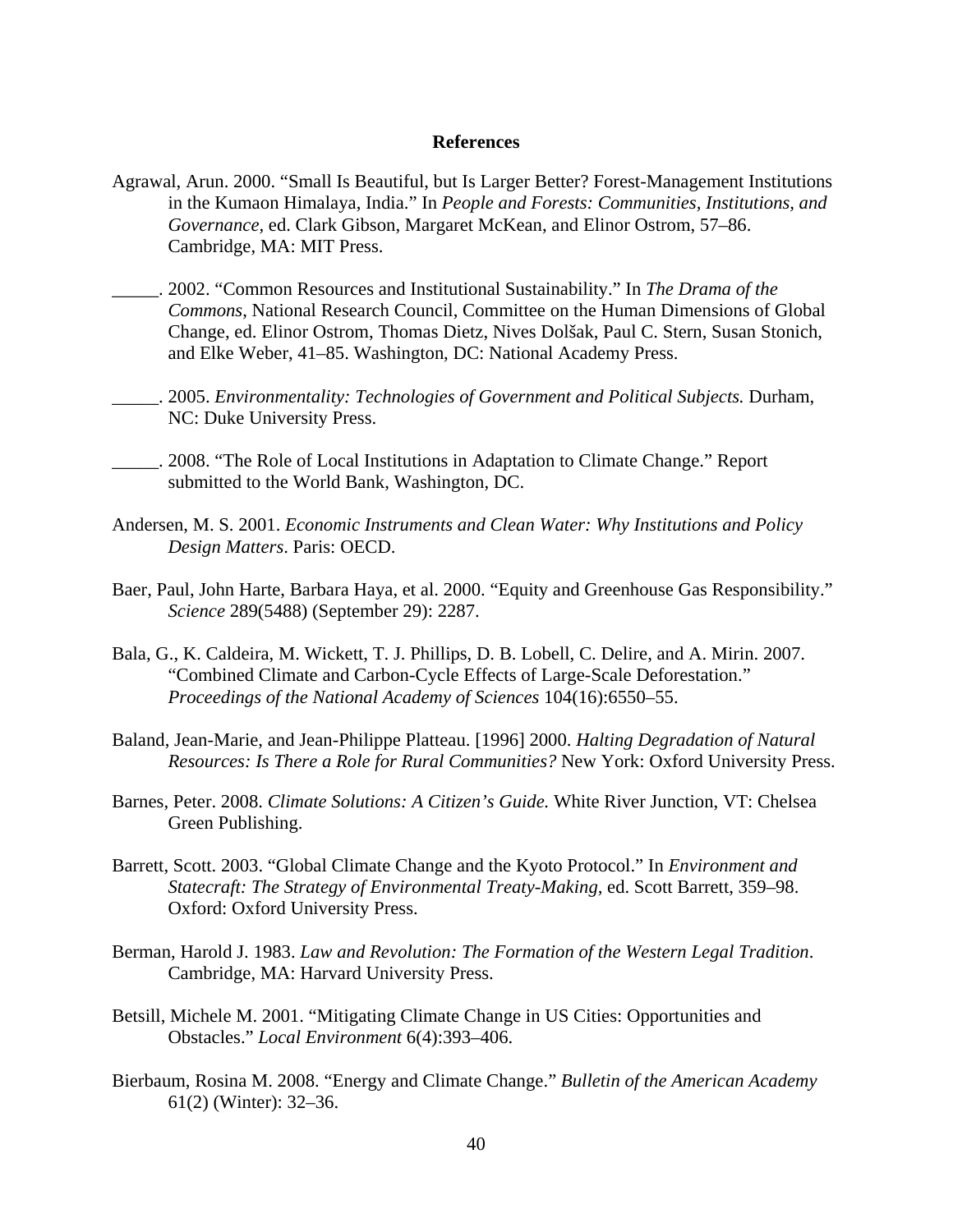- Botsen, W. J. W., J. M. Gowdy, and J. C. J. M. Van den Bergh. 2008. "Cumulative  $CO<sub>2</sub>$ Emissions: Shifting International Responsibilities for Climate Debt." *Climate Policy* 8:569–76.
- Boyd, Emily. 2009. "Governing the Clean Development Mechanism: Global Rhetoric versus Local Realities in Carbon Sequestration Projects." *Environment and Planning A,* forthcoming.
- Bruner, Aaron, Raymond Gullison, Richard Rice, and Gustavo da Fonseca. 2001. "Effectiveness of Parks in Protecting Tropical Biodiversity." *Science* 291(5501):125–29.
- Brondizio, Eduardo S., and Emilio F. Moran. 2008. "Human Dimensions of Climate Change: The Vulnerability of Small Farmers in the Amazon." *Philosophical Transactions of the Royal Society B* 363 (February): 1803–9.
- Burris, Mark W., and Xu Lei. 2006. "Potential Single-Occupancy Vehicle Demand for High-Occupancy Vehicle Lanes: Results from State-Preference Survey of Travelers in High Occupancy Toll Corridors." *Transportation Research Record* 1960:108–18.
- Burton, A. 2006. "What Future for Fish." *Frontiers in Ecology and the Environment* 4(1):508.
- Camerer, Colin F. 2003. *Behavioral Game Theory: Experiments in Strategic Interaction*. Princeton, NJ: Princeton University Press.
- Carraro, C. 2003. *Governing the Global Environment.* Cheltenham, UK: Edward Elgar.
- Chhatre, Ashwini, and Arun Agrawal. 2009. "Trade-Offs and Synergies between Carbon Storage and Livelihood Benefits from Forest Commons." *Proceedings of the National Academy of Sciences*, early edition, http://www.pnas.org/content/early/2009/10/05/0905308106.
- Chomitz, K. M. 2002. "Baseline, Leakage and Measurement Issues: How Do Forestry and Energy Projects Compare?" *Climate Policy* 2:35–49.
- Clark, Colin W. 2006. *The Worldwide Crisis in Fisheries: Economic Models and Human Behavior.* Cambridge: Cambridge University Press.
- Coleman, Eric. 2009. "Institutional Factors Affecting Ecological Outcomes in Forest Management." *Journal of Policy Analysis and Management* 28(1):122–46.
- Corbera, Esteve, and Katrina Brown. 2008. "Building Institutions to Trade Ecosystem Services: Marketing Forest Carbon in Mexico." *World Development* 36(10) (October): 1956–79.
- Costanza, Robert, John Cumberland, Herman Daley, et al. 1997. *An Introduction to Ecological Economics.* Boca Raton, FL: St. Lucie Press.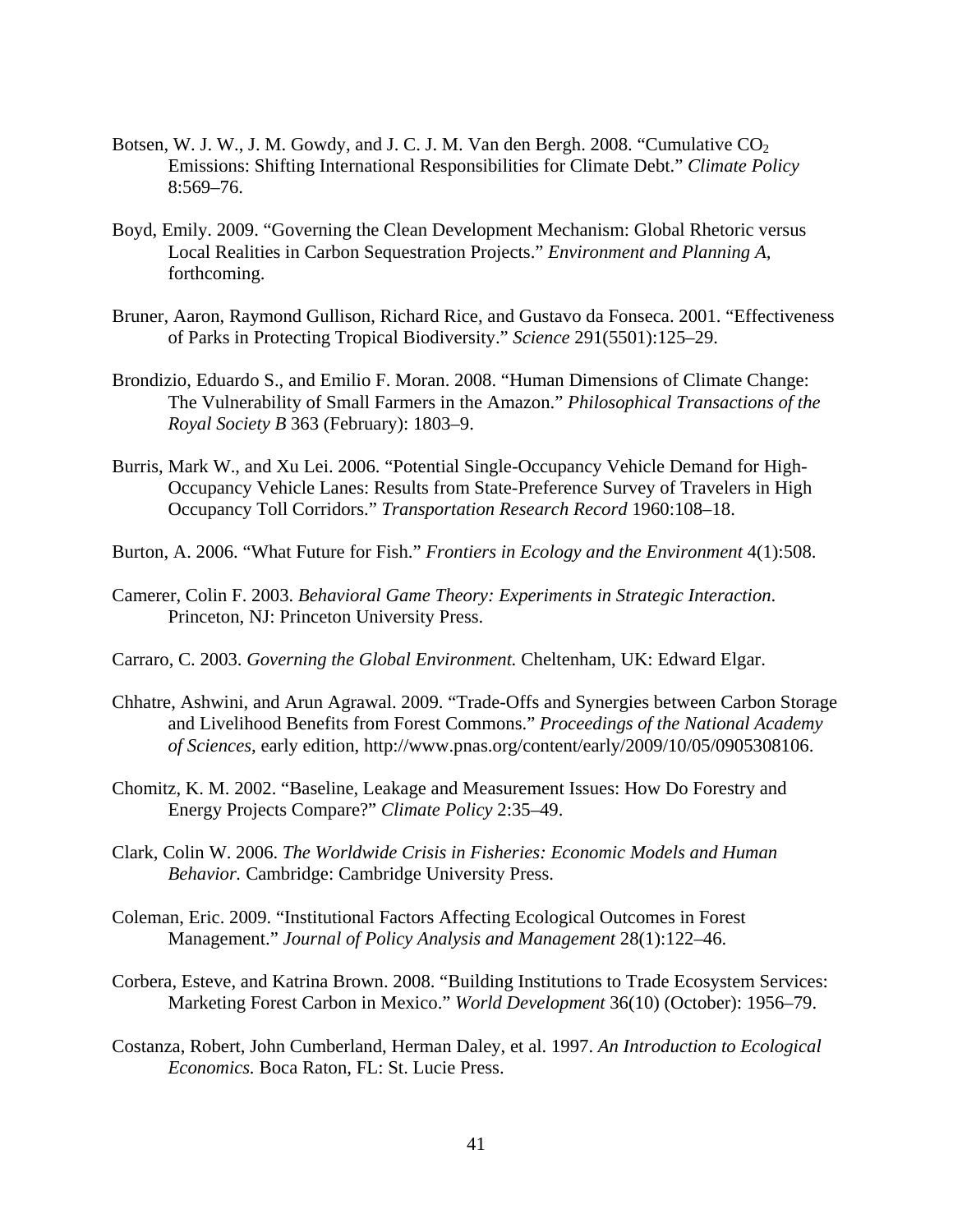Covington, W. W. 2000. "Helping Western Forests Heal." *Nature* 408:135–36.

- Cox, James C., Daniel Friedman, and Steven Gjerstad. 2007. "A Tractable Model of Reciprocity and Fairness." *Games and Economic Behavior* 59:17–45.
- Crawford, Sue E. S., and Elinor Ostrom. 2005. "A Grammar of Institutions." In *Understanding Institutional Diversity*, Elinor Ostrom, 137–74. Princeton, NJ: Princeton University Press. Originally published in *American Political Science Review* 89(3) (September 1995): 582– 600.
- Daily, Gretchen C., Stephen Polasky, Joshua Goldstein, et al. 2009. "Ecosystem Services in Decision Making: Time to Deliver." *Frontier in Ecology and the Environment* 7(1):21– 28.
- Dasgupta, Partha. 2001. *Human Well-Being and the National Environment.* Oxford: Oxford University Press.
- Dellink, Rob, Thijs Dekker, Michael den Elzen, et al. 2009. "Sharing the Burden of Adaptation Financing." Amsterdam: Institute for Environmental Studies Newsletter, January.
- den Elzen, M. G. J., M. Schaeffer, and P. L. Lucas. 2005. "Differentiating Future Commitments on the Basis of Countries' Relative Historical Responsibility for Climate Change: Uncertainties in the 'Brazilian Proposal' in the Context of a Policy Implementation." *Climate Change* 71:277–301.
- Dietz, Thomas, Elinor Ostrom, and Paul Stern. 2003. "The Struggle to Govern the Commons." *Science* 302(5652):1907–12.
- Eadson, Will. 2008. "Climate Change Mitigation in Local Area Agreements: An Enforced Lack of Ambition?" *People, Place & Policy Online* 2/3:140–50.
- Ebeling, Johannes. 2008. "Risks and Criticisms of Forestry-Based Climate Change Mitigation and Carbon Trading." In *Climate Change and Forests: Emerging Policy and Market Opportunities,* ed. Charlotte Streck, Robert O'Sullivan, Toby Janson-Smith, and Richard Tarasofsky, 43–58. London: Chatham House.
- Engel, Kirsten H. 2006. "State and Local Climate Change Initiatives: What Is Motivating State and Local Governments to Address a Global Problem and What Does This Say about Federalism and Environmental Law?" Discussion Paper 06-36. Tucson: University of Arizona, James E. Rogers College of Law, Arizona Legal Studies.
- European Environmental Agency (EEA). 2006. *Greenhouse Gas Emission Trends and Projections in Europe 2006.* Luxembourg: Office for Official Publications of the European Communities. EEA Report No. 9, ISSN 1725–9177.
- Fehr, Ernst, and Simon Gächter. 2000. "Fairness and Retaliation: The Economics of Reciprocity." *Journal of Economic Perspectives* 14(3):159–81.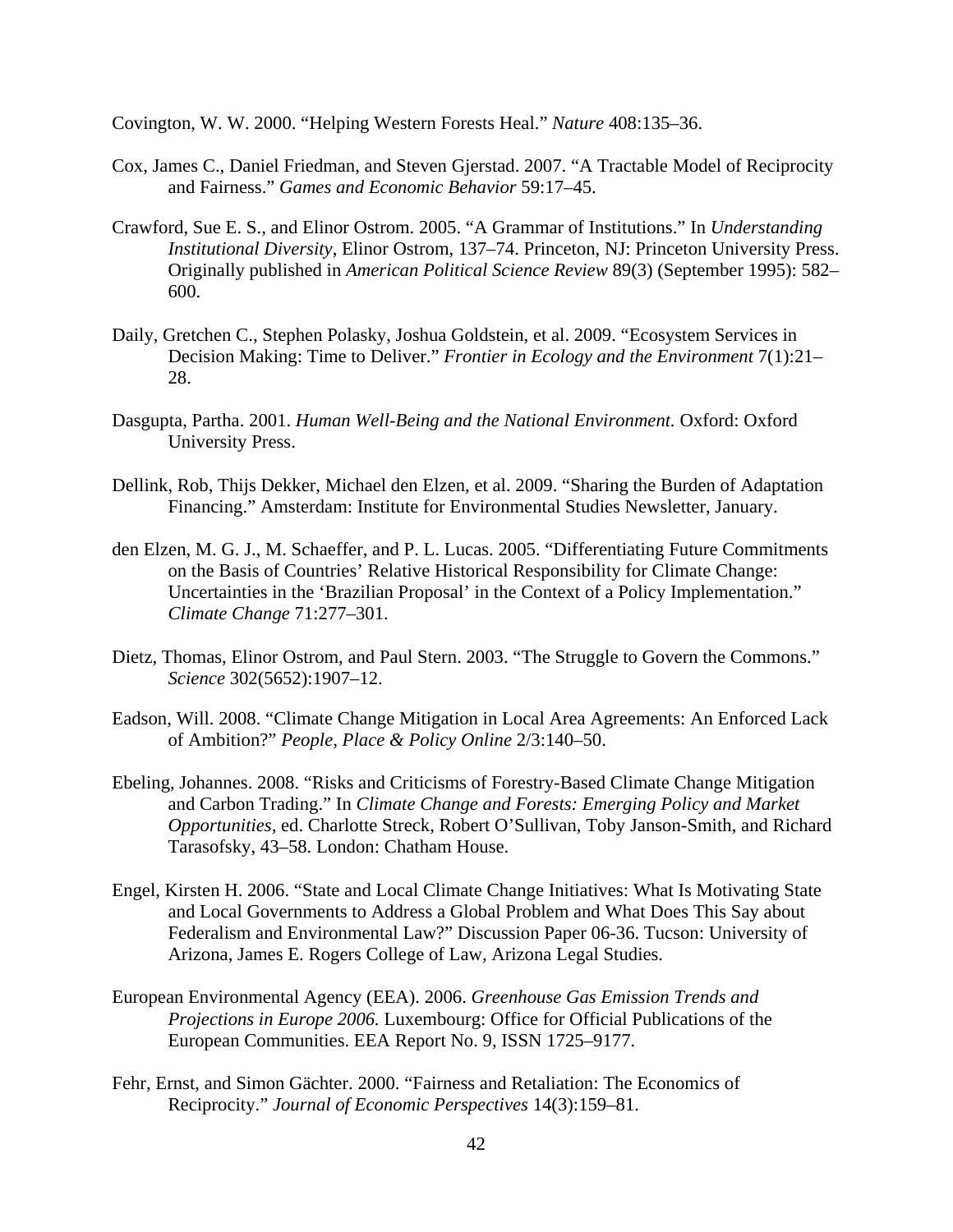\_\_\_\_\_. 2002. "Altruistic Punishment in Humans." *Nature* 415:137–40.

- Fehr, Ernst, and Andreas Leibbrandt. 2008. "Cooperativeness and Impatience in the Tragedy of the Commons." IZA Discussion Paper no. 3625, University of Zurich.
- Fehr, Ernst, and Bettina Rockenbach. 2003. "Detrimental Effects of Sanctions on Human Altruism." *Nature* 422 (March): 137–40.
- Fehr, Ernst, and Klaus Schmidt. 1999. "A Theory of Fairness, Competition, and Cooperation." *Quarterly Journal of Economics* 114(3):817–68.
- Finlayson, A. Christopher. 1994. *Fishing for Truth: A Sociological Analysis of Northern Cod Stock Assessment from 1977–1990.* St. Johns: Memorial University of Newfoundland, Newfoundland Institution of Social and Economic Research.
- Finlayson, A. Christopher, and Bonnie J. McCay. 1998. "Crossing the Threshold of Ecosystem Resilience: The Commercial Extension of Northern Cod." In *Linking Social and Ecological Systems: Management Practices and Social Mechanisms for Building Resilience,* ed. Fikret Berkes and Carl Folke, 311–38*.* Cambridge: Cambridge University Press.
- Frey, Bruno S. 2005. "Beyond Traditional Borders: A New Proposal for Federalism." *The Economists' Voice* 2(2): article 9, http://www.bepress.com/ev/vol2/iss2/.
- Frohlich, Norman, and Joe A. Oppenheimer. 1992. *Choosing Justice: An Experimental Approach to Ethical Theory.* Berkeley: University of California Press.
- Fule, P. Z., J. E. Crouse, A. E. Cocke, et al. 2004. "Changes in Canopy Fuels and Potential Fire Behavior, 1880–2040." *Ecological Modeling* 175:231–48.
- Fuller, Merrian C., Stephen C. Portis, and Daniel M. Kammen. 2009. "Toward a Low-Carbon Economy: Municipal Financing for Energy Efficiency and Solar Power." *Environment* 51(1):22–32.
- Gibson, Clark, Margaret McKean, and Elinor Ostrom, eds. 2000. *People and Forests: Communities, Institutions, and Governance.* Cambridge, MA: MIT Press.
- Gibson, Clark, John Williams, and Elinor Ostrom. 2005. "Local Enforcement and Better Forests." *World Development* 33(2):273–84.
- Hardin, Garrett. 1968. "The Tragedy of the Commons." *Science* 162:1243–48.
- Harris, L. 1990. *Independent Review of the State of the Northern Cod Stock*. Prepared for The Honourable Thomas Siddon, Minister of Fisheries. Ottawa: Communications Directorate, Department of Fisheries and Oceans.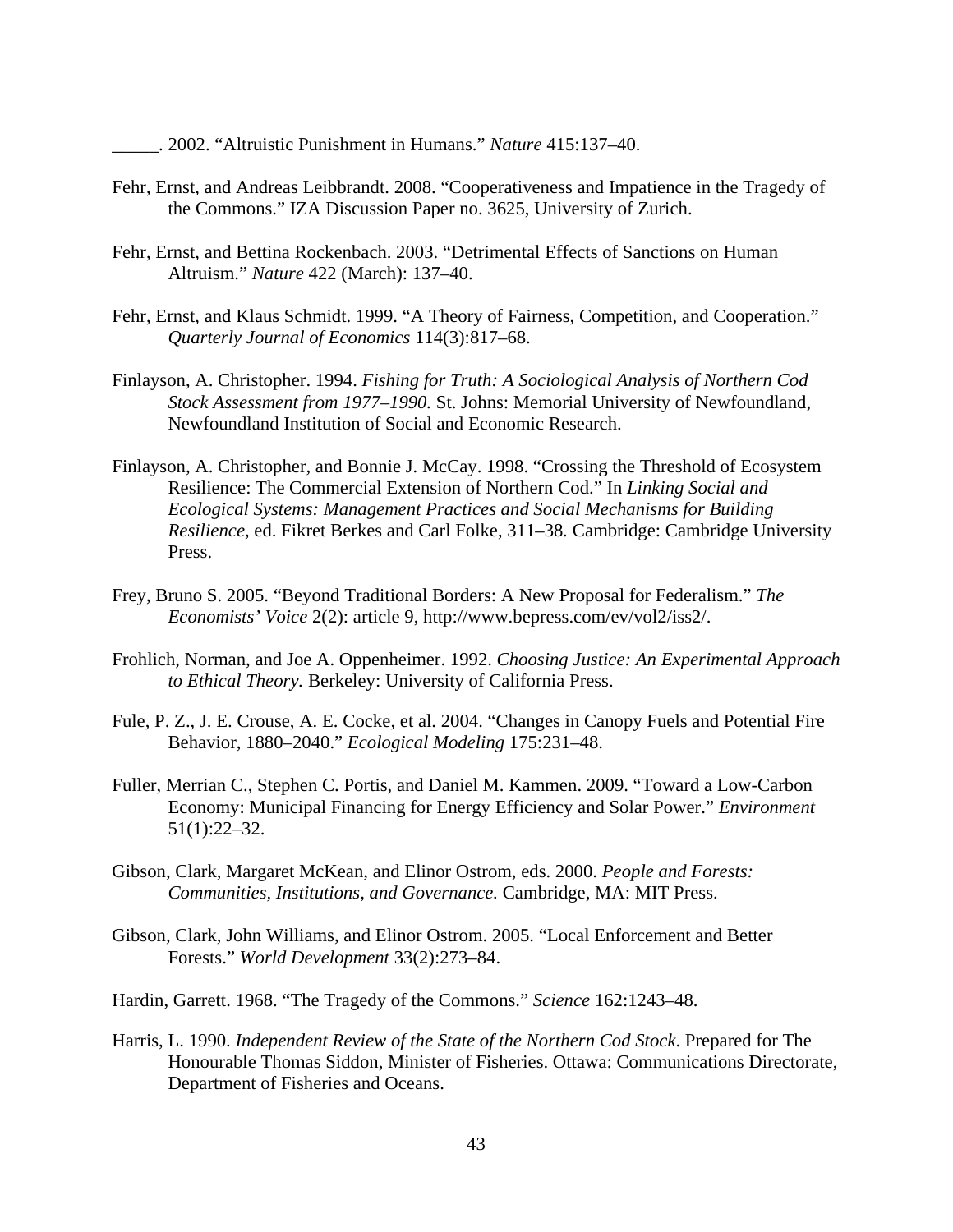- Hayes, Tanya, and Elinor Ostrom. 2005. "Conserving the World's Forests: Are Protected Areas the Only Way?" *Indiana Law Review* 38(3):595–617.
- Hess, Charlotte, and Elinor Ostrom, eds. 2007. *Understanding Knowledge as a Commons: From Theory to Practice.* Cambridge, MA: MIT Press.
- Hurteau, Matthew D., George W. Koch, and Bruce A. Hungate. 2008. "Carbon Protection and Fire Risk Reduction: Toward a Full Accounting of Forest Carbon Offsets." *Frontiers in Ecological Environment* 6(9):493–98.
- Intergovernmental Panel on Climate Change. 2007. *Climate Change 2007: Mitigation of Climate Change.* Cambridge: Cambridge University Press.
- Kates, Robert W., and Thomas J. Wilbanks. 2003. "Making the Global Local: Responding to Climate Change Concerns from the Ground Up." *Environment* 45(3):12–23.
- Kaufman, Leslie. 2009. "A Desire to Keep Up with Neighbors is Spurring Conservation." *New York Times.* January 30.
- Lichbach, Mark Irving. 1996. *The Cooperator's Dilemma*. Ann Arbor: University of Michigan Press.
- Lohmann, L. 2008. "Carbon Trading, Climate Justice and the Production of Ignorance: Ten Examples." *Development* 51(3):359–65.
- Luce, R. Duncan, and Howard Raiffa. 1957. *Games and Decisions: Introduction and Critical Survey*. New York: Wiley.
- Matthews, H. D., and K. Caldeira. 2008. "Stabilizing Climate Requires Near Zero Emissions." *Geophysical Research Letters* 35:1–5.
- McKean, Margaret A. 2000. "Common Property: What Is It, What Is It Good For, and What Makes It Work." In *People and Forests: Communities, Institutions, and Governance*, ed. Clark C. Gibson, Margaret A. McKean, and Elinor Ostrom, 27–55. Cambridge, MA: MIT Press.
- Meserve, Richard A. 2008. "An Introduction to Energy and Climate Change." *Bulletin of the American Academy* (Winter): 29–32.
- Michel, David. 2009. "Foxes, Hedgehogs, and Greenhouse Governance: Knowledge, Uncertainty, and International Policy-Making in a Warming World." *Applied Energy* 86:258–64.
- Milinski, Manfred, Dirk Semmann, and Hans-Jürgen Krambeck. 2002. "Reputation Helps Solve the 'Tragedy of the Commons.'" *Nature* 415 (January 24): 424–26.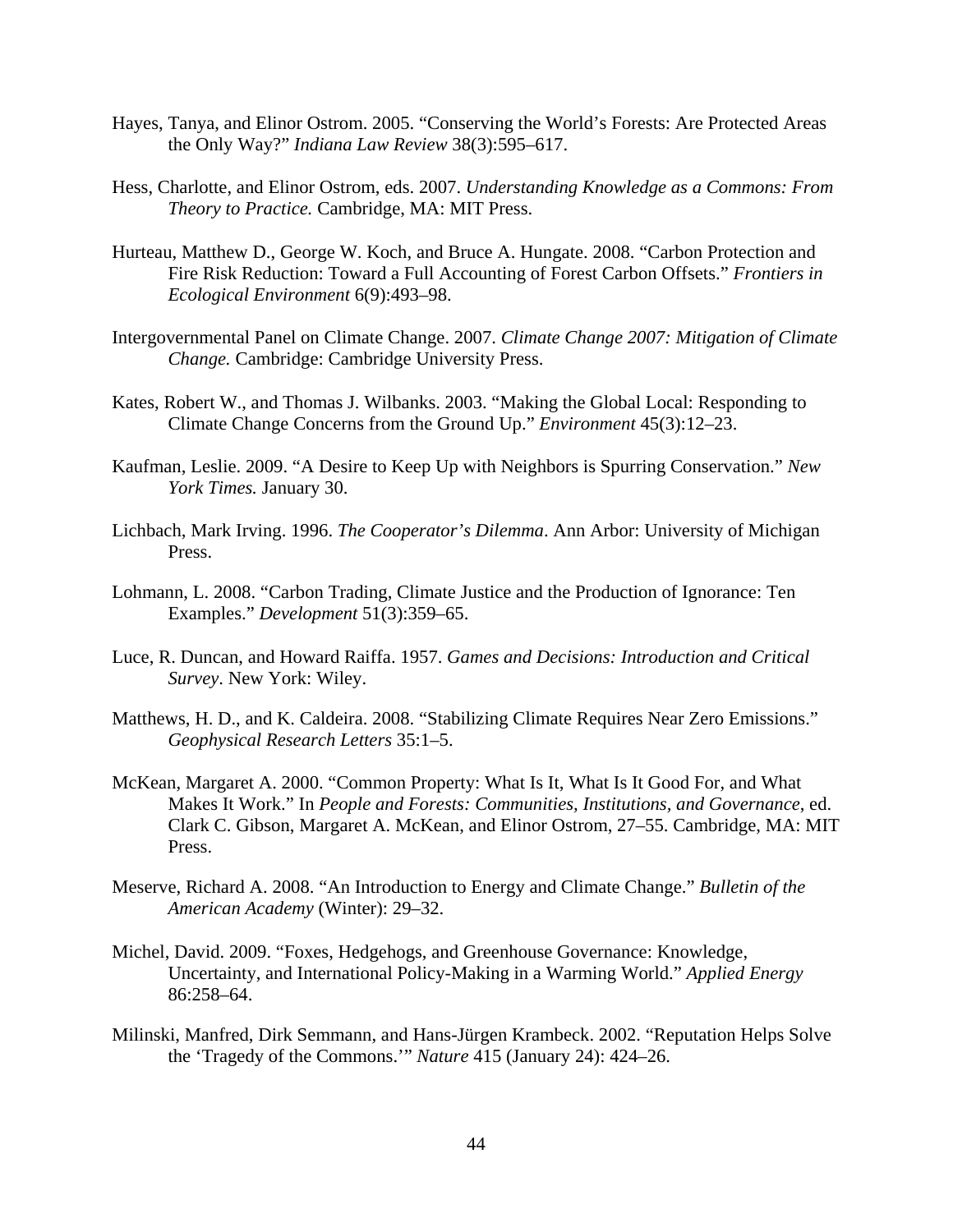- Miller, Clark A. 2004. "Climate Science and the Making of a Global Political Order." In *States of Knowledge: The Coproduction of Science and Social Order,* ed. Sheila Jasanoff, 46– 66. New York: Routledge.
- Mintrom, Michael. 2000. *Policy Entrepreneurs and School Choice.* Washington, DC: Georgetown University Press.
- Mumford, G. 2007. "Psychology's Ability to Curb Energy Use." *Monitor on Psychology*  38(11):20–21.
- Najam, A., S. Huq, and Y. Sokona. 2003. "Climate Negotiations beyond Kyoto: Developing Countries Concerns and Interests." *Climate Policy* 3:221–31.
- Nelson, Erik, Guillermo Mendoza, James Regetz, et al. 2009. "Modeling Multiple Ecosystem Services, Biodiversity Conservation, Commodity Production, and Tradeoffs at Landscape Scales." *Frontiers in Ecology and the Environment* 7(1):4–11.
- Nelson, Erik, Stephen Polasky, David J. Lewis, et al. 2008. "Efficiency of Incentives to Jointly Increase Carbon Sequestration and Species Conservation on a Landscape." *Proceedings of the National Academy of Sciences* 105(28):9471–76.
- Netting, Robert McC. 1981. *Balancing on an Alp: Ecological Change and Continuity in a Swiss Mountain Community*. New York: Cambridge University Press.
- NRC (National Research Council). 1986. *Proceedings of the Conference on Common Property Resource Management.* Washington, DC: National Academy Press.
- \_\_\_\_\_. 2002. *The Drama of the Commons*. Committee on the Human Dimensions of Global Change. Elinor Ostrom, Thomas Dietz, Nives Dolšak, Paul Stern, Susan Stonich, and Elke Weber, eds. Washington, DC: National Academy Press.
- Normille, Dennis. 2009. "Tracking CO<sub>2</sub>'s Comings and Goings from Space." *Science* 323 (January 16): 325.
- Odion, D. C., and C. T. Hanson. 2006. "Fire Severity in Conifer Forests of the Sierra Nevada, California." *Ecosystems* 9:1177–89.
- Olson, Mancur. 1965. *The Logic of Collective Action: Public Goods and the Theory of Groups*. Cambridge, MA: Harvard University Press.
- Oppenheimer, Michael, Brian C. O'Neill, and Mort Webster. 2008. "Negative Learning." *Climatic Change* 89:155–72.
- Opschoor, Johannes Baptist, K. Button, and P. Nijkamp, eds. 1999. *Environmental Economics and Development.* Cheltenham, UK: Edward Elgar.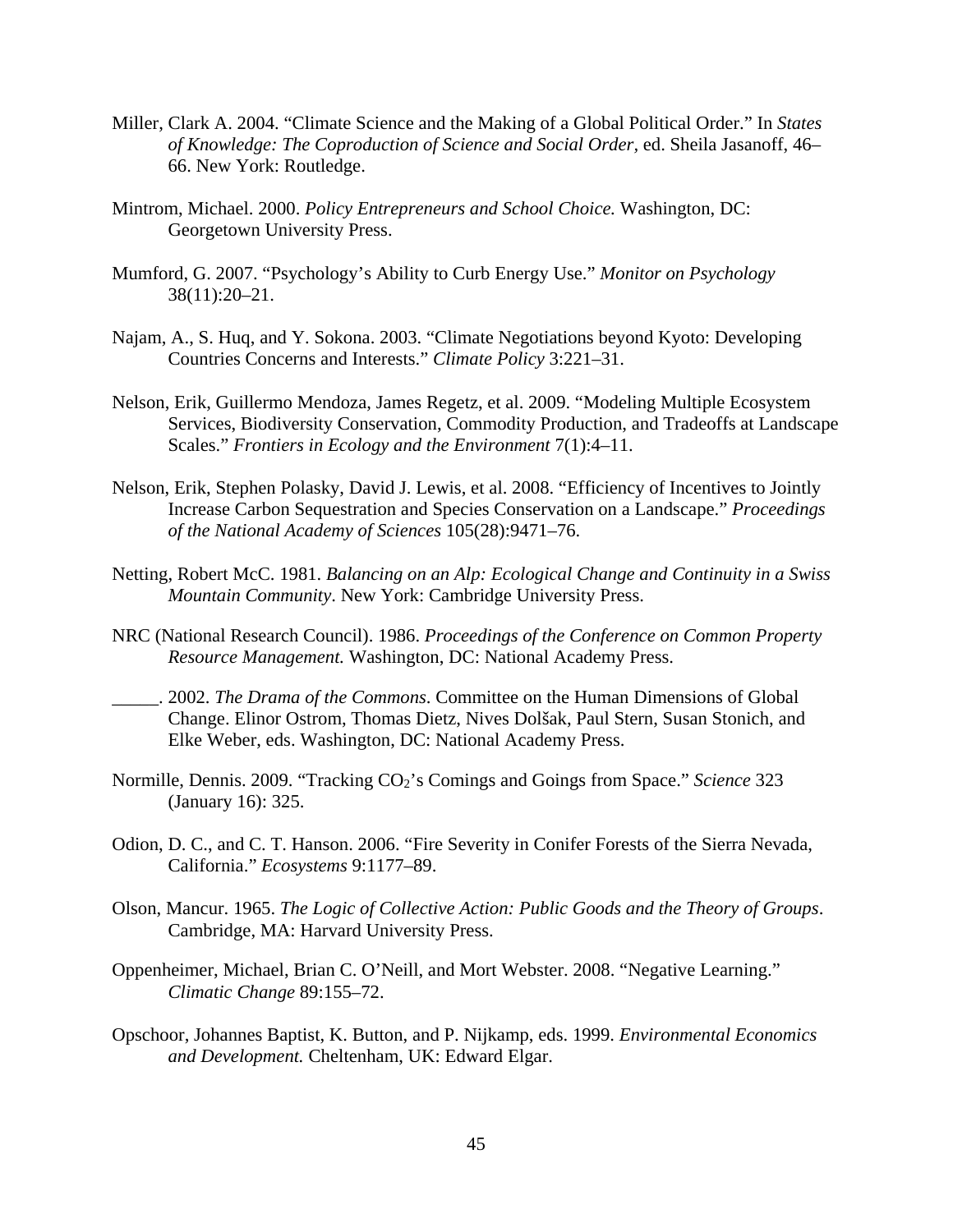- Ostrom, Elinor. 1990. *Governing the Commons: The Evolution of Institutions for Collective Action.* New York: Cambridge University Press.
- \_\_\_\_\_. 1992. "The Rudiments of a Theory of the Origins, Survival, and Performance of Common-Property Institutions." In *Making the Commons Work: Theory, Practice, and Policy*, ed. Daniel W. Bromley et al., 293–318. San Francisco, CA: ICS Press.
- \_\_\_\_\_. 1998. "A Behavioral Approach to the Rational Choice Theory of Collective Action." *American Political Science Review* 92(1):1–22.
- \_\_\_\_\_. 2001. "Reformulating the Commons." In *Protecting the Commons: A Framework for Resource Management in the Americas*, ed. Joanna Burger, Elinor Ostrom, Richard Norgaard, David Policansky, and Bernard Goldstein, 17–41. Washington, DC: Island Press.
- \_\_\_\_\_. 2005. *Understanding Institutional Diversity.* Princeton, NJ: Princeton University Press.
- \_\_\_\_\_. 2007. "A Diagnostic Approach for Going beyond Panaceas." *Proceedings of the National Academy of Sciences* 104:15181–87.
- Ostrom, Elinor, Roy Gardner, and James Walker. 1994. *Rules, Games, and Common-Pool Resources*. Ann Arbor: University of Michigan Press.
- Ostrom, Elinor, and Harini Nagendra. 2006. "Insights on Linking Forests, Trees, and People from the Air, on the Ground, and in the Laboratory." *Proceedings of the National Academy of Sciences* 103(51):19224–31.
- Ostrom, Elinor, Roger B. Parks, and Gordon P. Whitaker. 1978. *Patterns of Metropolitan Policing.* Cambridge, MA: Ballinger.
- Ostrom, Vincent. 1999. "Polycentricity—Part 1." In *Polycentricity and Local Public Economies,* ed. Michael McGinnis, 52–74. Ann Arbor: University of Michigan Press.
- \_\_\_\_\_. 2008a. *The Intellectual Crisis in American Public Administration.* 3rd ed. Tuscaloosa: University of Alabama Press.
- \_\_\_\_\_. 2008b. *The Political Theory of a Compound Republic: Designing the American Experiment.* 3rd ed. Lanham, MD: Lexington Books.
- Ostrom, Vincent, Charles M. Tiebout, and Robert Warren. 1961. "The Organization of Government in Metropolitan Areas: A Theoretical Inquiry." *American Political Science Review* 55(4) (December): 831–842.
- O'Sullivan, Robert. 2008. "Reducing Emissions from Deforestation in Developing Countries." In *Climate Change and Forests: Emerging Policy and Market Opportunities,* ed. Charlotte Streck, Robert O'Sullivan, Toby Janson-Smith, and Richard Tarasofsky, 179–90. London: Chatham House.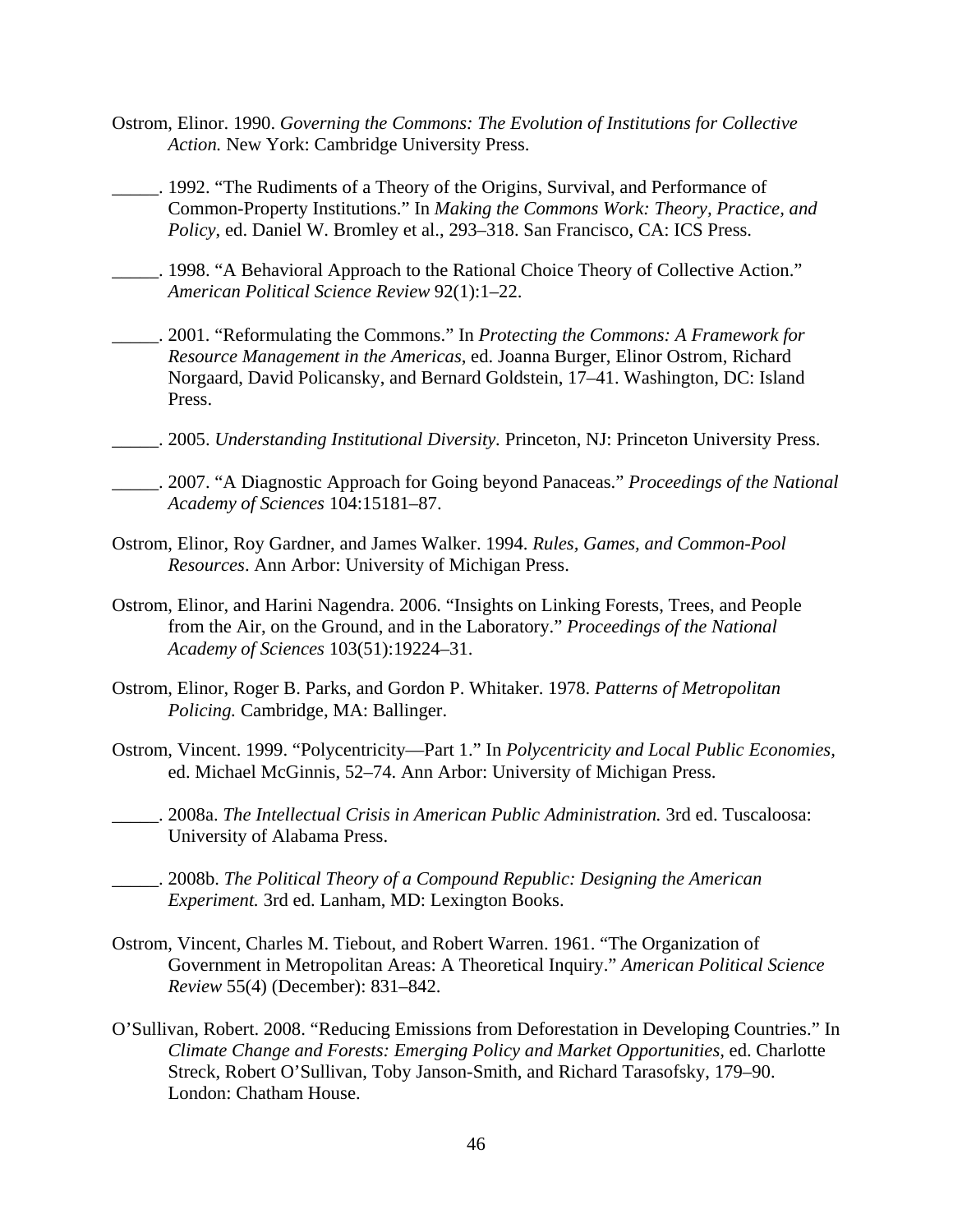Paavola, Jouni. 2008a. "Science and Social Justice in the Governance of Adaptation to Climate Change." *Environmental Politics* 17(4):644–59.

\_\_\_\_\_. 2008b. "Governing Atmospheric Sinks: The Architecture of Entitlements in the Global Commons." *International Journal of the Commons* 2(2):313–36.

- Pope, C. Arden, Majid Ezzati, and Douglas W. Dockery. 2009. "Fine-Particulate Air Pollution and Life Expectancy in the United States." *New England Journal of Medicine* 360(4):376–86.
- Posner, Eric A., and Cass Sunstein. 2008. "Justice and Climate Change." Discussion Paper 08- 04. Cambridge, MA: Harvard University Project on International Climate Agreements.
- Poteete, Amy, Marco Janssen, and Elinor Ostrom. Forthcoming. *Working Together: Collective Action, the Commons, and Multiple Methods in Practice.* Particularly relevant is chapter 10: "Beyond the Conventional Theory of Collective Action and the Commons."
- Pritchett, Lant, and Michael Woolcock. 2003. "Solutions When the Solution Is the Problem: Arraying the Disarray in Development." *World Development* 35(3):435–61.
- Rothstein, Bo. 1998. *Just Institutions Matter: The Moral and Political Logic of the Universal Welfare State*. Cambridge: Cambridge University Press.

\_\_\_\_\_. 2005. *Social Traps and the Problem of Trust.* Cambridge: Cambridge University Press.

- Sandler, Todd. 1997. *Global Challenges: An Approach to Environmental, Political and Economic Problems.* Cambridge: Cambridge University Press.
- \_\_\_\_\_. 2004. *Global Collective Action.* Cambridge: Cambridge University Press.
- Sandler, Todd, and Daniel G. Arce M. 2003. "Pure Public Goods versus Commons." *Land Economics* 79(3):355–68.

Schelling, Thomas C. 1978. *Micromotives and Macrobehavior*. New York: Norton.

- Schlager, Edella. 1994. "Fishers' Institutional Responses to Common-Pool Resource Dilemmas." In *Rules, Games, and Common-Pool Resources,* ed. Elinor Ostrom, Roy Gardner, and James M. Walker, 247–66. Ann Arbor: University of Michigan Press.
- Schlager, Edella, William Blomquist, and Shui Yan Tang. 1994. "Mobile Flows, Storage and Self-Organized Institutions for Governing Common-Pool Resources." *Land Economics* 70(3) (August): 294–317.
- Schlager, Edella, and Elinor Ostrom. 1992. "Property-Rights Regimes and Natural Resources: A Conceptual Analysis." *Land Economics* 68(3) (August): 249–69.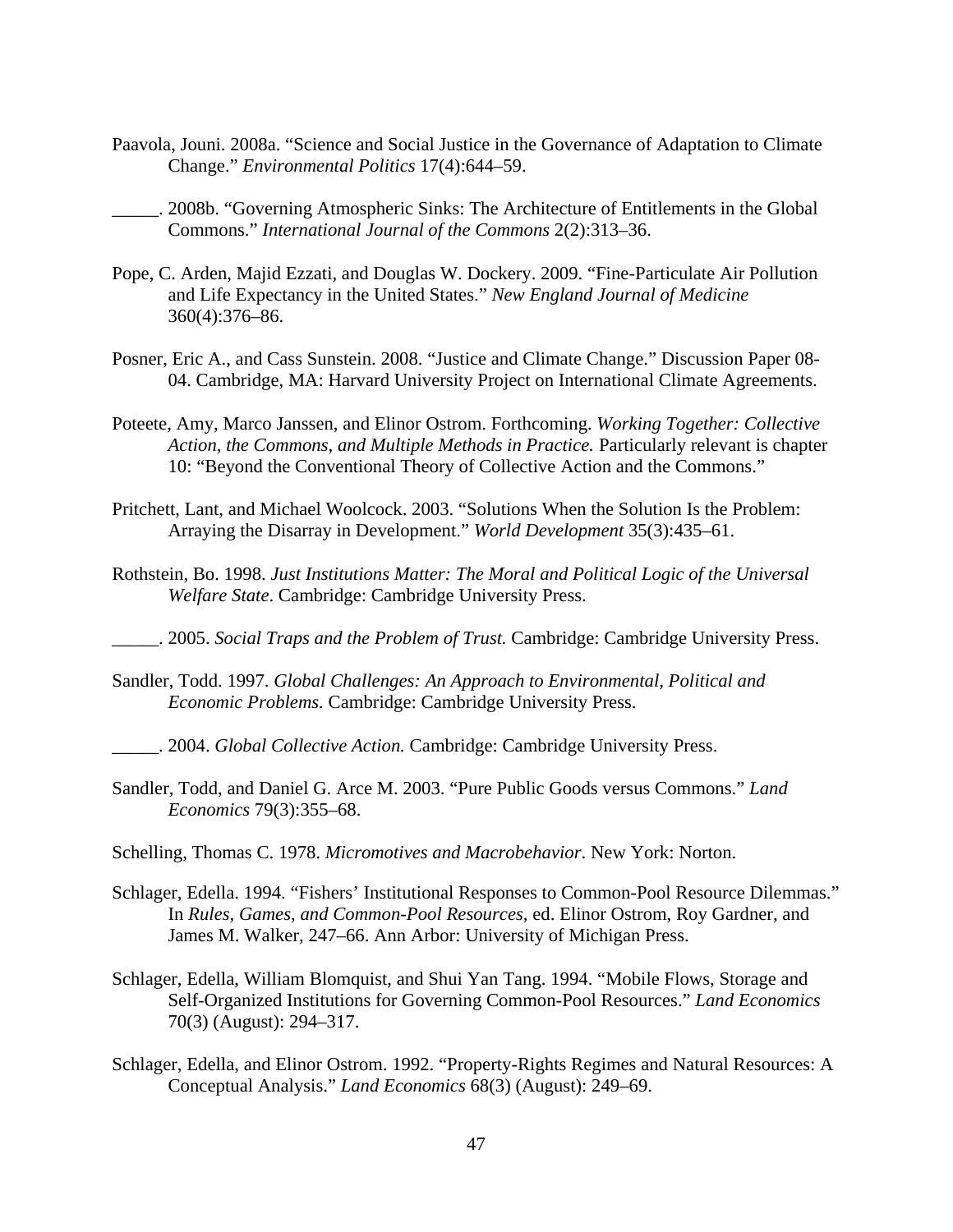- Schultz, P., J. Nolan, R. Cialdini, et al. 2007. "The Constructive, Destructive, and Reconstructive Power of Social Norms." *Psychological Science* 18(5):429–34.
- Sen, Amartya. 1977. "Rational Fools: A Critique of the Behavioral Foundations of Economic Theory." *Philosophy and Public Affairs* 6(4):317–44.
- Sovacool, Benjamin K. 2008. "The Best of Both Worlds: Environmental Federalism and the Need for Federal Action on Renewal Energy and Climate Change." *Stanford Environmental Law Journal* 27:397–473.
- Sovacool, Benjamin K., and Marilyn A. Brown. 2009a. "Addressing Climate Change: Global and Local?" In *Generating Electricity in a Carbon Constrained World*, ed. Fereidoon P. Sioshansi. New York: Elsevier.

\_\_\_\_\_. 2009b. "Scaling the Policy Response to Climate Change." *Policy and Society* 27(4):317– 28.

- Stavins, Robert. 1997. "Policy Instruments for Climate Change: How Can National Governments Address a Global Problem?" *University of Chicago Legal Forum,* volume 1997: Rethinking Environmental Protection for the 21st Century, 293–329.
- Stern, Nicholas. 2007. *The Economics of Climate Change: The Stern Review.* Cambridge: Cambridge University Press.
- Streck, Charlotte, Robert O'Sullivan, Toby Janson-Smith, and Richard Tarosofsky, eds. 2008. *Climate Change and Forests: Emerging Policy and Market Opportunities.* London: Chatham House.
- Toonen, Theo A.J. 1996. "On the Administrative Condition of Politics: Administrative Transformation in the Netherlands." *West European Politics* 19(3): 609–32.
- UN-Habitat. 2008. *Cities and Climate Change Adaptation*. Prepared for the UN-Habitat Donors Meeting, Seville, October 15–16, 2008.
- United Nations. 1982. *Final Act of the Third Conference on the Law of the Seas.* Montenegro Bay, Jamaica: United Nations.
- Vandenberg, Michael P., and Anne C. Steinemann. 2007. "The Carbon-Neutral Individual." *New York University Law Review* 82 (December): 1673–741.
- Vatn, Arild. 2005. *Institutions and the Environment.* Cheltenham, UK: Edward Elgar.
- Wade, Robert. 1994. *Village Republics: Economic Conditions for Collective Action in South India*. San Francisco, CA: ICS Press.

Walters, Carl J. 1986. *Adaptive Management of Renewable Resources.* New York: Macmillan.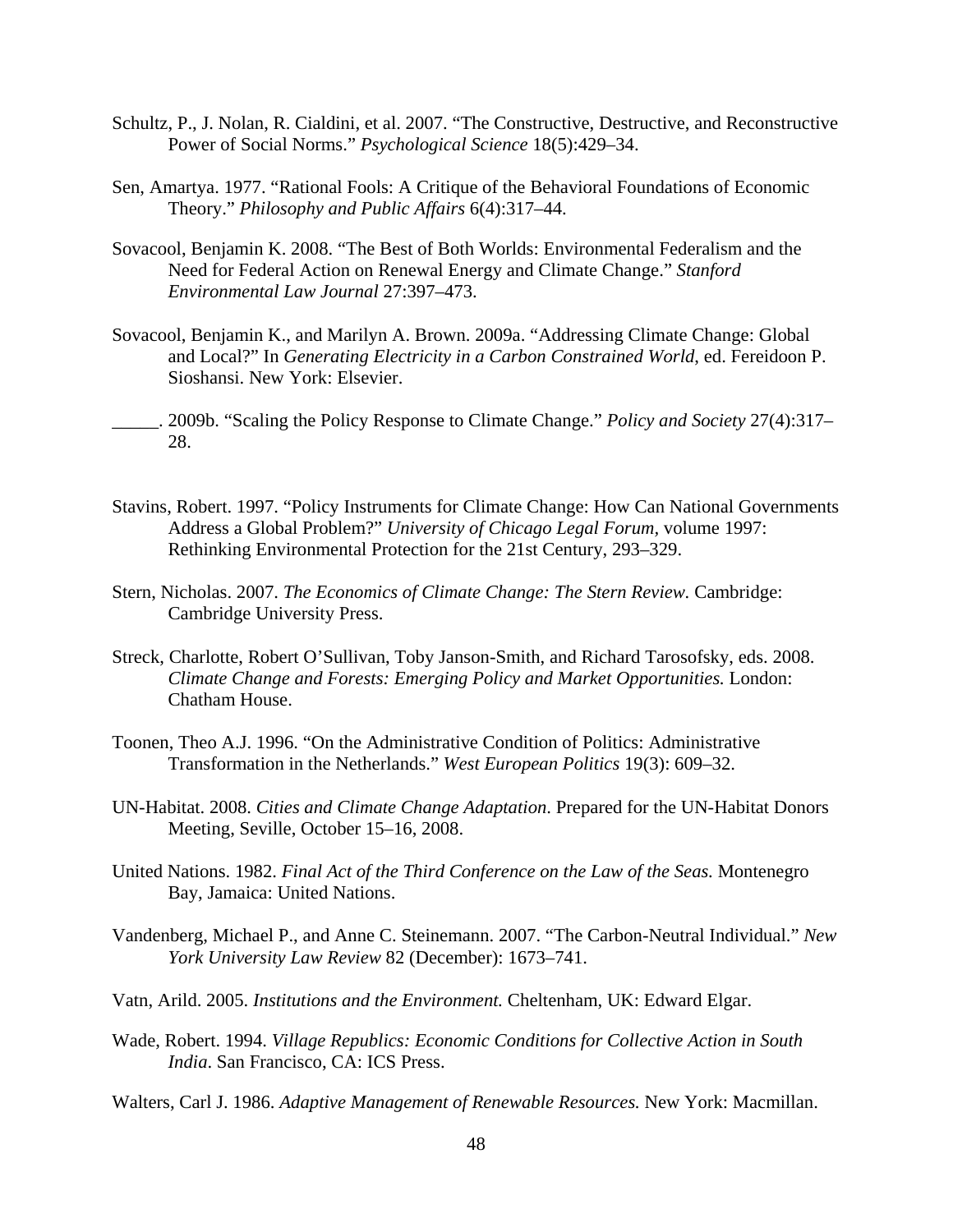- Wara, Michael. 2007. "Is the Global Carbon Market Working?" *Nature* 445 (February 8): 595– 96.
- Wara, Michael, and David G. Victor. 2008. "A Realistic Policy on International Carbon Offsets." Working Paper no. 74. Stanford, CA: Stanford University Program on Energy and Sustainable Development.
- Wells, Michael, and Katrina Brandon. 1992. *People and Parks: Linking Protected Area Management with Local Communities*. Washington, DC: World Bank.
- Wiener, Jonathan B. 2007. "Think Globally, Act Globally: The Limits of Local Climate Policies." *University of Pennsylvania Law Review* 155:1961–79.
- Wilson, Doug. 2006. "Predictions about European Commons." *The Common Property Resource Digest* 77:7–8.
- Wilson, James. 2002. "Scientific Uncertainty, Complex Systems, and the Design of Common-Pool Institutions." In *The Drama of the Commons,* National Research Council, Committee on the Human Dimensions of Global Change, ed. Elinor Ostrom, Thomas Dietz, Nives Dolšak, Paul C. Stern, Susan Stonich, and Elke U. Weber, 327–59. Washington, DC: National Academy Press.
- Wilson, James, James Acheson, Mark Metcalfe, and Peter Kleban. 1994. "Chaos, Complexity, and Community Management of Fisheries." *Marine Policy* 18:291–305.
- Wilson, James, Liying Yan, and Carl Wilson. 2007. "The Precursors of Governance in the Maine Lobster Fishery." *Proceedings of the National Academy of Sciences* 104(39):15212–17.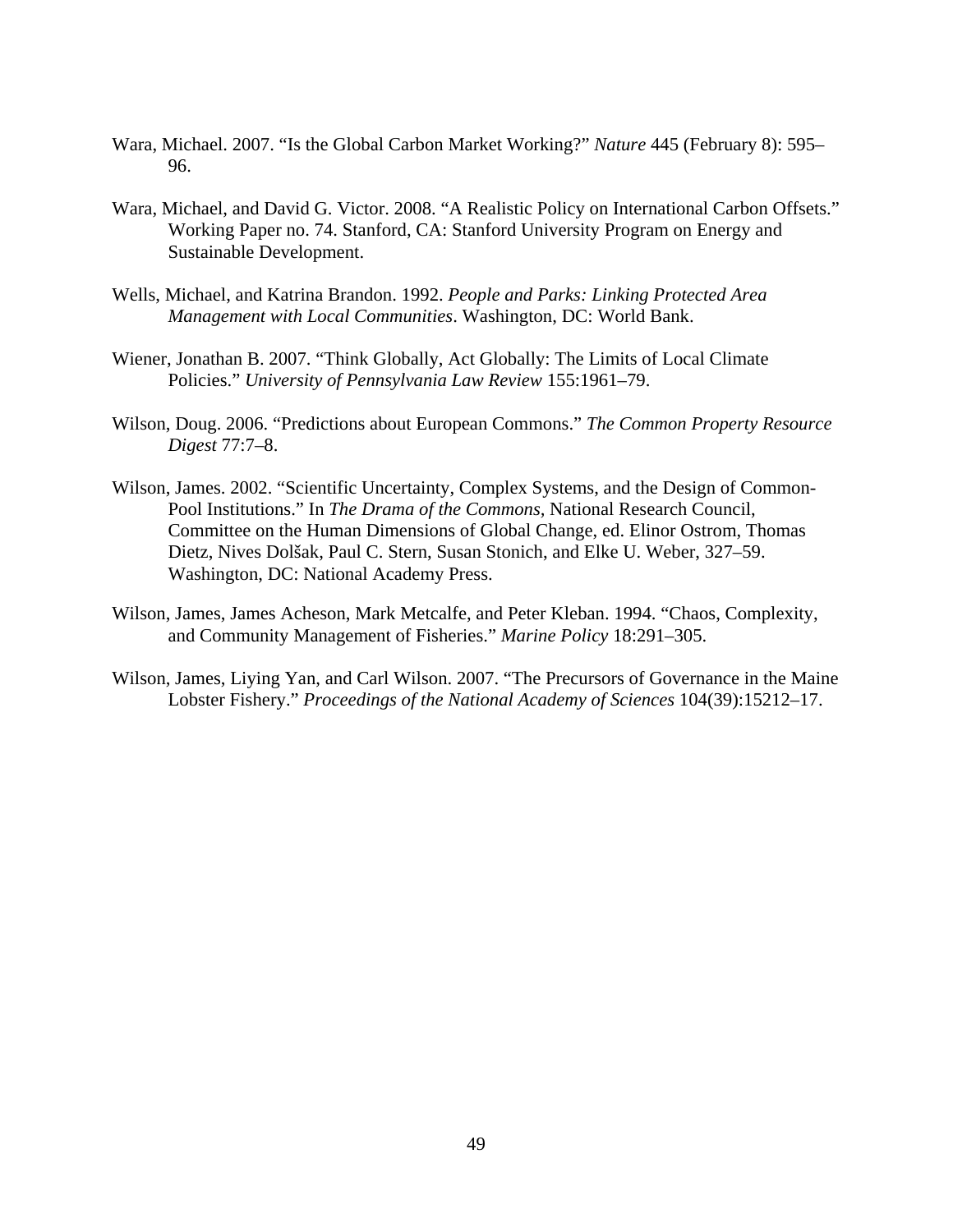#### **APPENDIX A**

#### **A Brief Overview of the Studies of Polycentric Provision of Public Goods in Metropolitan Areas**

Among the major public goods provided at an urban level are public safety and education. During the 1970s and 1980s, in response to concerns about police and school effectiveness, proposals to slash the number of police departments and school districts serving urban and rural areas of the United States were placed on the national agenda. Underlying these proposals was the assumption that "bigger is always better." Some proposals recommended the reduction of the more than 40,000 police departments that then existed in the United States to around 400 police departments for the entire country. Other recommendations proposed massive consolidation of school districts, and many efforts to achieve this consolidation were successful even though voters did not approve most of these administrative reforms. *No systematic empirical evidence supported reform proposals related to moving the provision of public goods from smaller-scale units to larger governments*. This appendix provides a brief overview of the findings from a major set of studies conducted by researchers associated with the Workshop in Political Theory and Policy Analysis at Indiana University regarding the polycentric provision of policing in metropolitan areas of the United States and a very brief overview of more recent studies related to other urban public goods.

#### **Polycentricity and Police**

## **Small and Medium-Size Police Agencies Are More Effective**

#### **in Producing Direct Services**

One of the first sets of studies measured the performance of diversely sized police agencies serving similar communities in the Indianapolis, Chicago, St. Louis, Rochester, and Tampa–St.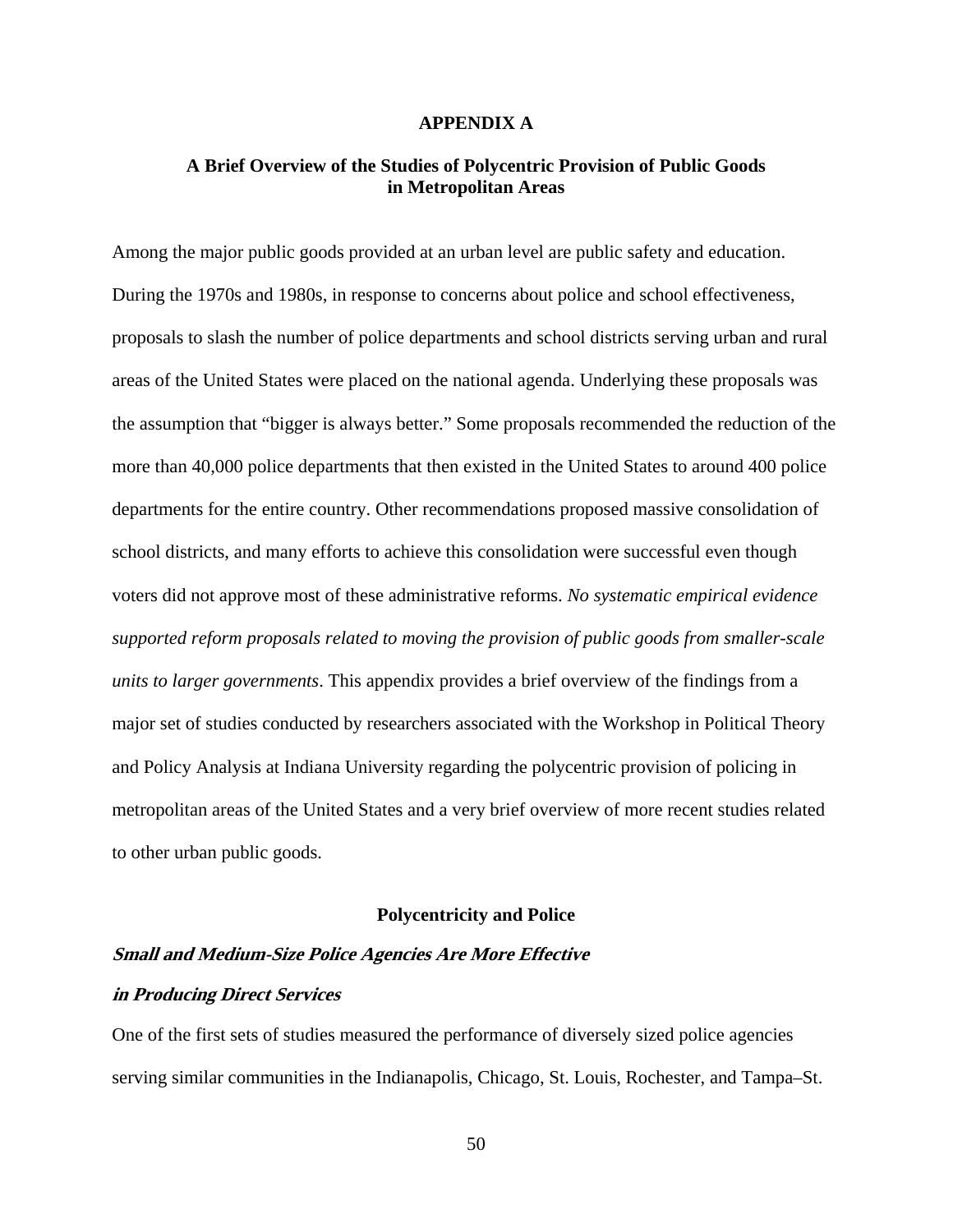Petersburg metropolitan areas. The severe challenge of measuring police performance was met by collecting performance data from interviews with a random sample of households served by small, medium-size, and large departments. Information was obtained about victimization, willingness to call the police, speed of police response, amount of police follow-up, satisfaction levels with police contacts, and general evaluations of the quality of policing in a neighborhood. By studying matched neighborhoods with similar service conditions, we controlled for many of the other factors that can be expected to affect performance.

The consistent finding from this series of studies was that small and medium-size police departments perform more effectively, and frequently at lower costs, than large police departments serving similar neighborhoods (see McGinnis, 1999). Victimization rates tend to be lower, police response tends to be faster, citizens tend to be more willing to call the police, citizens tend to more positively evaluate specific contacts with the police, and citizens tend to rate police higher across a series of evaluative questions.

#### *Small Police Agencies Arrange for Indirect Services from Large Police Agencies*

In our major study of police organization in 80 metropolitan areas (Ostrom et al., 1978), a total of 1,159 direct-service producers were found to produce services directly for the residents in the areas. Most of these agencies produced general area patrol, traffic patrol, accident investigation, and burglary investigation services. In regard to indirect services, we found that 70 percent of the direct-service producers also produced their own radio communications, but only a small proportion of any of the direct-service producers produced the other indirect services, such as crime labs or entry-level training. In all 80 Standard Metropolitan Statistical Areas, indirect services were made available to *all* direct-service producers.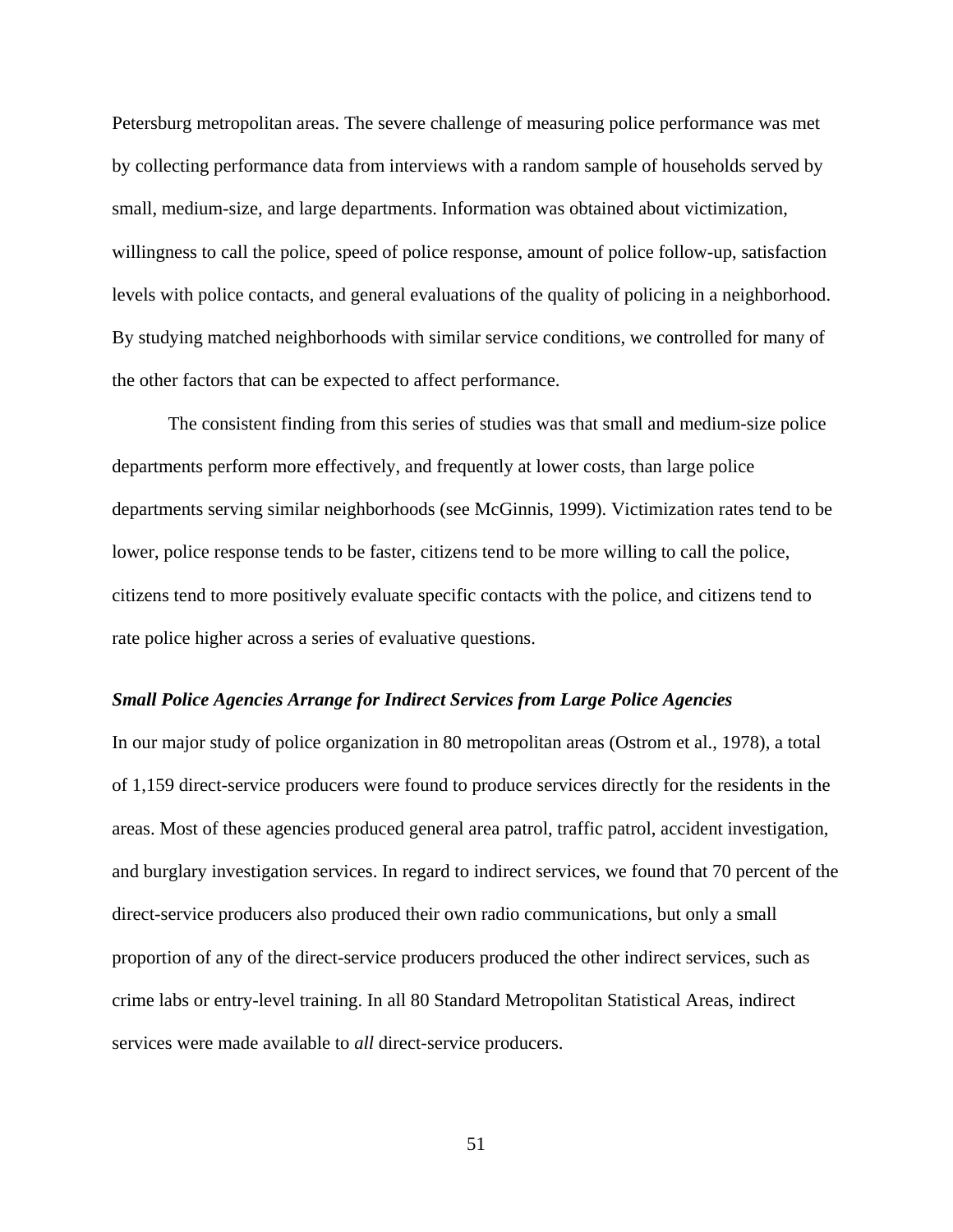#### **Police Performance Enhanced in Metropolitan Areas with Larger Numbers**

#### **of Police Agencies**

In order to examine the effect of interorganizational arrangements on police performance, we relied on measures of performance such as the allocation of police personnel to on-the-street assignments and the relative efficiency of agencies in producing response capacity and solving crime. For each of the 80 metropolitan areas, we calculated the number of producers of each type of service (multiplicity) and the proportion of the population being served by the largest producer of each type of service (dominance). Metropolitan areas with low scores in multiplicity and high scores in dominance come closest to approximating the "consolidated" model. Metropolitan areas with high scores in multiplicity and low scores in dominance come closest to approximating the "fragmented" metropolitan area so strongly criticized in the policy literature.

We found a distinct difference in the availability of sworn officers to conduct patrols in the metropolitan areas depending upon the structure of interorganizational arrangements. While more officers per capita were employed in the most consolidated areas, a lower percentage of these officers were actually assigned to patrol divisions in these metropolitan areas. One-third more officers were required in the most consolidated metropolitan areas to place the *same* number of officers on patrol as compared with the least consolidated metropolitan areas. Citizens living in the most fragmented metropolitan areas received more police presence on the streets for their tax expenditures than did citizens living in the most consolidated areas (Parks, 1985).

#### **Polycentricity and Other Urban Public Goods**

Other research has been undertaken since the early police studies that strongly supports the findings of those studies. In addition to the research on police, scholars have conducted rigorous empirical research that has challenged the presumptions that larger public school districts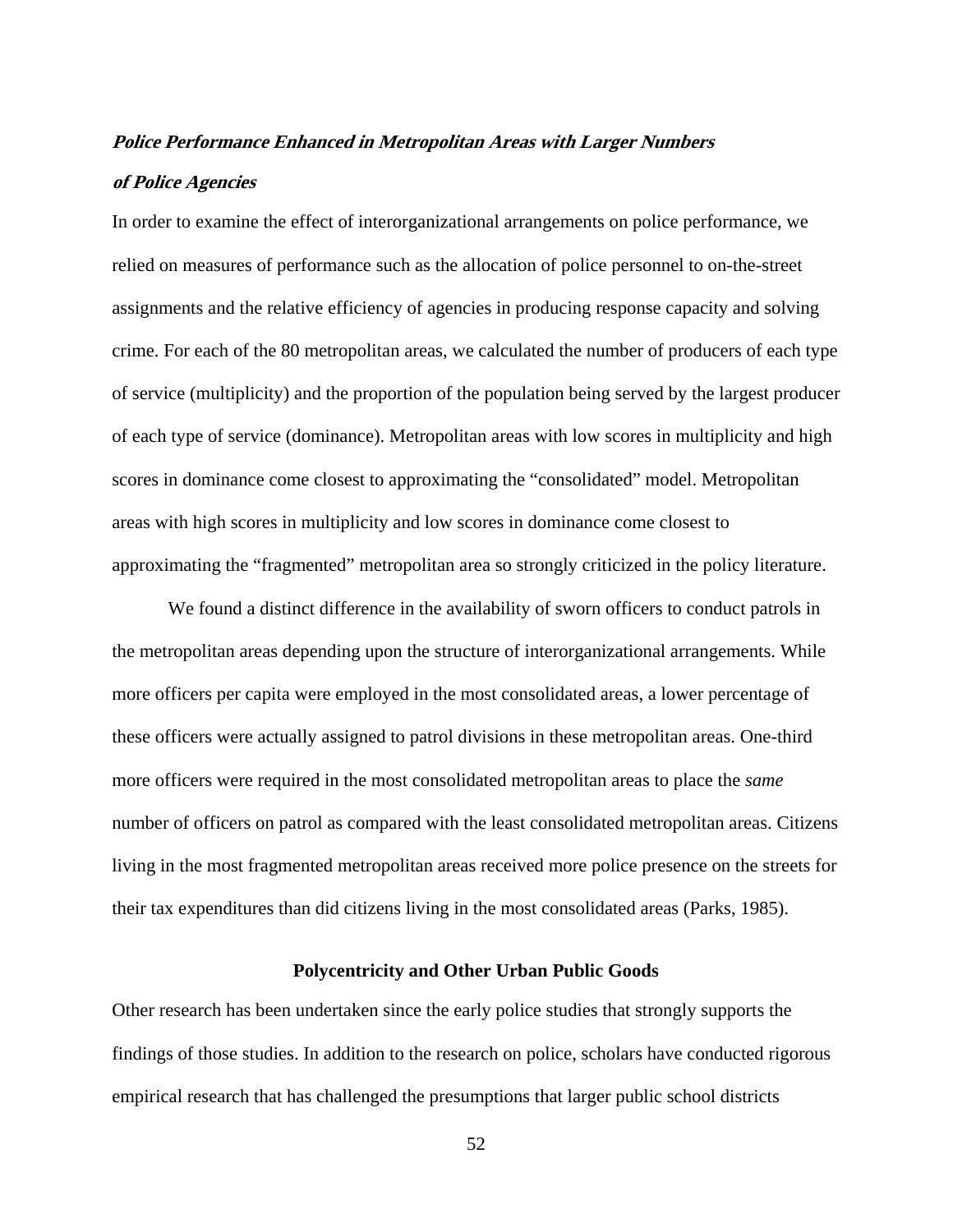achieve higher performance (Hanushek, 1986; Teske et al., 1993) and that fragmentation of governments leads to higher costs (Dilorenzo, 1983; Schneider, 1986; Boyne, 1992), and that has provided further insights into the way local governments are constituted (Oakerson and Parks, 1989; Stephens and Wikstrom, 2000). As a result of extensive empirical and theoretical research, the presumed self-evident truth that constructing one government for each metropolitan area is the best way to achieve efficiency and equity has slowly been replaced by a recognition that judging "structure directly on the single criterion of uniformity contributes little to the advancement of research or reform" (Oakerson, 1999: 117). Instead of a single best design that would have to cope with the wide variety of problems faced in different localities, a polycentric theory generates core principles that can help in the design of effective local institutions when used by informed and interested citizens and public officials.

In his conclusion to an in-depth study of the adverse effects of urban consolidation efforts in the United States and Canada during the last century, Andrew Sancton (2000: 167) reflected that,

Municipalities are more than just providers of services. They are the democratic mechanisms through which territorially based communities of people govern themselves at a local level. . . . Those who would force municipalities to amalgamate with each other invariably claim that their motive is to make municipalities stronger. Such an approach however well-intentioned—erodes the foundations of our liberal democracies because it undermines the notion that there can be forms of self-government that exist outside the institutions of the central government. . . .

Thus scholars, public officials, and citizens who are concerned with solving collective action problems effectively, equitably, and efficiently, recognize the importance of authorizing citizens to constitute their own local jurisdictions and associations using the knowledge and experience they have about the public problems they face.